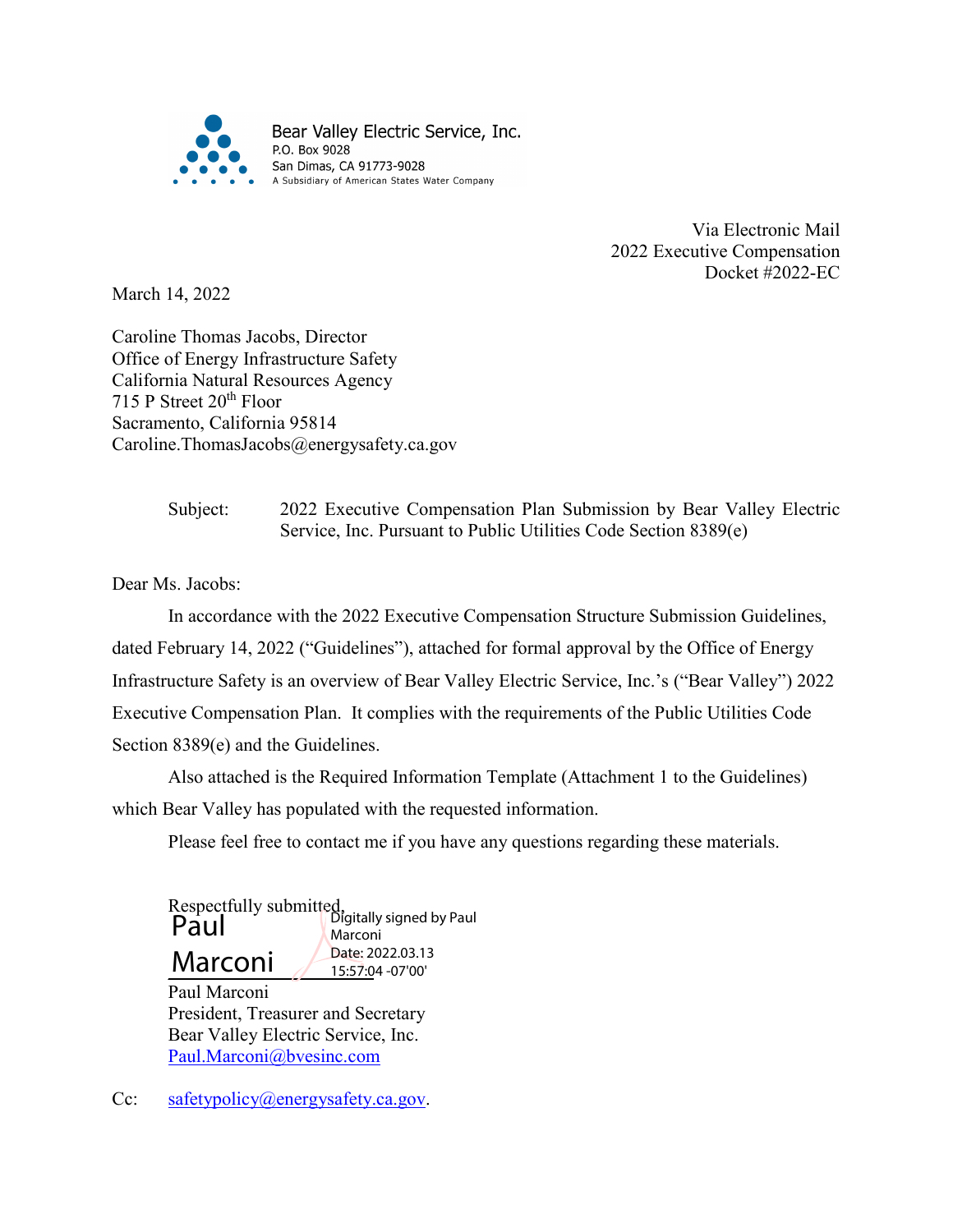#### **BEAR VALLEY ELECTRIC SERVICE, INC. OVERVIEW OF ITS 2022 EXECUTIVE INCENTIVE COMPENSATION PLAN**

#### **MARCH 14, 2022**

#### **I. OVERVIEW OF BVES 2022 EXECUTIVE INCENTIVE COMPENSATION PLAN**

Bear Valley Electric Service, Inc. ("BVES") has developed a BVES 2022 Executive Incentive Compensation Plan ("Plan") that is structured to reflect BVES' unique corporate circumstances, retain and recruit highly-competent, motivated executives, and incentivize those executives to achieve the statutory objectives of promoting safety as a priority, and to ensure public safety and utility financial stability with performance metrics that are measurable and enforceable. The Plan is also structured to meet the requirements of the 2022 Executive Compensation Structure Submission Guidelines ("Guidelines") issued by the California Office of Energy Infrastructure Safety ("Energy Safety"), which includes the following objectives:

- Compensation structures that are structured to promote measurable outcomes for safety improvements required by Wildfire Mitigation Plans.
- Compensation awards based on objective, measurable and enforceable performance metrics that track impacts on drivers of ignition probability and safety outcome metrics that measure leading and lagging indicators of wildfire risk and consequences of wildfire mitigation work.
- Compensation structures that appropriately weight safety concerns and financial performance.

The Plan includes three key components: Base Salary<sup>[1](#page-1-0)</sup>, short-term incentives, and longterm incentives. The short-term incentives are further segmented into incentives that are evaluated on a quarterly basis (Quarterly Term Incentive Program ("QTIP"))<sup>[2](#page-1-1)</sup> and incentives that are evaluated on an annual basis (Short-Term Incentive Program  $("STIP"))^3$  $("STIP"))^3$ . The long-term incentives are included in the Long-Term Incentive Program  $("LTIP")<sup>4</sup>$  $("LTIP")<sup>4</sup>$  $("LTIP")<sup>4</sup>$ . Each of these key components of the Plan is briefly described below.

A. Base Salary. Base Salary is the cash compensation that is paid to BVES executives in biweekly pay checks throughout the year.

B. Quarterly-Term Incentive Program. The QTIP payments are cash payments that are awarded four times a year, for the periods beginning January 1, 2022 and ending March 31,

<span id="page-1-3"></span><span id="page-1-2"></span><span id="page-1-1"></span><span id="page-1-0"></span> $1$  Except as otherwise noted herein, all defined terms have the meaning of the defined terms as provided in Attachment 2, Definitions, of the Guidelines.

<sup>&</sup>lt;sup>2</sup> The Plan uses the title "Quarterly Term Incentive Plan."

<sup>&</sup>lt;sup>3</sup> The Plan uses the title "Short Term Incentive Plan."

<sup>4</sup> The Plan uses the title "Long Term Incentive Plan."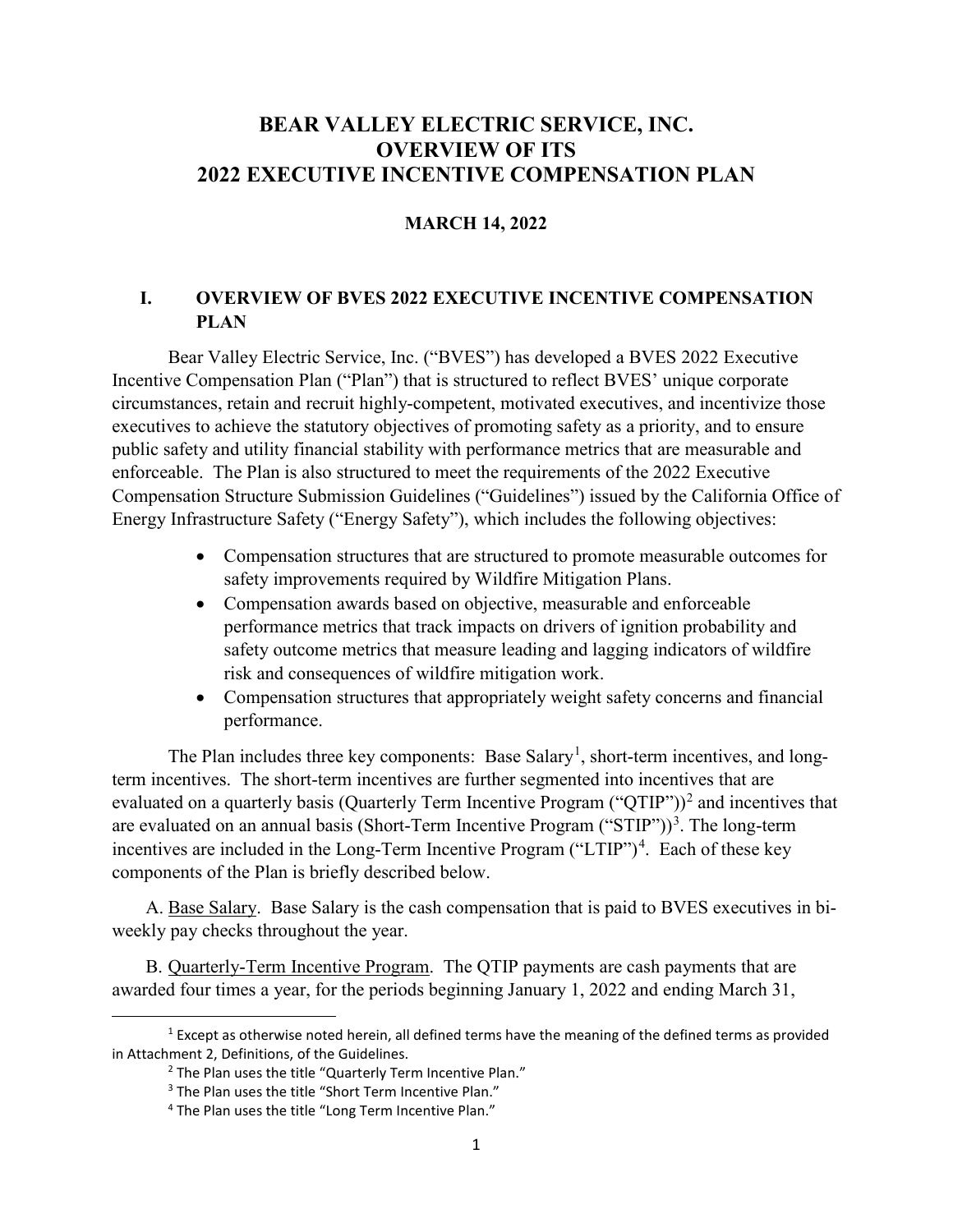2022, beginning April 1, 2022 and ending June 30, 2022, beginning July 1, 2022 and ending September 30, 2022, and beginning October 1, 2022 and ending December 31, 2022. Payment of the QTIP is contingent upon successful achievement of specified performance metrics. The performance metrics in the QTIP, which are established at the time the Plan is adopted, are measured on a quarterly basis. The QTIP is awarded as soon as practicable following a Board determination of the extent, if any, which the performance targets for the performance period for each of the business criteria included in the QTIP are achieved. If the QTIP performance metrics are not achieved, the QTIP award will be reduced before payment or eliminated entirely.

C. Short-Term Incentive Program. STIP payments are cash payments that are awarded and paid once each year. Payment of the STIP is contingent upon successful achievement of specified performance metrics. The performance metrics in the STIP, which are established at the time the Plan is adopted, are measured on an annual basis. The STIP is awarded on a forward-looking basis, and becomes payable one year later, contingent upon determination of the successful achievement of the performance metrics. If the STIP performance metrics are not achieved, the STIP award will be reduced before payment or eliminated entirely.

D. Long-Term Incentive Program. LTIP payments are made following a three-year performance period. Payment of LTIP is contingent upon successful achievement of specified performance metric(s). The performance metric(s) in the LTIP, which are established at the time the Plan is adopted, are measured at the end of the three-year performance period. Whereas the STIP payments are payable upon completion of the STIP's one-year performance period, the LTIP payments are payable after the LTIP's three-year performance period, contingent upon successful achievement of the performance metric(s) over a three-year measurement period. Similar to the STIP, the LTIP can be reduced or eliminated before payment if the performance metric is not achieved.

E. Allocation Of Key Components of Plan. For 2022, the overall percentage allocation of these key components of the Plan at Target performance level is set forth below:

| Key Compensation            | Percent of Key       |
|-----------------------------|----------------------|
| Components                  | Compensation         |
|                             | Components At Target |
|                             | Performance Level    |
|                             |                      |
| Base Salary (non-objective) | 49.5%                |
|                             |                      |
| Total Non-Objective         | 49.5%                |
|                             |                      |
| QTIP (Objective)            | 5.7%                 |
|                             |                      |
| STIP (Objective)            | 25.5%                |
|                             |                      |
| LTIP (Objective)            | 19.2%                |
|                             |                      |
| <b>Total Objective</b>      | 50.5%                |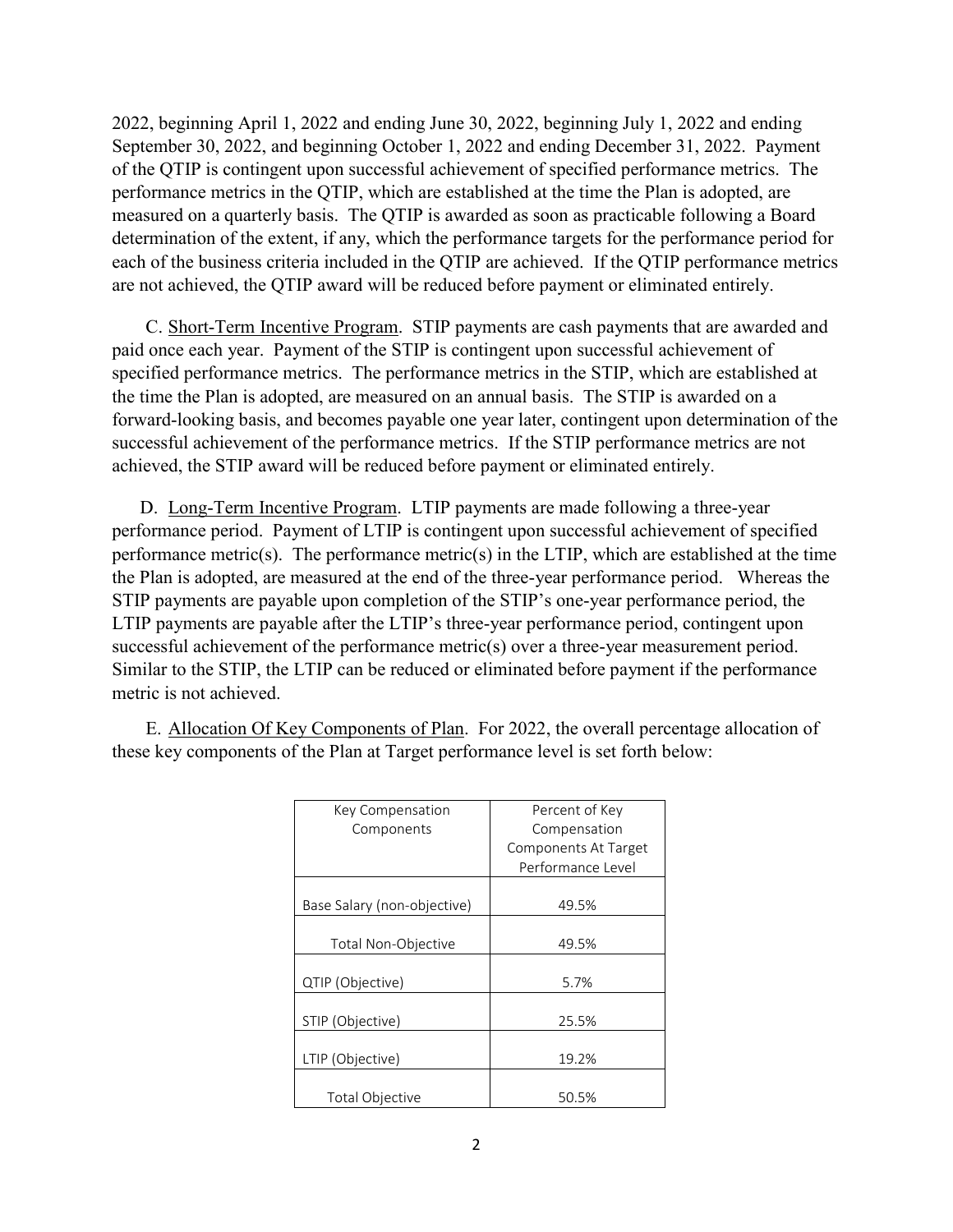#### **II. STATUTORY AND GUIDELINE REQUIREMENTS APPLICABLE TO BVES.**

The Legislature prescribed two sets of criteria for utilities to comply with in order for a safety certification to be issued to the utility. One set applies to *all* utilities seeking approval of its executive compensation structure/plan. The other set applies *only* to utilities with new or amended contracts for their executive officers.

The first set of criteria is set forth in Section  $8389(e)(4)$ .<sup>[5](#page-3-0)</sup> That statute uses the phrase "the electrical corporation" without modification to identify who must comply with associated set of statutory requirements in order for its executive compensation structure/plan to be approved. In short, *all* electrical corporations (*i.e.,* all IOUs) seeking to obtain a safety certification must have an executive compensation structure/plan that meets the criteria set forth in Section 8389(e)(4). And Energy Safety properly reflected the statute's uniform applicability in its Guidelines by stating "All electrical corporations must comply with the requirements of Pub. Util. Code §8389(e)(4)."[6](#page-3-1)

The second set of criteria established by the Legislature is set forth in Section  $8389(e)(6)(A)$ . It requires an electrical corporation to establish a compensation structure that is based on certain statutory principles "for any new or amended contracts for executive officers..." It is clear that the Legislature intended the principles set forth in Section  $8389(e)(6)(A)$  apply *only* to electrical corporations with new or amended contracts for their executive officers. And Energy Safety properly reflected the statute's limited applicability in its Guidelines by stating "Electrical corporations with new or amended contracts for executive officers must comply with the requirements of Pub. Util. Code §  $8389(e)(6)$ ."<sup>[7](#page-3-2)</sup>

BVES does not have any new or amended contracts with any of its executive officers. Nor has it ever had any contracts with its executives. Therefore, as prescribed by the Legislature and confirmed by Energy Safety in its Guidelines, the statutory requirements set forth in Section 8389(e)(6)(A) do not apply to BVES' Plan. As with any other electrical corporation, BVES' Plan must meet the statutory requirements set forth in Section 8389(e)(4).

#### **III. BVES' PLAN SATISFIES THE REQUIREMENST OF SECTION 8389(e)(4).**

As set forth below, BVES' Plan satisfies all of the requirements of Section 8389(e)(4) and should be approved by Energy Safety.

A. Public Utilities Code Section 8389(e)(4). This statutory code provides, in relevant part, that an executive compensation structure/plan must be structured to promote safety as a priority and to ensure public safety and utility financial stability with performance metrics that are measurable and enforceable. The Plan meets those requirements.

<span id="page-3-0"></span> $^5$  All statutory references are to the California Public Utilities Code, except as otherwise provided.<br> $^6$  Guidelines at p. 7.

<span id="page-3-2"></span><span id="page-3-1"></span>

<sup>7</sup> *Id*. at p. 8.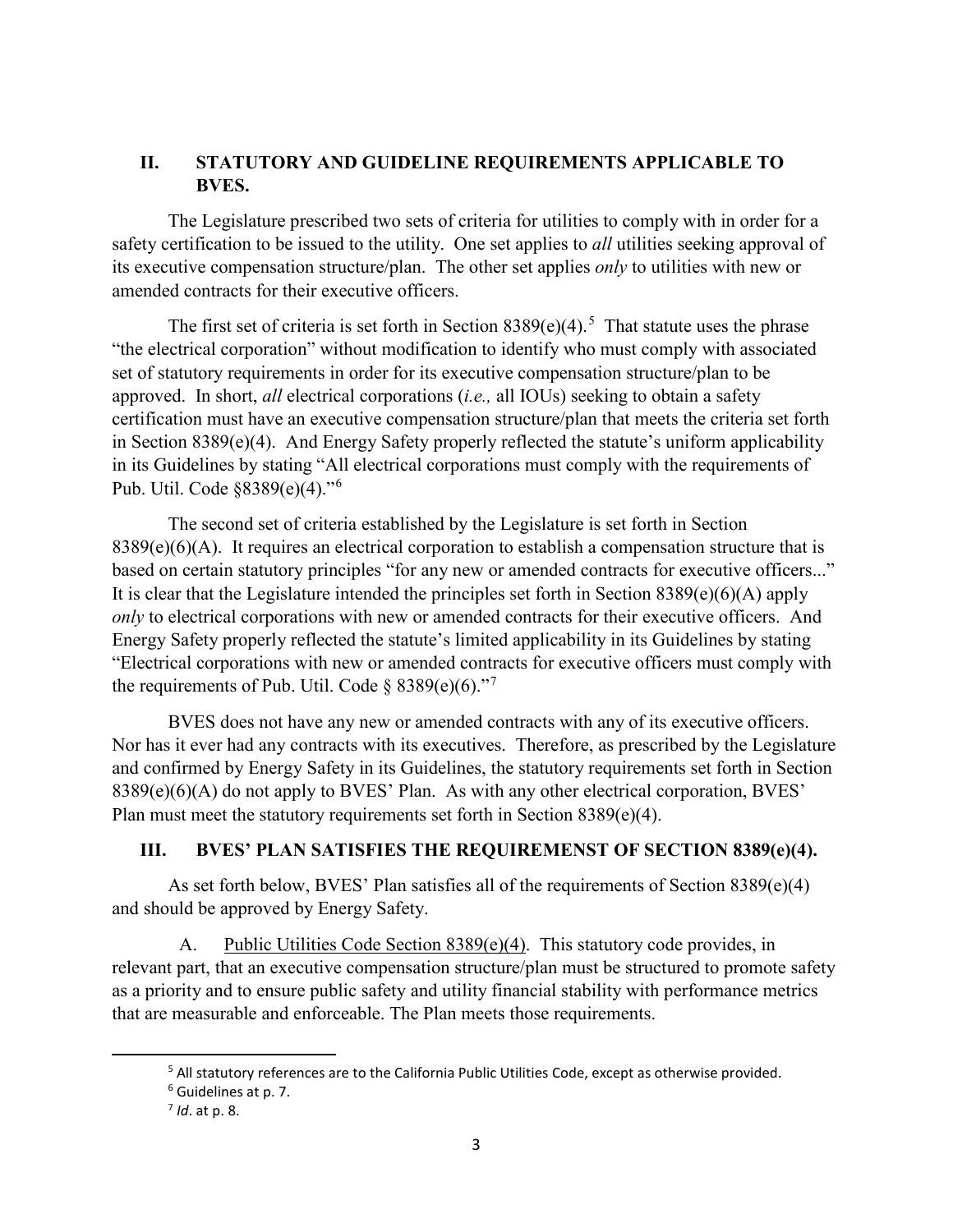*B.* The Plan Promotes Safety as a Priority*.* Section 8389(e)(4) provides, in relevant part, that an executive incentive compensation plan must be "structured to promote safety as a priority." BVES' Plan achieves that statutory goal by substantially weighting its STIP towards objective safety metrics and weighting all of the QTIP based on objective safety metrics.

Set forth in Table 1 of Appendix A, attached hereto, are the QTIP performance metrics targets. Table 1 also sets forth the corresponding QTIP payout percentages for achieving a performance metric at the Target level.

Table 2 of Appendix A describes the STIP performance metrics targets. Table 2 also sets forth the corresponding STIP payout percentages for achieving a performance metric at the Target level.

Included in Table 1 of Appendix A are two performance metrics with respect to the QTIP. Both of those performance metrics are safety-related performance metrics. Table 2 reflects 12 STIP performance metrics. Of those 12 performance metrics, 6 are safety-related. Combined, the QTIP and STIP clearly evidence that not only does the Plan promote safety as a priority; it makes clear that safety is the top priority of the Plan.

In addition to the sheer number of safety-related performance metrics in the QTIP and STIP, the payout percentages also reflect the Plan's promotion of safety as a priority. At the Target level of performance, the two safety-related metrics of the QTIP comprise 100% of the executive's QTIP bonus, and the 6 safety-related metrics of the STIP comprise 53% of an executive's STIP bonus. It is clear that the Plan incentivizes BVES executives to promote and achieve important safety programs and objectives as required by Section 8389(e)(4).

*C.* The Plan Ensures Public Safety*.* Section 8389(e)(4) provides, in relevant part, that an executive incentive compensation plan must be structured "to ensure public safety." BVES' Plan achieves that statutory goal by substantially weighting its QTIP and STIP toward objective safety metrics, many of which directly relate to helping to ensure public safety.

Under the QTIP, the Fire Incidents metric (Public Safety – Other Electric subcategory of Safety Metrics<sup>[8](#page-4-0)</sup>) and Employee Electric Contacts metric (Workforce Safety subcategory of Safety Metrics<sup>[9](#page-4-1)</sup>) both have the objective of ensuring public and employee safety. In addition, there must be no reportable fire incident events as defined in D.14-02-015 or employee electric contacts for the executive to receive a QTIP bonus payout.

<span id="page-4-0"></span>Under the STIP, the Wildfire T&D System Hardening: Covered Wire Program (Wildfire Mitigation Metrics, Performance/Goal Achievement, and Compliance/Adherence subcategory of Safety Metrics<sup>10</sup>), the Wildfire T&D System Hardening: Evacuation Route Hardening Program (Wildfire Mitigation Metrics, Performance/Goal Achievement, and Compliance/Adherence

<span id="page-4-1"></span> <sup>8</sup> See Attachment 3, Safety Metric Subcategories, Guidelines at p. 60.

<span id="page-4-2"></span><sup>9</sup> *Id.*

<sup>10</sup> See Attachment 3, Safety Metric Subcategories, Guidelines at p. 60*.*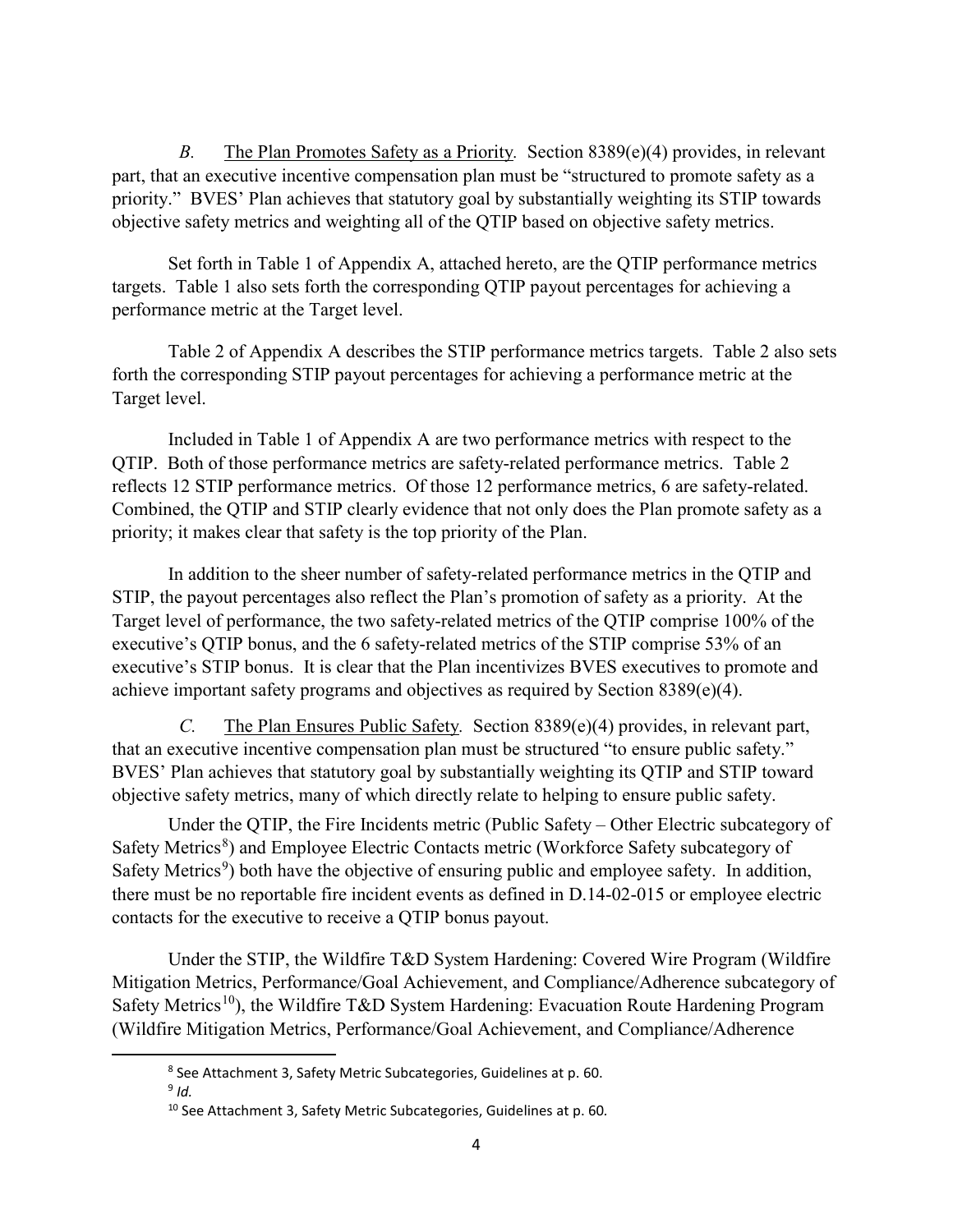subcategory of Safety Metrics<sup>[11](#page-5-0)</sup>), the Vegetation Management QC Program (Public Safety – Other Electric subcategory of Safety Metrics<sup>12</sup>), Safety –Recordable Work Incidents Program (Workforce Safety (employee) subcategory of Safety Metrics<sup>[13](#page-5-2)</sup>) Safety Training Program (Workforce Safety (employee) subcategory of Safety Metrics<sup>[14](#page-5-3)</sup>) and Job Hazard Analysis Program (Workforce Safety (employee and contractor) subcategory of Safety Metrics<sup>15</sup>) all have the objective of ensuring public safety. Thus, BVES executives are clearly incentivized to ensure public safety.

In addition to the substantial number of safety-related performance metrics in the QTIP and STIP that directly relate to public safety, the payout percentages of those performance metrics also reflect the Plan's objective to ensure public safety. At the Target level of performance, the QTIP public safety-related metrics comprise 100% of an executive's QTIP bonus and at the Target level of performance, the STIP public safety-related metrics comprise 53% of an executive's STIP bonus. It is clear that the Plan incentivizes BVES executives to ensure public safety as required by Section 8389(e)(4).

*D.* The Plan Ensures Utility Financial Stability*.* Section 8389(e)(4) requires an executive compensation plan to ensure the utility's financial stability. The Plan satisfies this statutory requirement by having a financial performance metric in both the STIP and the LTIP.

The STIP includes a performance metric of EBITDA. This STIP performance metric tracks earnings of BVES before adjustments for interest, taxes, depreciation and amortization to incentivize BVES executives to achieve specified levels of EBITDA as adopted in the 2022 BVES Operating Budget approved by the Board of Directors. This metric is the single-largest performance metric in the STIP, comprising 16% of the executive's STIP bonus at Target level. The STIP also includes a performance metric to minimize the number of accounting/financial deficiencies under the Sarbanes-Oxley Act of 2002. This metric is designed to enhance the financial transparency and integrity of BVES in the financial markets, to the benefit of BVES and its customers. It comprises 5% of the executive's STIP bonus at Target level.

The LTIP is comprised of a single performance metric that tracks the level of expenditures on capital projects that mitigate the risks of wildfires as compared to the associated budget for these projects adopted by the Board of Directors. The capital projects in the LTIP are comprised of projects included in BVES' approved 2021 Wildfire Mitigation Plan ("WMP"), as well as those included in BVES' updated and proposed 2022 WMP.

<span id="page-5-0"></span>The LTIP performance metric is a financial stability metric. However, it should be noted that the capital projects in the BVES WMP are designed to mitigate wildfire risk. These projects

11 *Id.*

- <span id="page-5-2"></span><span id="page-5-1"></span><sup>12</sup> *Id.*
- <sup>13</sup> *Id.*
- <span id="page-5-4"></span><span id="page-5-3"></span><sup>14</sup> *Id.*
- $15$  *Id.*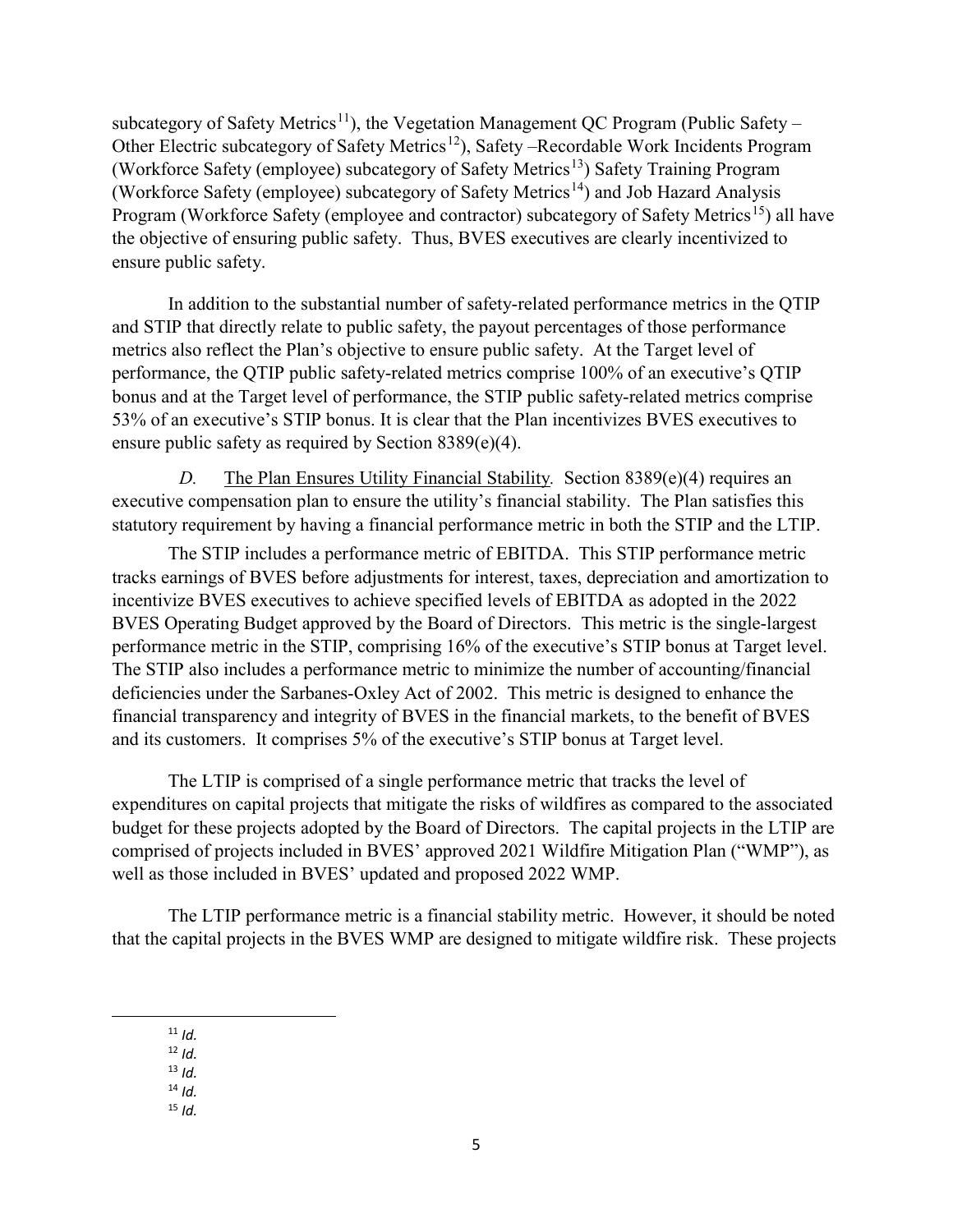will also promote financial stability because they reduce the risk of devastating financial losses due to catastrophic wildfires, and promote continuity of BVES operations.

In sum, the Plan includes performance metrics in both the STIP and the LTIP that incentivize BVES' executives to ensure the financial stability of BVES.

E. The Plan Utilizes Performance Metrics that Are Measurable and Enforceable. Section 8389(e)(4) requires an executive compensation plan to include performance metrics that are "measurable and enforceable." As set forth in Tables 1, 2 and 3 of Appendix A attached hereto, all of the Plan's performance metrics are measurable and enforceable with respect to the QTIP, the STIP and the LTIP.

#### **IV. BVES' SUBMISSION SATISFIES THE GUIDELINE REQUIREMENSTS.**

The Guidelines require an electrical corporation's executive compensation submission to include the following:

- Compensation structures that are structured to promote measurable outcomes for safety improvements required by Wildfire Mitigation Plans.
- Compensation awards based on objective, measurable and enforceable performance metrics that track impacts on drivers of ignition probability and safety outcome metrics that measure leading and lagging indicators of wildfire risk and consequences of wildfire mitigation work.
- Compensation structures that appropriately weight safety concerns and financial performance.

As described below, this submission includes descriptions of how BVES' Plan meets each of the above-requirements.

A. The Plan Promotes Measurable Outcomes for Safety Improvements Required by BVES' WMP. The Plan promotes a number of measurable outcomes for safety improvements in BVES' approved WMP.

For example, the WMP includes a Wildfire T&D System Hardening: Covered Wire Program. This program involves replacing high voltage bare wire with covered wire to reduce the potential for igniting a wildfire by preventing objects from coming into contact with highvoltage bare wires. The safety performance metric for this program is the number of circuit miles of covered wire installed in 2022, which clearly promotes measurable outcomes for safety improvements in BVES' WMP.

The WMP also includes a Wildfire T&D System Hardening: Evacuation Route Hardening Program. This program has as its performance metric the number of poles along Big Bear Lake's main evacuation routes that are hardened in 2022, which clearly promotes measurable outcomes for safety improvements in BVES' WMP.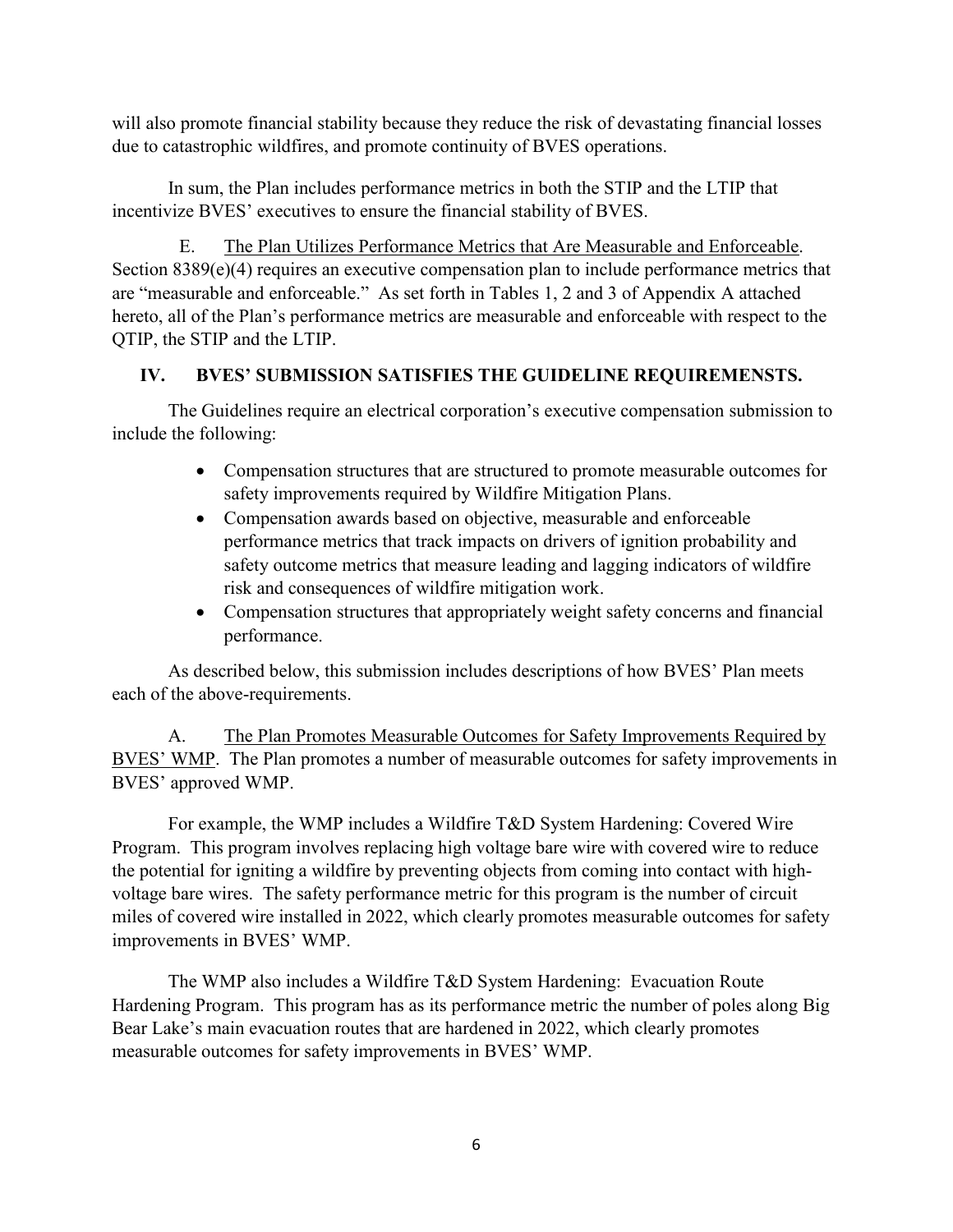The overall objective of Bear Valley's WMP is to reduce and ultimately eliminate the risk of Bear Valley's electric infrastructure causing a wildfire. The Plan contains a safety performance metric (Fire Incidents) which measures the number of fire ignitions caused by BVES as defined in D.14-02-015. In addition, the Plan provides that in the event BVES causes a catastrophic wildfire that results in one or more fatalities due to the negligent operations and/or facilities that are not compliant with statute and/or other applicable standards, the executive will receive no STIP bonus whatsoever. These Plan components clearly promote measurable outcomes for safety improvements.

B. The Plan Awards Are Based on Objective, Measurable and Enforceable Performance Metrics. The safety performance metrics in the QTIP set forth in Table 1 of Appendix A and the STIP set forth in Table 2 of Appendix A are objective, measurable and enforceable metrics. For example, for the QTIP, zero Fire Incidents and zero Employee Electric Contacts are objective, measurable and enforceable performance metrics. In the STIP, for the Wildfire T&D System Hardening Covered Wire Program, the performance metric is the number of miles of circuits that covered wires have been installed in 2022. For the Wildfire T&D System Hardening Evacuation Route Hardening performance metric, the performance metric is the number of poles that have been "hardened." The remaining STIP and LTIP performance metrics are similarly objective, measurable and enforceable.

C. The Plan Metrics Track Impacts on Drivers of Ignition Probability and Safety Outcomes Metrics. Several Plan safety performance metrics in STIP have significant impact on drivers of ignition probability and safety outcome metrics. For example, the Wildfire T&D System Hardening: Covered Wire Program and Vegetation Management QC metrics are directed at the drivers of ignition probability. By replacing high voltage bare wire with covered wire, the ignition driver of vegetation or other objects contacting the bare lines and igniting are significantly reduced. Likewise, the Safety Training and Job Hazard Analysis metrics are aimed at the drivers of safety outcomes. By ensuring employees receive necessary safety training and by inspecting jobsites and facilities for safety issues, the likelihood of negative safety outcomes are reduced.

D. The Plan Metrics Measure Leading and Lagging Indicators of Wildfire Risk and Consequences of Wildfire Mitigation Work. The QTIP and STIP metrics include both leading and lagging metrics. In the QTIP, the Fire Incidents metric is both leading and lagging and the Employee Safety: Employee Electric Contacts metric is a lagging outcome metric. In the STIP, the following metrics are leading metrics: Wildfire T&D System Hardening: Covered Wire Program, Wildfire T&D System Hardening: Evacuation Route Hardening, Vegetation Management QC, Safety Training, and Job Hazard Analysis are leading metrics. Similarly, in the STIP, the following metrics are lagging outcome metrics: Safety-Recordable Work Incidents, SAIDI, CAIDI, Customer Complaints Standards CAB, Supplier Diversity Utilization, SOX Deficiencies, and EBITDA.

E. The Plan Appropriately Weights Safety Concerns and Financial Performance. The Plan substantially weights performance compensation in favor of safety concerns when compared to financial performance, which reflects BVES' priorities.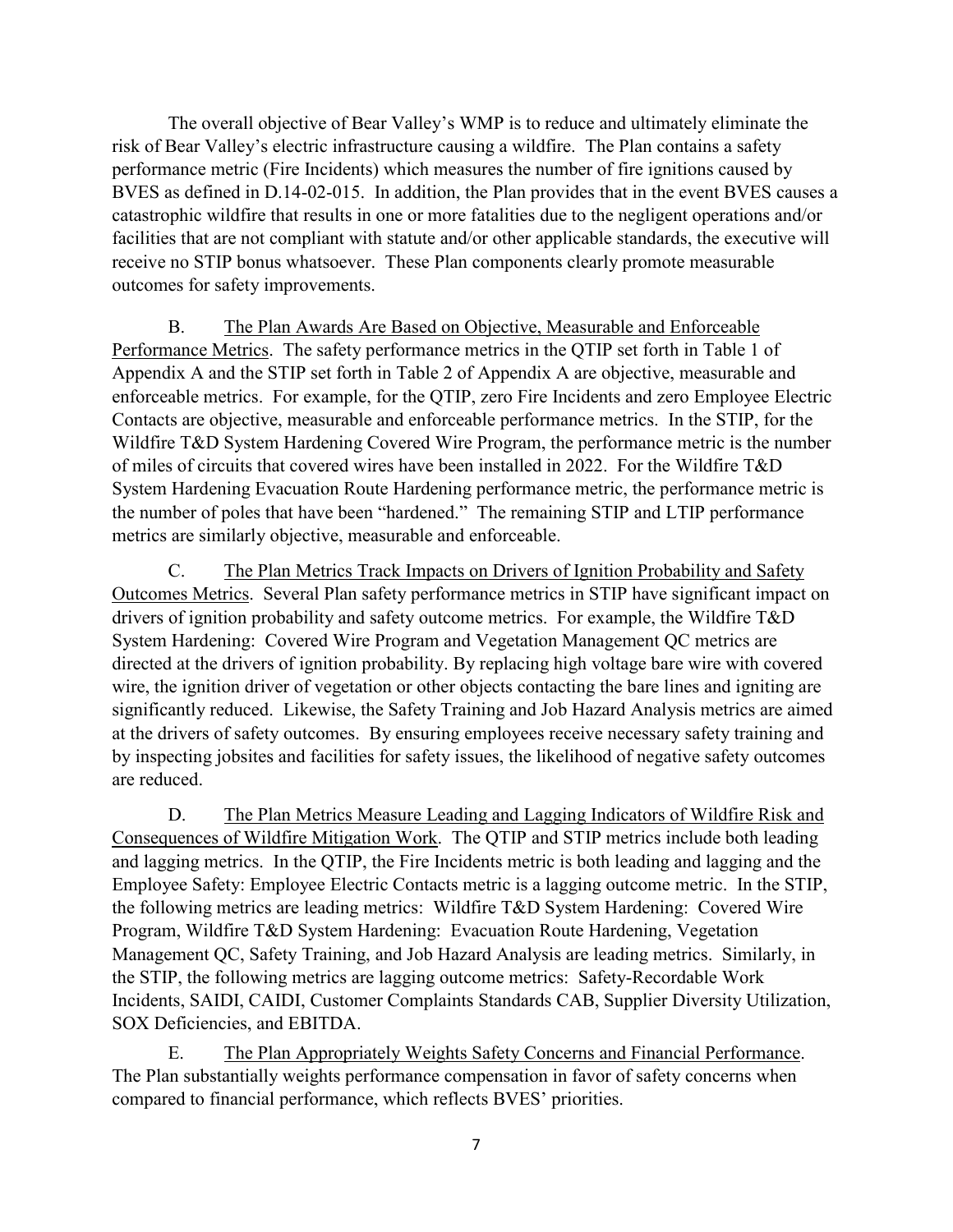The QTIP bonus is comprised of 100% of safety metrics. As compared to the total STIP bonus, the safety metrics at the Target level comprise a total of 53% of the STIP bonus (or approximately 14% of total compensation), with financial metrics of EBITDA and SOX Deficiencies comprising 21% of the STIP bonus (or approximately 5.4% of total compensation). The LTIP metric is a financial metric of the amount invested in wildfire mitigation projects, and at Target level comprises 100% of LTIP, and comprises 19.2% of an executive's total compensation. It should be noted that the outcome of the LTIP metric promotes wildfire mitigation measures which enhance public safety.

BVES believes the weighting of safety concerns should be substantially greater than financial performance in an executive incentive compensation plan. The Plan reflects that weighting.

#### **V. BVES' PLAN IS NOT REQUIRED, NOR IS IT IN THEPUBLIC INTEREST, TO COMPLY WITH ALL THE REQUIREMENTS OF SECTION 8386(e)(6)(A).**

As stated above, the requirements of Section 8389(e)(6)(A) apply only to electrical corporations that have new or amended contracts for its executive officers. BVES has no new or amended contracts with any of its executive officers. Indeed, it has never had contracts with its executives. Therefore, as provided by the Legislature and confirmed by Energy Safety in its Guidelines, BVES' Plan does not need to meet the statutory requirements set forth in Section 8389(e)(6)(A) in order for Energy Safety to approve of BVES' Plan.

Although not statutorily required, BVES voluntarily structured its Plan, to the greatest extent feasible and cost-effective, to substantially or entirely meet the requirements Section  $8389(e)(6)(A)$ . Before describing its voluntary and substantial compliance with the requirements of Section 8389(e)(6)(A), BVES provides a description of its unique facts and circumstances which make complete compliance with each and every requirement of Section  $8389(e)(6)(A)$ contrary to the best interests of BVES and its customers and, therefore, not in the public interest.

A. BVES Background. For decades, BVES was not a separate, corporate entity. It was a division of Golden State Water Company ("GSWC"), a California Public Utilities Commission-jurisdictional water corporation. In terms of its relative size within GSWC, BVES represented approximately 11% of GSWC's revenues and 9% of GSWC's customer base. In D.19-12-039, the Commission approved of GSWC's request to implement a corporate reorganization plan that would result in GSWC transferring the assets of its electric service division to a newly formed affiliate: Bear Valley Electric Service, Inc. On July 1, 2020, GSWC completed the transfer at which time BVES and GSWC became separate, wholly owned subsidiaries of American States Water ("AWR"). The newly formed corporation of BVES constituted the same assets, revenues, customers and obligations as it did as a division of GSWC.

Operationally, the reorganization did not have an impact on BVES. BVES essentially maintained the same staff and operational responsibilities as those that existed prior to the reorganization.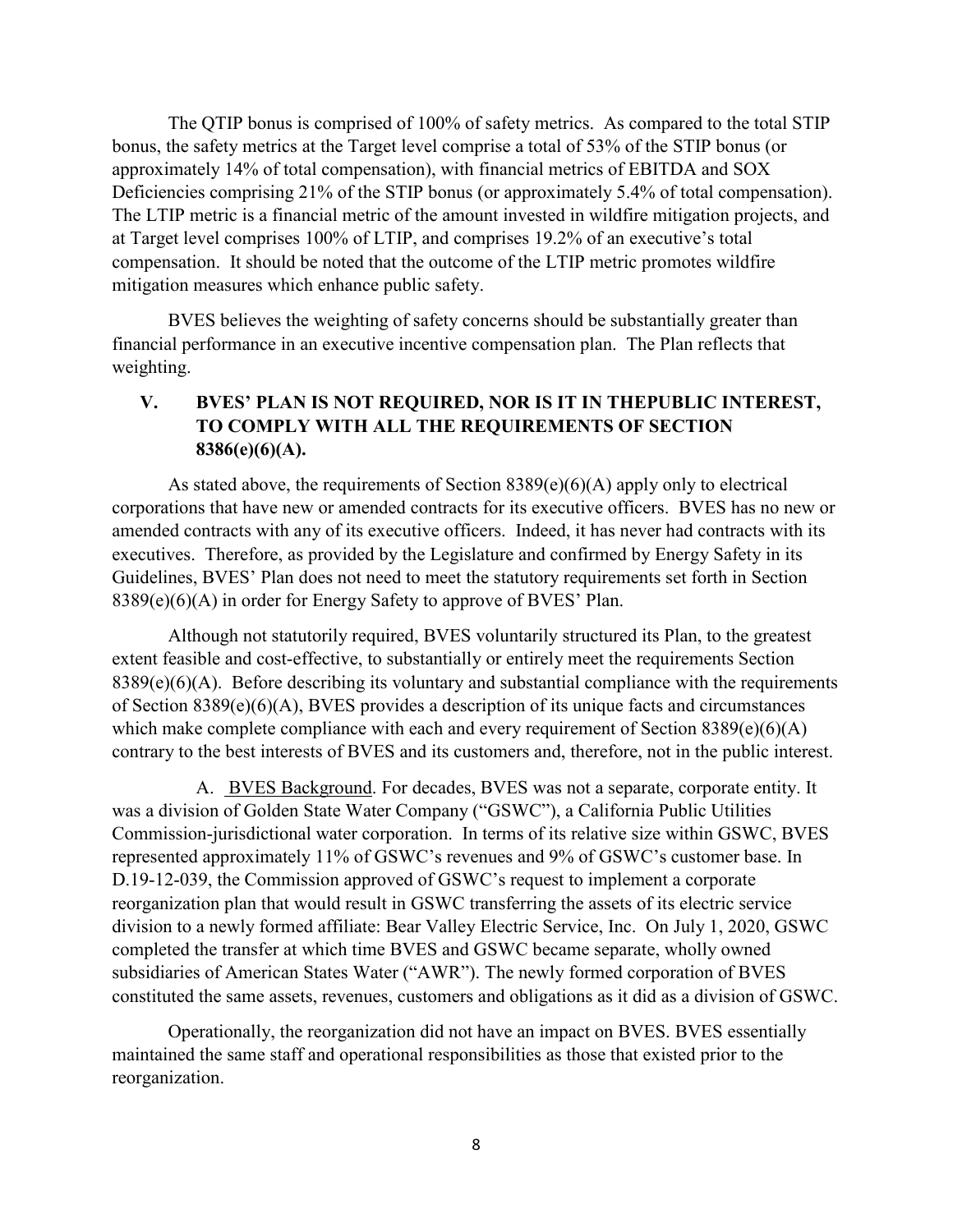BVES management staffing was not changed by the reorganization, although there were some changes in titles and responsibilities. Prior to the reorganization, the BVES division of GSWC was under the supervision of a Director-level position<sup>16</sup>, with that individual reporting directly to the President and CEO of GSWC. After the reorganization, the BVES Division Director position was upgraded to President/Treasurer/Secretary of BVES. In addition to the title change, the BVES President assumed additional management responsibilities. The BVES President now reports directly to the BVES Board of Directors.

Prior to the July 2020 reorganization, BVES did not have any executive officer positions, and therefore did not have an executive compensation plan. The President/Treasurer/Secretary of BVES is currently the only position covered by the Plan.

B. BVES Is the Smallest IOU to Request a Safety Certificate. BVES believes it is one of, if not the smallest, vertically integrated electric IOU in California. It currently has only 45 employees and approximately 24,500 customers. In comparison, BVES believes that Southern California Edison Company has approximately 12,700 employees, with over 5 million customers. Relatively speaking, BVES has approximately 0.4% of Edison's workforce and approximately 0.5% of its customer base. In addition, BVES believes that Southern California Edison's 2021 revenues were approximately \$14 billion, as compared to BVES' 2021 revenues of approximately \$38 million.

BVES is the only small electric IOU in the state to apply for a Safety Certificate under the provisions of Section 8389. Accordingly, BVES is the only small electric utility in the state that must seek approval of Energy Safety for its Plan under the provisions of Section 8389.

The provision in Section  $8389(e)(6)(A)$  (which is not statutorily applicable to BVES) requiring the primary portion of executive compensation to be based upon achieving objective performance metrics is difficult, and not cost-effective, for a smaller utility to voluntarily comply with and still serve the best interests of BVES, its customers and its shareholders. In order to attract and retain competent executives that are incentivized to provide safe, reliable and costeffective service to its customers, BVES must have an executive compensation package that is structured and sized competitively with similarly sized utilities. Using what BVES considers to be an industry-accepted definition of compensation, BVES' Plan meets this requirement.

C. Executive Compensation Plans for Larger Utilities Are Capable of Complying With Section 8983(e)(6)(A) Requirements And Still Be Cost-Effective and Market Competitive. BVES recognizes that there is, and should be, a very substantial difference in total compensation paid to top executives of very large IOUs as compared to BVES executives. With compensation packages that have much higher total compensation targets, executives of the large IOUs may still receive a very substantial dollar amount of compensation in base salary while having a compensation package that allocates the primary portion of total compensation to achieving objective performance metrics in compliance (voluntarily or otherwise) with Section  $8389(e)(6)(A)$ . Those statutory provisions can be met with an overall compensation package that is also cost-effective and reflective of market requirements for highly motivated executives of

<span id="page-9-0"></span><sup>&</sup>lt;sup>16</sup> In the GSWC organization, a Director level position is one step below a Vice President level position.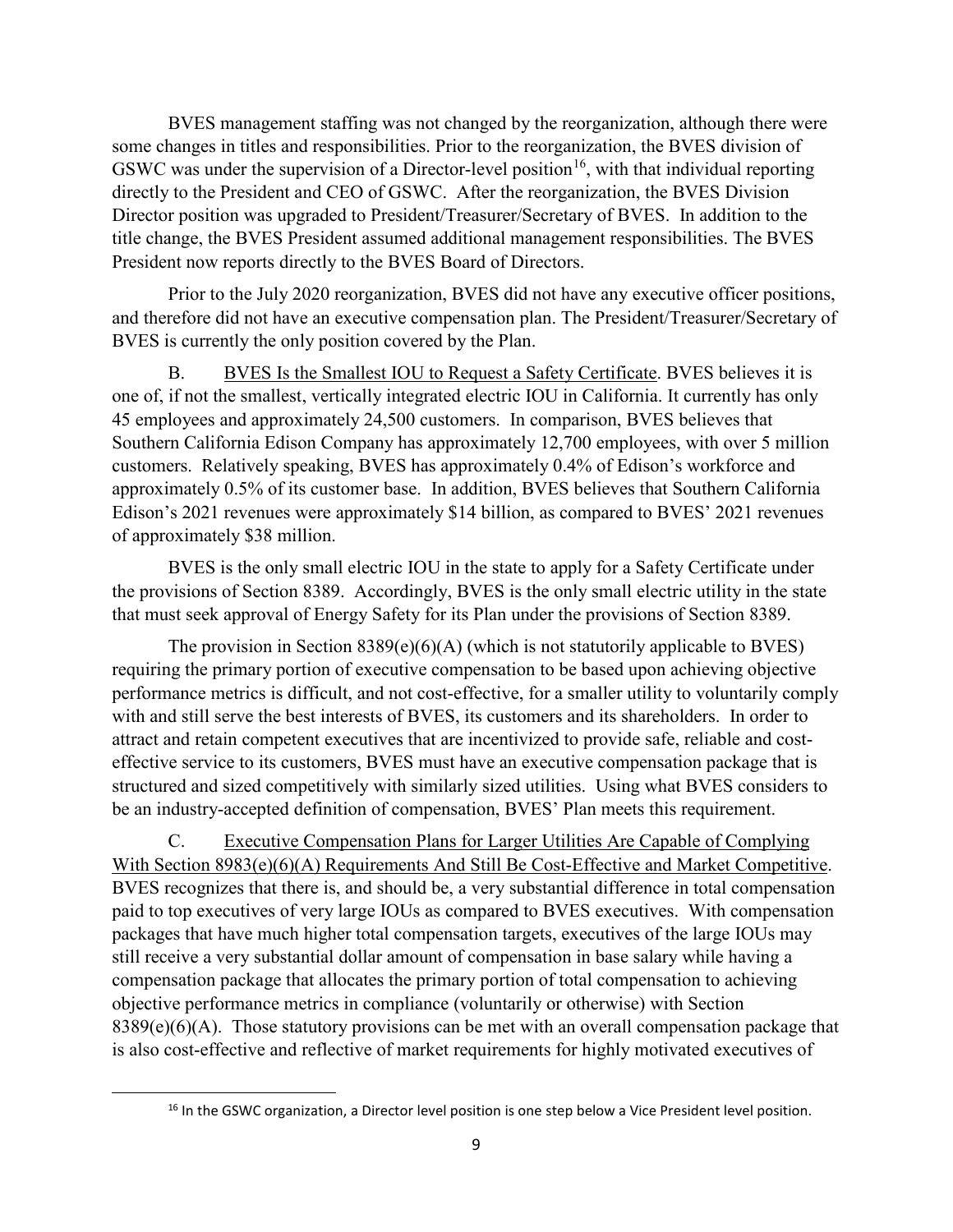very large companies.

For example, a total compensation package of \$1,000,000 can provide a utility executive with a very attractive base salary of approximately \$400,000 and still be compliant with Section 8389(e)(6)(A). In contrast, if overall compensation is in the range of \$350,000, then compliance with requirements in Section 83898389(e)(6)(A) would limit the base salary of a utility executive to no more than \$175,000. BVES believes that such a relatively modest base salary would be substantially below the market for recruiting highly competent, motivated executives for even a very small utility. Equally important, it would not likely allow BVES to retain highly competent, motivated utility executives for the benefit of BVES, its customers and shareholders. It is not in the public interest for BVES to be unable to retain or recruit highly competent, motivated utility executives to lead BVES in providing safe and reliable electric service while continuing to mitigate the risks of BVES equipment igniting a devastating wildfire.

D. BVES' Plan Voluntarily Balances Section 8389(e)(6)(A) Objectives With Cost-Effective and Market Competitive Executive Compensation Components. In sum, BVES structured its Plan to the greatest extent possible to voluntarily meet the objectives of Section 8389(e)(6)(A) while simultaneously structuring an executive compensation plan that it believes is both cost-effective and competitive with market conditions. A critical element of a cost-effect and successful executive compensation structure for BVES is a sufficiently robust base salary to help ensure both the retention and recruitment of highly-competent utility executives, without unnecessarily and needlessly increasing the executive's total compensation. Unnecessarily increasing BVES' operating costs benefits no one, and is not in the public interest.

#### VI. **BVES' PLAN SUBSTANTIALLY AND VOLUNTARILY COMPIES WITH SECTION 8389(e)(6)(A) OBJECTIVES**.

As previously stated, Bear Valley has no new or amended contracts for its executive officers and, therefore, is not statutorily required to adopt the principles set forth in Section 8389(e)(6)(A). Nevertheless, BVES has structured its Plan to voluntarily and substantially comply with the objectives set forth in Section 8389(e)(6)(A) as described below.

A. The Plan Incorporates Strict Limits on Guaranteed Cash Compensation. Section  $8389(e)(6)(A)(i)(I)$  requires a compensation structure that contains strict limits on guaranteed cash compensation. Other than Base Salary, no BVES executive is entitled to any guaranteed cash compensation. There is also a cap on the amount of incentive compensation that a BVES executive may earn.

B. A Significant Portion of Executive Compensation Is Based on Achievement of Objective Performance Metrics. Section 8389(e)(6)(A)(i)(I) requires that the primary portion of the executive officer's compensation be based on achievement of objective performance metrics. The Plan meets this statutory requirement by allocating an executive's total compensation (*i.e.,* the QTIP, the STIP and the LTIP) with Base Salary comprising 49.5% and achievement of objective performance metrics comprising 50.5%. It also complies with the requirements of Section 8389(e)(4) which requires, among other things, that the Plan be based upon meeting performance metrics that are measurable and enforceable.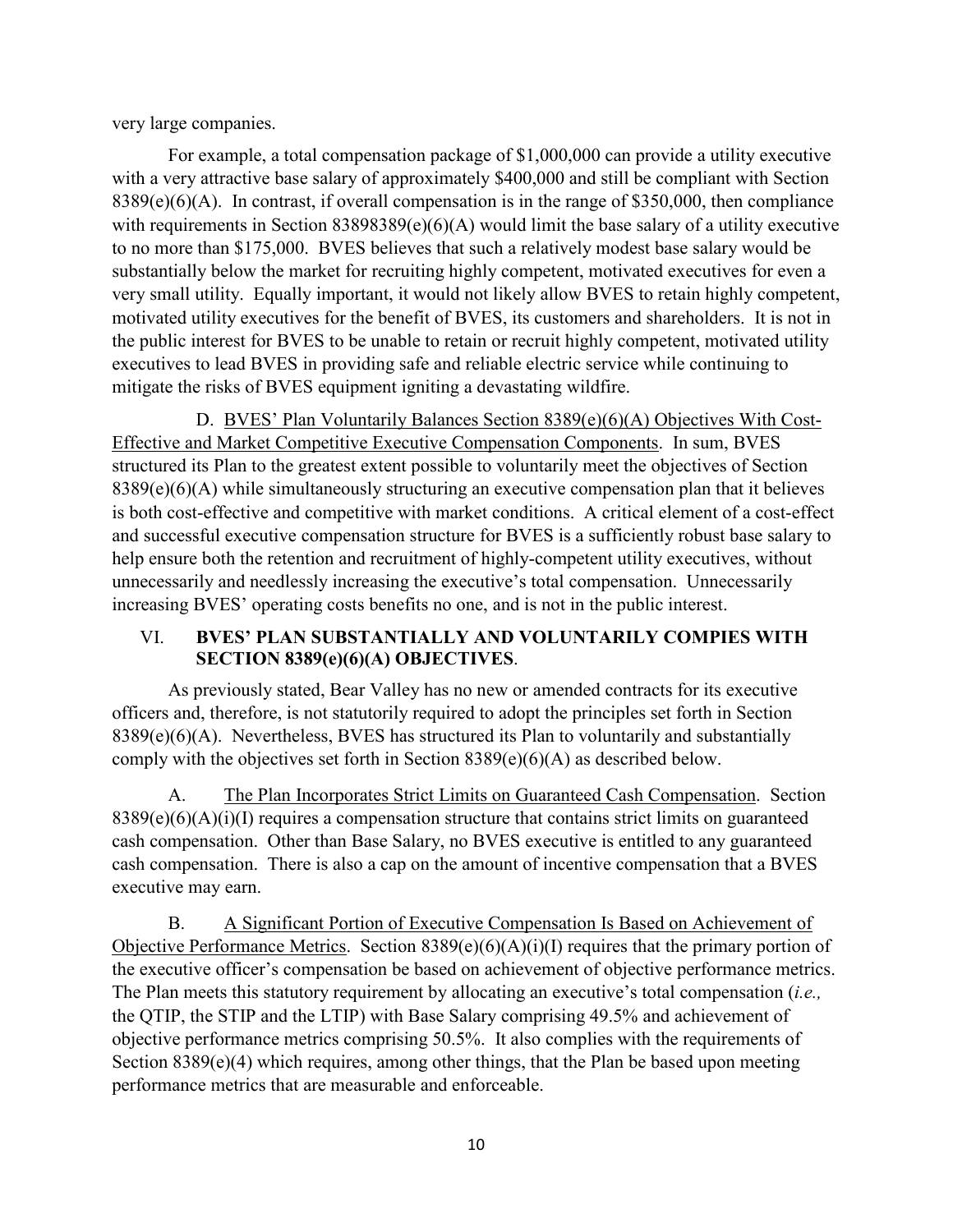C. No Guaranteed Monetary Incentives in Plan. Section  $8389(e)(6)(A)(i)(II)$ requires a compensation structure that contains no guaranteed money incentives for executives. BVES' Plan meets this requirement, having no guaranteed money incentives in its executive compensation structure.

D. Long-Term Incentive Plan Is Based Upon BVES' Long-Term Performance and Value. Section 8389(e)(6)(A)(iii) requires a long-term compensation structure that provides a significant portion of compensation based upon the corporation's long-term performance and value. This compensation component must be held or deferred for period of at least three years.

The LTIP provides 19.2% of BVES' executives' overall compensation, which is a significant portion of overall compensation. The performance metric of the LTIP tracks the level of investments in capital projects that mitigate the risks of wildfires as compared to the associated budget adopted by the Board of Directors. Investing in capital projects that mitigate wildfire risk promotes financial stability because these projects reduce the risk of devastating financial losses due to catastrophic wildfires and promote continuity of BVES operations, both of which are important components of Bear Valley's long-term financial performance and value. The Plan provides that any bonus payment under the LTIP shall be deferred for period of three years.

#### **VII. REQUIRED INFORMATION TEMPLATE.**

Per the Guideline requirements, BVES has provided all of the information requested in the Guideline's Required Information Template, which is included in this submission. The information has been provided in the format requested in the Guidelines.

#### VIII. **CONCLUSION**.

As summarized above, BVES' Plan fully complies with all provisions of Sections 8389(e)(4). Although not statutorily or regulatorily required, BVES' Plan voluntarily and substantially complies with the objectives of Section 8389(e)(6)(A) while achieving a costeffective Plan that is competitive in the market place for small-utility executives. BVES respectfully requests that Energy Safety approve the Plan as submitted.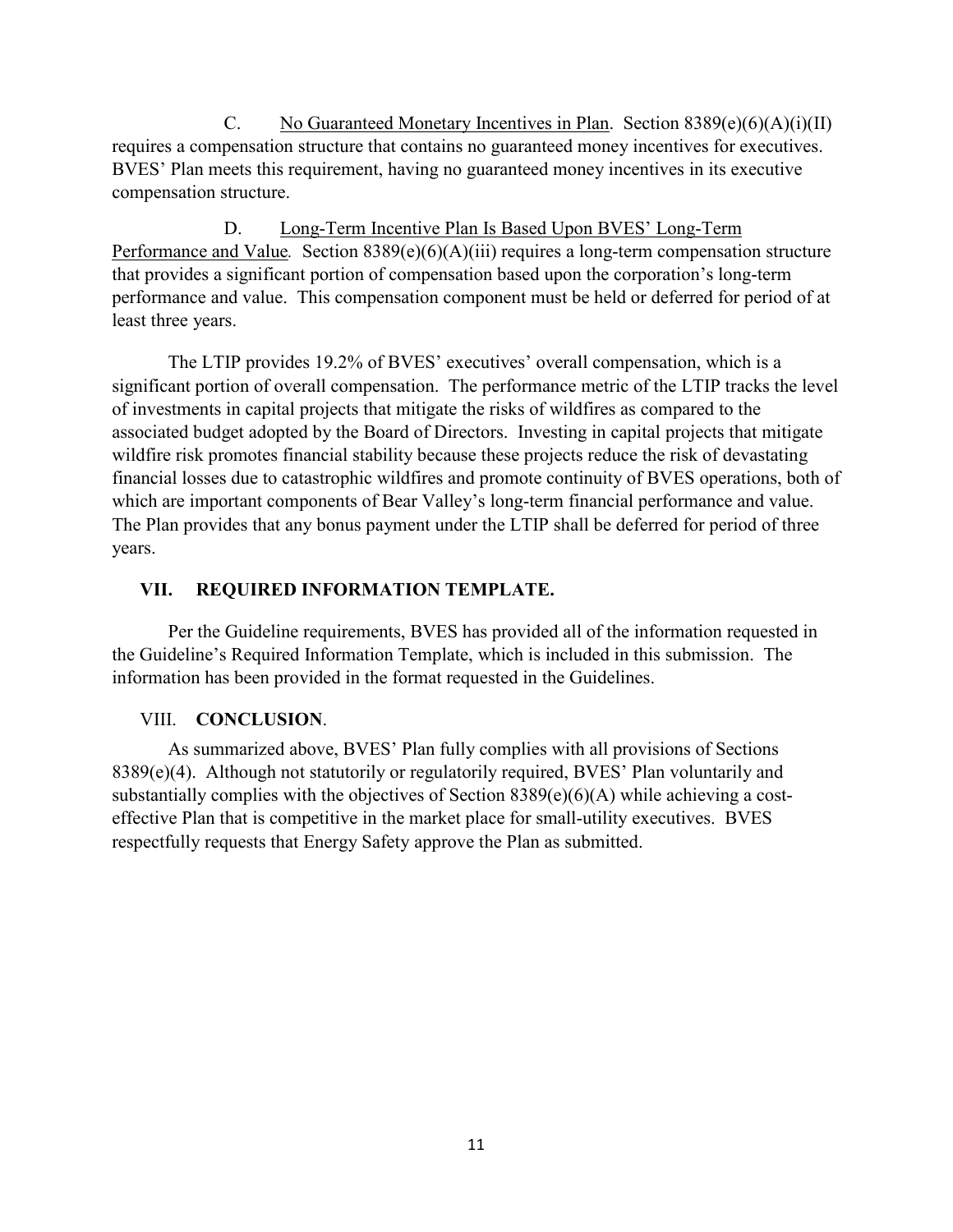### **ATTACHMENT A**

#### **PERFORMANCE METRICS AND PAYOUT PERCENTAGES**

#### **TABLE 1**

#### **QTIP PERFORMANCE METRICS AND PAYOUT PERCENTAGES**

|          |                                   |                                                       |                         | <b>Payout</b><br>Percentage at |
|----------|-----------------------------------|-------------------------------------------------------|-------------------------|--------------------------------|
| Category | <b>Sub-Category</b>               | <b>Performance Metrics</b>                            | <b>Target</b>           | <b>Target</b>                  |
| Safety   | Public Safety -<br>Other Electric | Fire Incidents                                        | $0$ (Fire<br>Incidents) | 50                             |
| Safety   | Workforce Safety                  | Employee Safety: Employee<br><b>Electric Contacts</b> | 0(No)<br>Contacts)      | 50                             |
|          |                                   |                                                       | Total:                  | 100                            |

#### **TABLE 2**

#### **STIP PERFORMANCE METRICS AND PAYOUT PERCENTAGES**

| Category | <b>Sub-Category</b>                                                                                  | <b>Performance Metrics</b>                                      | <b>Target</b>                | <b>Payout</b><br>Percentage at<br><b>Target</b> |
|----------|------------------------------------------------------------------------------------------------------|-----------------------------------------------------------------|------------------------------|-------------------------------------------------|
| Safety   | Wildfire Mitigation<br>Metrics,<br>Performance/ Goal<br>Achievement, and<br>Compliance/<br>Adherence | Wildfire T&D System<br>Hardening: Covered Wire<br>Program       | $\geq$ 12.9 circuit<br>miles | 12                                              |
| Safety   | Wildfire Mitigation<br>Metrics,<br>Performance/ Goal<br>Achievement, and<br>Compliance/<br>Adherence | Wildfire T&D System<br>Hardening: Evacuation Route<br>Hardening | $\geq$ 390 poles<br>hardened | 12                                              |
| Safety   | Public Safety                                                                                        | Vegetation Management QC                                        | $\leq 110$                   | 7.5                                             |
| Safety   | Workforce Safety                                                                                     | Safety-Recordable Work<br>Incidents                             | $\leq$ 1                     | 7                                               |
| Safety   | Workforce Safety                                                                                     | <b>Safety Training</b>                                          | 92.5%<br>Completion<br>Rate  | 7                                               |
| Safety   | Workforce Safety                                                                                     | Job Hazard Analysis                                             | $\leq 200$                   | 7.5                                             |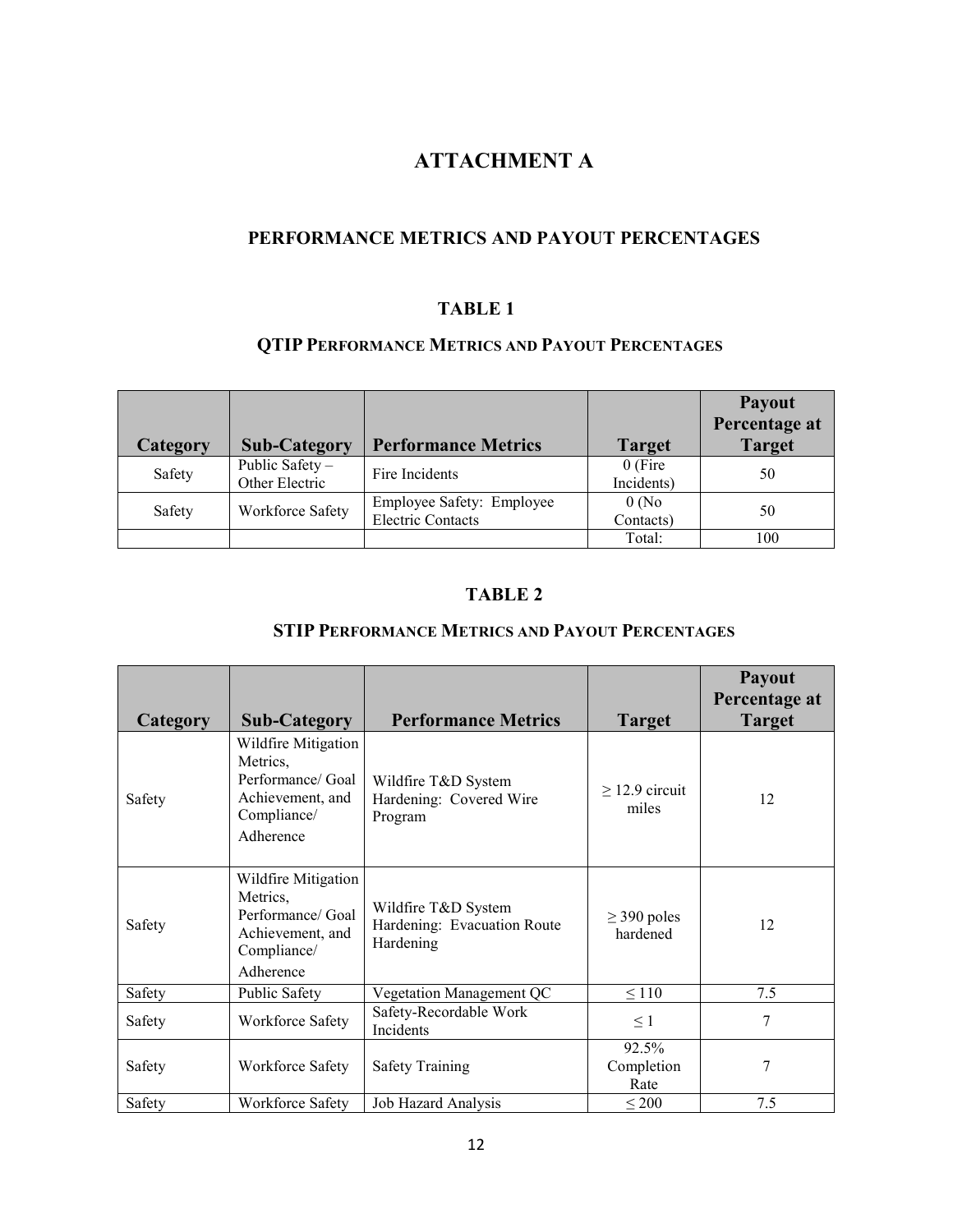|                                                 |                     |                                                    |                               | Payout<br>Percentage at |
|-------------------------------------------------|---------------------|----------------------------------------------------|-------------------------------|-------------------------|
| Category                                        | <b>Sub-Category</b> | <b>Performance Metrics</b>                         | <b>Target</b>                 | <b>Target</b>           |
| Customer                                        | Reliability         | <b>SAIDI</b>                                       | $\leq 50$ minutes             | 7                       |
| Customer                                        | Reliability         | <b>CAIDI</b>                                       | $\leq 80$ minutes             | 7                       |
| Customer                                        | Satisfaction        | <b>Customer Complaints</b><br><b>Standards CAB</b> | $< 0.0163\%$                  | 6                       |
| Diversity,<br>Equity, and<br>Inclusion<br>(DEI) | N/A                 | <b>Supplier Diversity Utilization</b>              | $> 35.0\%$                    | 6                       |
| Other<br>Operational/<br>Improvement            | N/A                 | <b>SOX Deficiencies</b>                            | No MWs, No<br>SDs & No<br>CDs | 5                       |
| Financial                                       | N/A                 | <b>EBITDA</b>                                      | $100\%$ of<br><b>Budget</b>   | 16                      |
|                                                 |                     |                                                    | Total                         | 100                     |

#### **TABLE 3**

#### **LTIP PERFORMANCE METRICS AND PAYOUT PERCENTAGES**

|           |                     |                                                             |                                     | <b>Payout</b><br>Percentage at |
|-----------|---------------------|-------------------------------------------------------------|-------------------------------------|--------------------------------|
| Category  | <b>Sub-Category</b> | <b>Performance Metrics</b>                                  | <b>Target</b>                       | <b>Target</b>                  |
| Financial | <b>CAPEX</b>        | Cumulative CAPEX for Wildfire<br><b>Mitigation Projects</b> | $92.5\%$ of<br>authorized<br>Budget | 100                            |

#### **Definitions of Certain Performance Metrics.**

**"Budget"** or **"Budgeted"** means, in the case of Adjusted EBITDA for the Corporation, the projected Adjusted EBITDA for 2022 as set forth in the Operating Budget.

**"CAIDI"** means the summation of restoration time for each sustained interruption event over the year divided by the number of interrupted customers for each sustained interruption event during the reporting period. Customer Average Interruption Duration Index (CAIDI) provides the average outage duration that any given customer would experience. CAIDI can also be viewed as the average restoration time. CAIDI is measured in units of time, often minutes. CAIDI is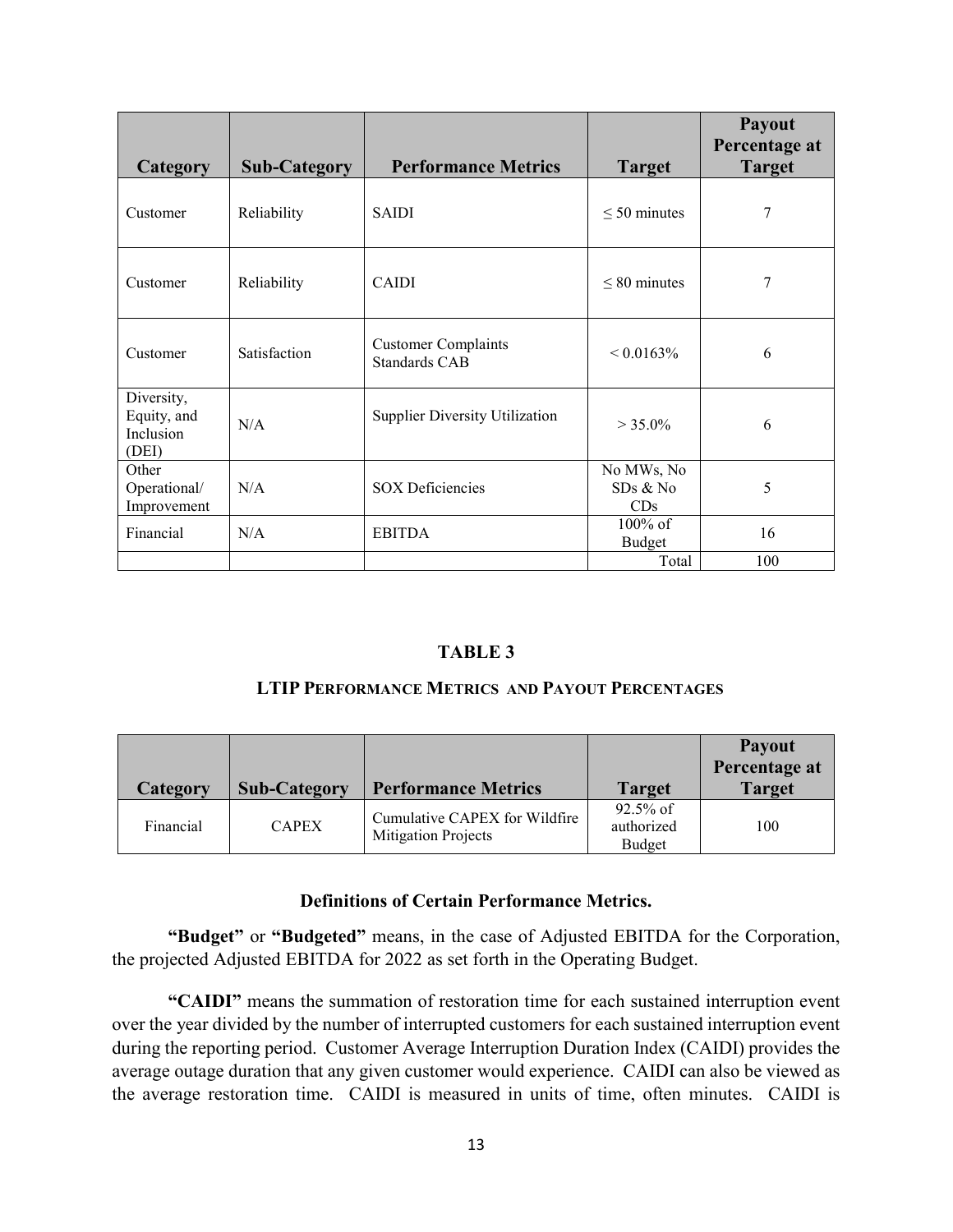calculated in accordance with Standard No. 1366 published by the Institute of Electrical and Electronics Engineers, and is summarized as the summation for the year of all restoration time for each sustained interruption event over the year divided by the number of interrupted customers for each sustained interruption event during the reporting period. A sustained interruption event is defined as customers interrupted for more than 5 minutes. For the purpose of this calculation, precautionary outages ordered by management as fire prevention measures are excluded in the CAIDI calculation. However, if the CPUC determines that such precautionary outage was unjustified, the CAIDI from the outage will be included.

**"Cumulative CAPEX for Wildfire Mitigation Projects"** means the cumulative CAPEX budget for the Performance Period for the following wildfire mitigation projects: Pole Loading Program (remaining balance as of January 1, 2022), Tree Attachment Removal Program (remaining balance as of January 1, 2022), Grid Automation Project (remaining balance as of January 1, 2022), Radford Line Project (remaining balance as of January 1, 2022), Covered Wire Project for 34 kV and 4 kV systems, Evacuation Route Hardening Project, and Install Fault Indicators.

**"Customer Complaint Standards CAB"** means the number of complaints on all matters that the Corporation received by CAB (the CPUC's Consumer Affairs Branch) in 2022 divided by the average number of customers served by the Corporation during 2022.

**"EBITDA"** means the earnings of the Corporation for 2022 before interest, taxes (federal and state income taxes), depreciation and amortization, in each case as determined in accordance with generally accepted accounting principles.

**"Employee Safety: Employee Electric Contacts"** means the number of work-related electrical contacts with high voltage system live conductors resulting in shock to the Corporation's employee. Per California Code of Regulations, Title 8, Section 2700 (Cal-OSHA) a high-voltage system is the associated electrical conductors and equipment operating at or intended to operate at a sustained voltage of more than 600 volts between conductors.

**"Executive"** means, with respect to this Corporation, an executive officer as defined in Section 451.1 of the California Public Utilities Code.

**"Fire Incidents"** means the number of reportable fire incidents as defined in D14-02-015 Appendix C: Fire Incident Data Collection Plan, in which the CPUC directed that a reportable fire incident event is any event where utility facilities are associated with the following conditions: (a) a self-propagating fire of material other than electrical and/or communication facilities, (b) the resulting fire traveled greater than one linear meter from the ignition point, and (c) the utility has knowledge that the fire occurred. Ignition Point is the location, excluding the Corporation's facilities, where a rapid, exothermic reaction was initiated that propagated and caused the material involved to undergo change, producing temperatures greatly in excess of ambient temperature.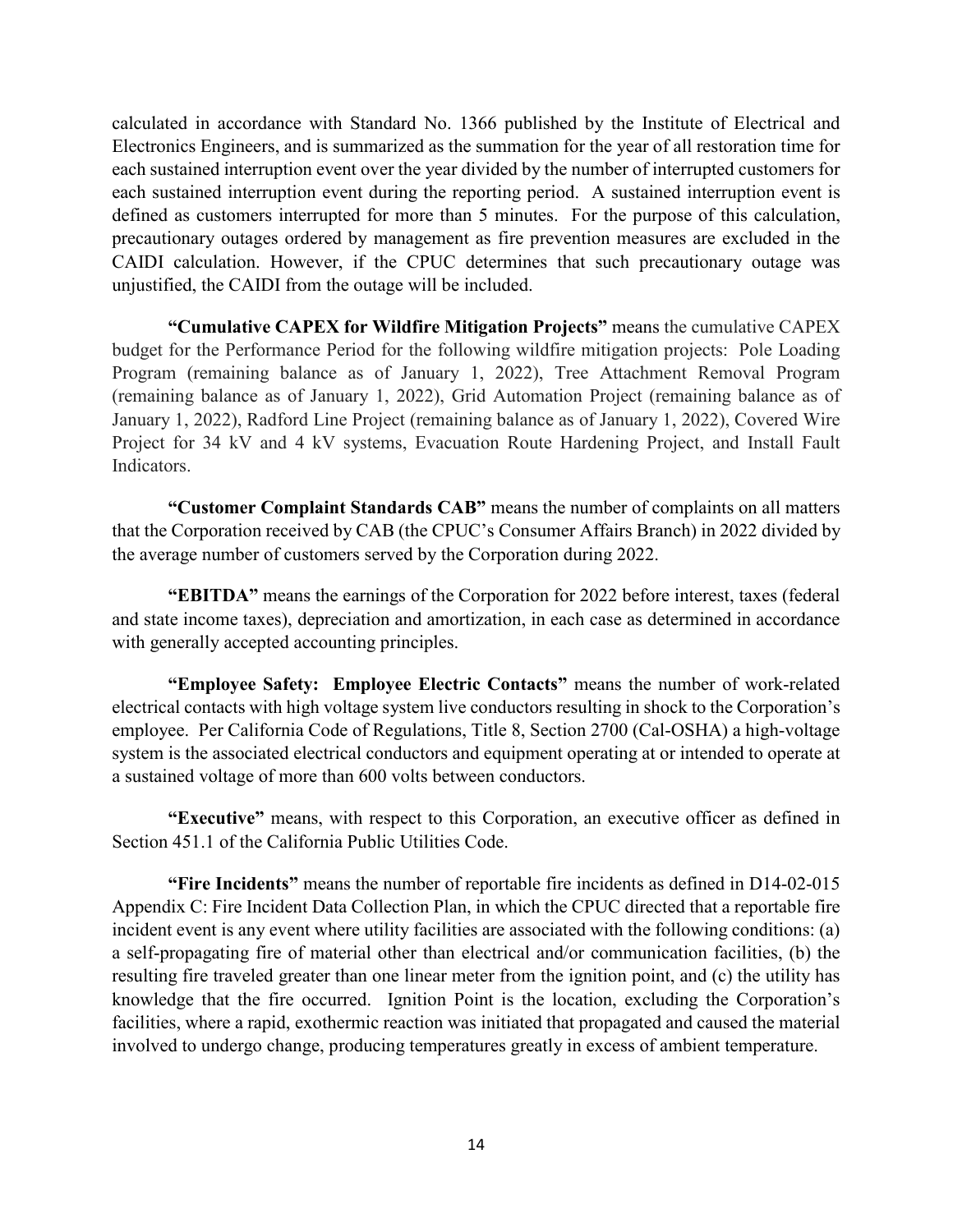**"Job Hazard Analysis"** means the number of Job Hazard Analyses (JHAs) performed during 2022. At December 31, 2022, the total JHAs performed for the purpose of the payout determination will be reduced if the percentage of JHAs performed by Supervisors, Managers, and Executives (sum total) is less than 15% of the total JHAs performed. If reduced, the calculated JHAs performed will be equal to the number of JHAs performed by Supervisors, Managers and Executives divided by 0.15.

"**Objective Bonus**" means a bonus based on the degree of achievement of the Performance Targets for the Business Criteria.

"**Operating Budget**" means the Corporation's operating budget for 2022 as adopted by the Board, as adjusted for adjustments required to be made under Section 5.4 of this Plan.

"**Payout Percentage**" means the percentage of the Executive's Target Objective Bonus that is payable based on the degree of satisfaction of a Performance Target Metric.

"**Performance Metrics**" means the Business Criteria measures.

**"Performance Period"** means the period beginning January 1, 2022 and ending December 31, 2022 for the STIP with respect to the following Business Criteria: EBITDA, CAIDI, SAIDI, Customer Complaint Standards CAB, Safety Training, Safety-Recordable Work Incidents, Supplier Diversity-Utilization; SOX Deficiencies, Job Hazard Analysis, Vegetation Management QC, Wildfire T&D System Hardening: Covered Wire Program, and Wildfire T&D System Hardening: Evacuation Route Hardening; means the period beginning January 1, 2022 and ending December 31, 2024 for the LTIP with respect to the following Business Criteria: Cumulative CAPEX for Wildfire Mitigation Projects; and means the quarterly periods beginning January 1, 2022 and ending March 31, 2022, beginning April 1, 2022 and ending June 30, 2022, beginning July 1, 2022 and ending September 30, 2022 and beginning October 1, 2022 and ending December 31, 2022 for the QTIP with respect to the following Business Criteria: Fire Incidents and Employee Safety-Employee Electric Contacts.

"**Performance Target**" means a specific goal established by the Board for the Performance Period with respect to each of the Business Criteria.

**"Plan"** means this 2022 Executive Incentive Compensation Plan.

**"Safety-Recordable Work Incidents**" means the number of work-related injuries and illnesses as reported on the OSHA Form 300 for the Corporation's electric operations other than work-related injuries and illnesses related to the Coronavirus (COVID-19).

**"Safety Training"** means the percent completion rate of required safety training for all of the Corporation's employees as required by the state, local government, and Corporation during the Performance Period.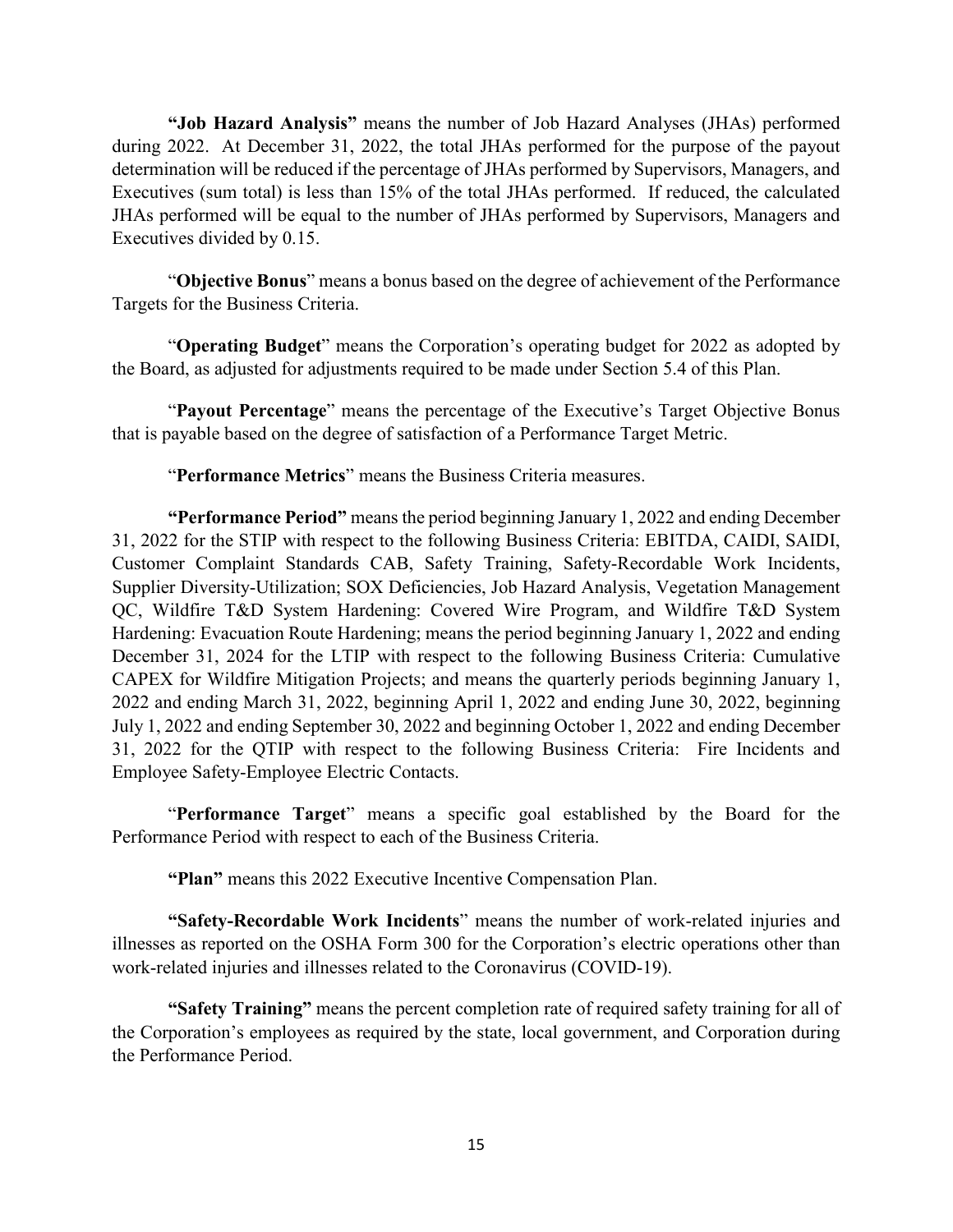**"SAIDI"** means the sum of customer minutes interrupted over the year divided by the total number of customers served. SAIDI is calculated in accordance with Standard No. 1366 published by the Institute of Electrical and Electronics Engineers, and is summarized as the sum for the year of all customers interrupted for more than 5 minutes, times the number of minutes they experienced an interruption, divided by the total number of customers. For the purpose of this calculation, precautionary outages ordered by management as fire prevention measures are excluded in the SAIDI calculation. However, if the CPUC determines that such precautionary outage was unjustified, the SAIDI from the outage will be included.

"**SOX**" means the Sarbanes-Oxley Act of 2002.

**"SOX Deficiencies**" means the number of "control deficiencies" (each a "**CD**"), "significant deficiencies" (each an "**SD**") and "material weaknesses" (each a "**MW**") reported for the Corporation in the independent auditor's report for 2022 pursuant to Section 404 of SOX.

**"Supplier Diversity-Utilization"** means the percentage reported by the Corporation to the CPUC annually by March 1 in its General Order 156 Compliance Filing. The percentage is calculated by taking the Corporation's total procurement dollars for the reporting period with CPUC qualified women-owned, minority-owned, disabled veteran-owned, and lesbian, gay, bisexual and transgender-owned business enterprises divided by the Corporation's total procurement dollars (net of exclusions allowed under the General Order 156 Compliance Filing for the reporting period, such as payments for purchased water, purchased power, pump taxes, income taxes, franchise fees, and postage).

"**Target Objective Bonus**" means the amount of the Executive's Objective Bonus determined by the Board that would be payable if each of the Performance Targets were met at the targeted level.

**"Vegetation Management QC"** means the number of Vegetation Management Quality Control (QC) checks performed during 2022. At December 31, 2022, the total QCs performed for the purpose of the payout determination of the Executive's Objective Bonus will be reduced if the percentage of QCs performed by Supervisors, Managers, and Executives (sum total) is less than 15% of the total QCs performed. If reduced, the calculated QCs performed will be equal to the number of QCs performed by Supervisors, Managers and Executives divided by 0.15.

**"Wildfire T&D System Hardening: Covered Wire Program"** means achieving the installation of covered wire on the Corporation's 34.5 kV system goal established in the Corporation's Wildfire Mitigation Plan (WMP).

**"Wildfire T&D System Hardening: Evacuation Route Hardening"** means achieving the evacuation route hardening of T&D overhead facilities goal established in the Corporation's Wildfire Mitigation Plan (WMP).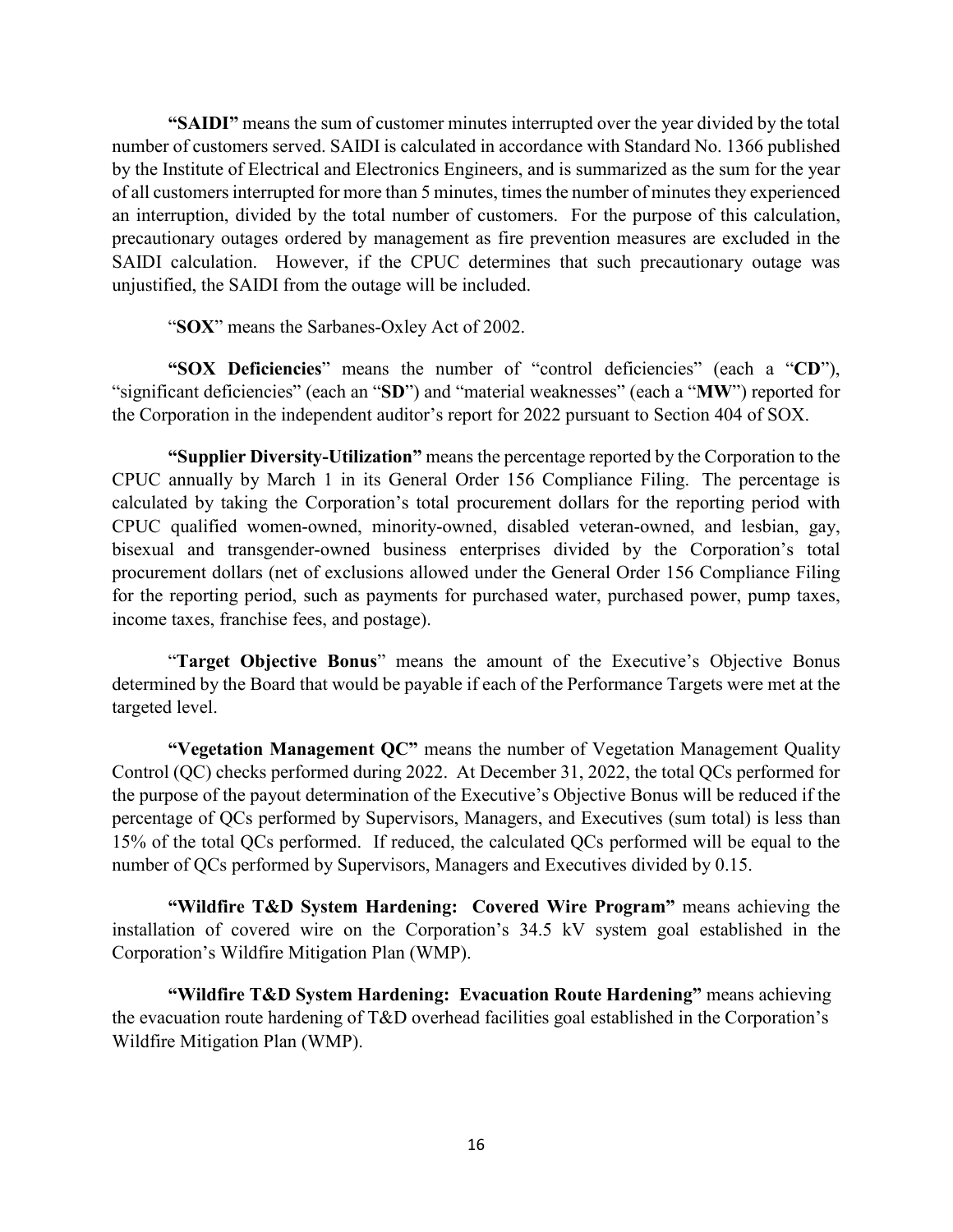# **Section 1: Incentive Compensation Components**

**Rationale:** Pub. Util. Code  $\S 8389(e)(4)$  requires that electrical corporations' executive incentive compensation structures include "incentive compensation based on meeting performance metrics that are measurable and enforceable, for all executive officers... ." To evaluate an electrical corporation's compliance with this requirement, Energy Safety needs to know: (a) who are the electrical corporation's executive officers and (b) what incentive compensation structure exists.

**Definition:** "Executive officer" is defined in Pub. Util. Code  $\S$  451.5(c) and "means any person who performs policy making functions and is employed by the public utility subject to the approval of the board of directors, and includes the president, secretary, treasurer, and any vice president in charge of a principal business unit, division, or function of the public utility." Energy Safety considers divisions or units responsible for electrical operations, gas operations or wildfire-related functions principal business units, divisions or functions of the public utility.

**Instructions:** In Table 1.1, for each executive officer subject to the executive compensation filing requirements, provide the executive title and function, the executive name (if the executive is classified as an Officer of the Company per the Company's website), the target percentage of Short-Term Incentives (STIP) and Long-Term Incentives (LTIP) as a proportion of Total Incentive Compensation (TIC) for the appropriate 2022 filing year. See the definition of the proceeding terms in **Attachment 2**.

For purposes of calculating the percentage of TIC, use the grant value of the compensation as determined for accounting purposes. Grant value is the value that is disclosed in proxy statement summary compensation tables for executive officers who are proxy officers. Percentages must be specified for each executive officer and not a range for various position levels.

| <b>Executive Title/ Function and Name</b><br>(where applicable) | Target STIP <sup>1</sup> as a<br><b>Percent of TIC</b> | Target LTIP as a<br><b>Percent of TIC</b> |
|-----------------------------------------------------------------|--------------------------------------------------------|-------------------------------------------|
| President, Treasurer, and Secretary – Paul                      | 61.9%                                                  | 38.1%                                     |
| Marconi                                                         |                                                        |                                           |

#### **Table 1.1 Incentive Compensation at the Target Level**

<span id="page-17-0"></span><sup>|&</sup>lt;br>|<br>| For the purpose of this table, BVES includes in the Target STIP as a Percent of TIC, its Quarterly Term Incentive Plan (QTIP) at target plus the STIP at target for the STIP portion of the calculation.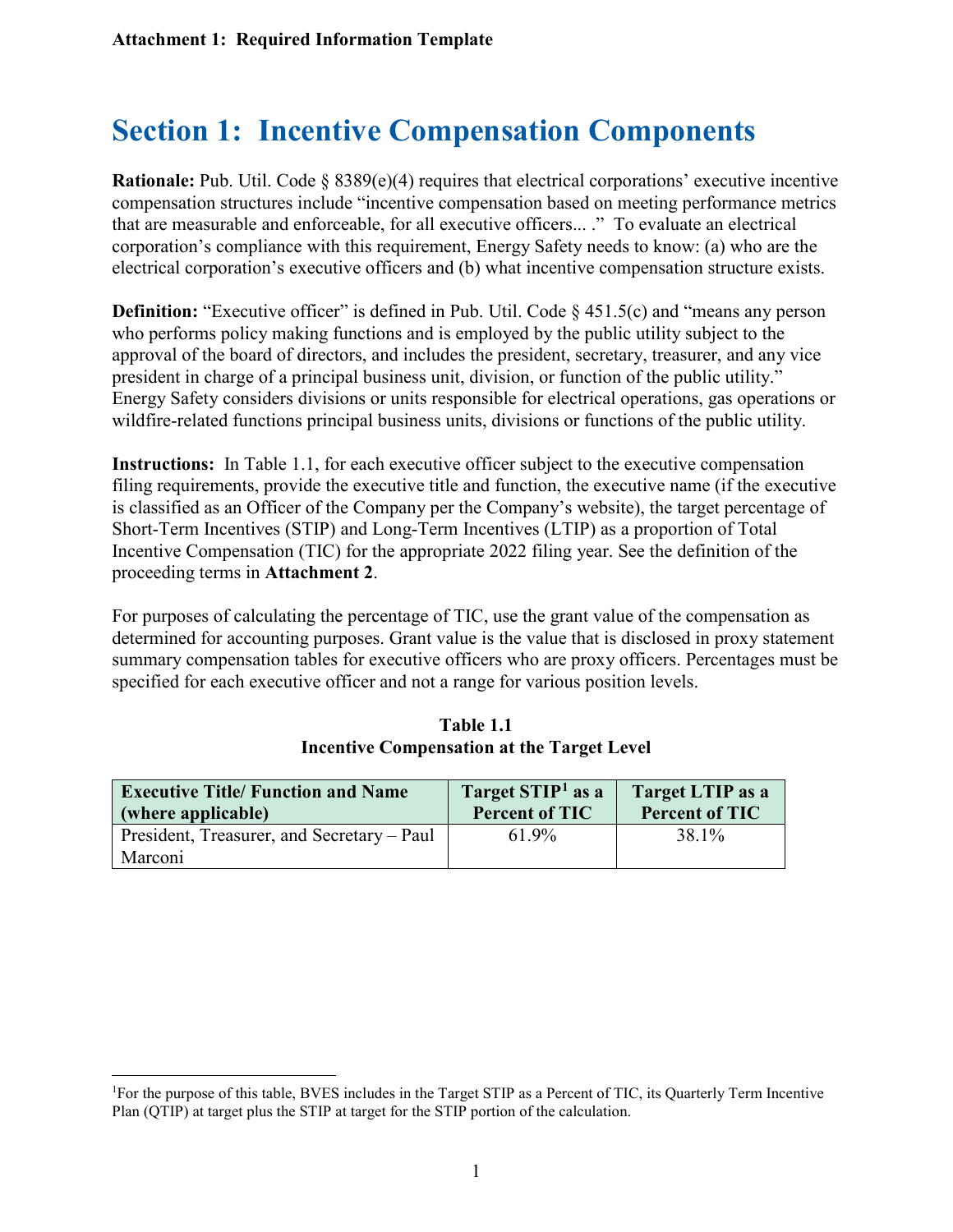# **Section 2: Executive Officer Exclusion Rationale**

**Rationale:** Pub. Util. Code § 8389(e)(4) requires that electrical corporations' executive incentive compensation structures include "incentive compensation based on meeting performance metrics that are measurable and enforceable, for all executive officers... ." To ensure incentive compensation is used for all executive officers, Energy Safety must understand why certain toplevel officials do not fit within the definition of "executive officers" as defined in Pub. Util. Code  $§$  451.5(c).

**Instructions:** For the purpose of completing Table 2.1, include all the positions of the highest three tiers of the executives or officers of the electrical corporation that do not fit within the definition of "executive officers" as defined in Pub. Util. Code § 451.5(c). For those positions, provide a simple explanation regarding why the executives holding those positions are not considered "executive officers" as set forth in Pub. Util. Code  $\S$  451.5(c). Examples:

- This position does not perform policy making functions.
- This position is not employed by the public utility.
- This position is not subject to approval of the board of directors.

| Table 2.1                                              |
|--------------------------------------------------------|
| <b>Pub. Util. Code § 451.5(c) Exclusion Rationales</b> |

| <b>Assistant Secretary</b> | This person does not perform policy-making functions    |
|----------------------------|---------------------------------------------------------|
|                            | and this position is not subject to the approval of the |
|                            | Board of Directors.                                     |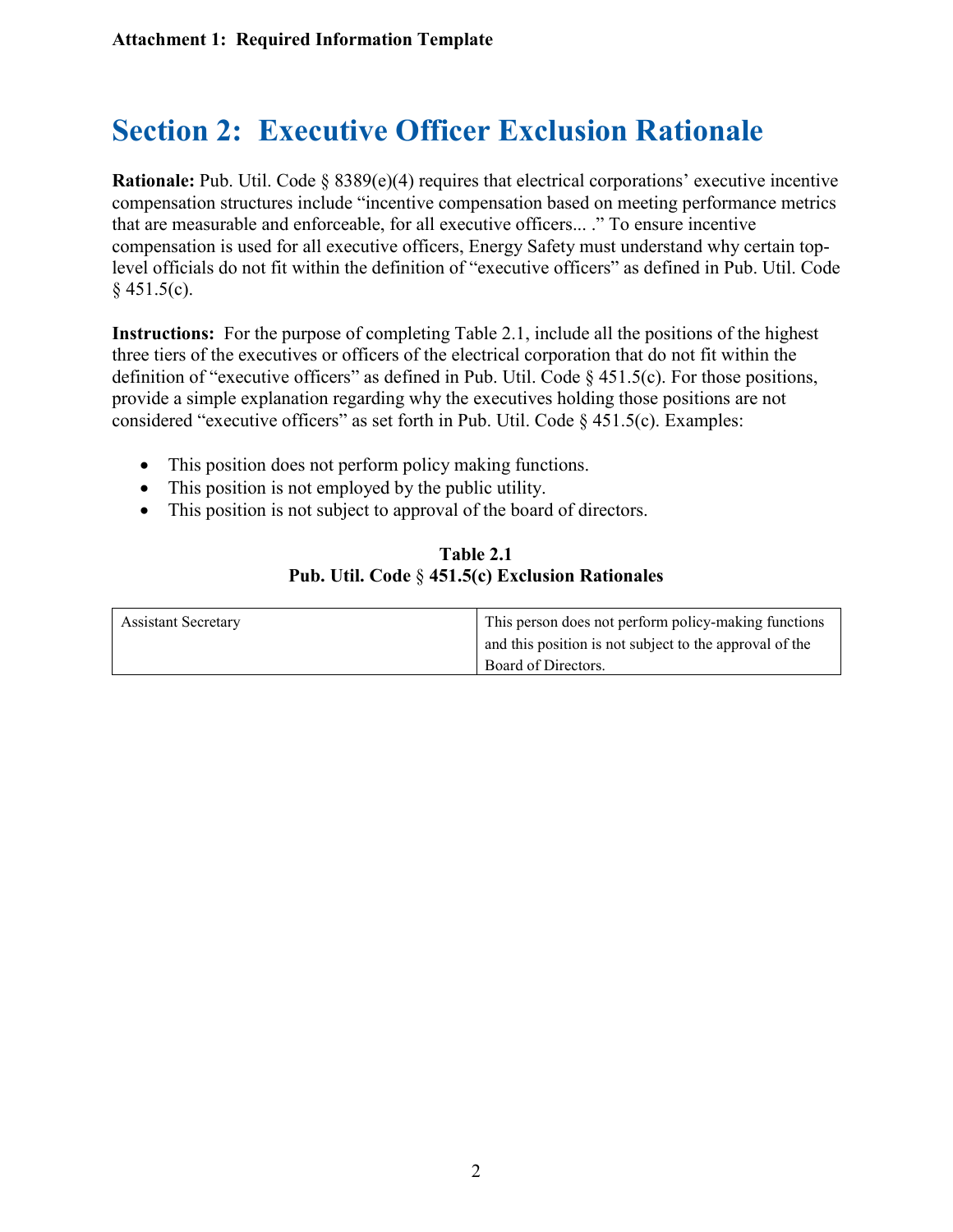# **Section 3: Short-Term Incentive Program (STIP)**

**Rationale:** Pub. Util. Code § 8389(e)(4) requires that electrical corporations' executive incentive compensation structures are "structured to promote safety as a priority and to ensure public safety and utility financial stability with performance metrics, including incentive compensation based on meeting performance metrics that are measurable and enforceable, for all executive officers... ." To ensure that the executive compensation structure for electrical corporation executive officers is structured to promote safety as a priority and ensure public safety and utility financial stability, Energy Safety must have an in-depth understanding of:

- The performance-based components of an executive compensation structure.
- How that structure is promoting safety.
- How effective metrics are in changing safety and financial outcomes.
- How adjustments to metrics are tied to performance.

**Instructions:** The STIP includes all performance-based compensation awarded on a performance term of less than three years. If the electrical corporation uses more than one shortterm incentive mechanism, repeat this information for each mechanism (e.g., Quarterly and Annually).

### **Section 3a: STIP Structure**

**Instructions:** Provide the requested 2022 STIP information regarding payment type, triggers, deductions, the use of performance individual performance modifiers, the use of company performance modifiers, the use of thresholds, targets, and maximums and the associated percentages, and how performance between categories is interpolated.

- **i) STIP Payment Type** (check one):
	- Cash:  $\boxtimes$  Other:  $\Box$

#### **If other, please describe:**

NA

#### **ii) Use of Any Performance Triggers**

**Does the electrical corporation's 2022 STIP use any performance triggers (e.g., must achieve annual earnings per share of at least XYZ before any STIP payments are made)?** Check one:

 $Yes: \Box$  No: ⊠

**If "Yes", please describe any performance triggers:** 

NA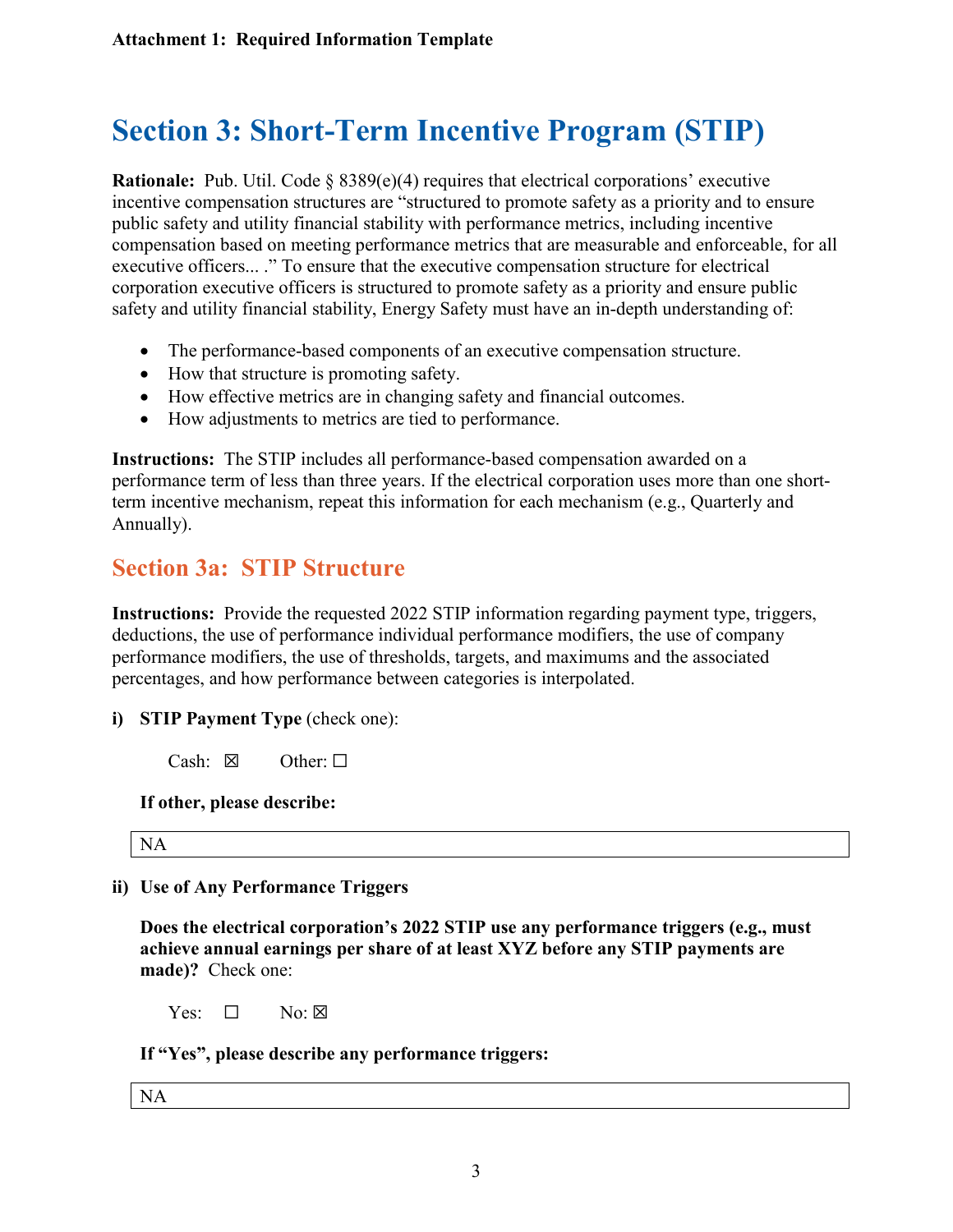#### **iii) Use of Any Automatic Deductions**

**Does the electrical corporation's 2022 STIP have any automatic deductions (e.g., failure to achieve WMP targets results in X% reduction, catastrophic wildfire results in zeroing out all safety metrics)?** Check one:

Yes:  $\boxtimes$  No:  $\square$ 

#### **If "Yes", please describe all automatic deductions:**

In the event the Corporation causes a catastrophic wildfire that results in one or more fatalities due to negligent operations and/or facilities that are not compliant with state and/or other applicable standards, the STIP will not be paid to the Executive. If such an event is under investigation by state authorities, the STIP will be held until the formal results of the investigation are made available.

#### **iv) Use of a Performance Range - 2021**

**Were the 2021 STIP payouts based on a performance range (i.e., below minimum/threshold, minimum/threshold, target, maximum)?** Check one:

Yes:  $\boxtimes$  No:  $\square$ 

**Did the electrical corporation use one range for all 2021 STIP metrics or differing ranges based on the category of metric)?** Check one:

One range for all metrics:  $\Box$  Multiple ranges:  $\boxtimes$ 

**Provide the 2021 STIP metric performance range(s):**

|                                                                    | <b>Below</b><br><b>Minimum</b> | <b>Minimum</b> | <b>Target</b> | <b>Maximum</b> |
|--------------------------------------------------------------------|--------------------------------|----------------|---------------|----------------|
| <b>Quarterly Term Incentive Plan (QTIP)</b>                        |                                |                |               |                |
| Fire Incidents                                                     | NA                             | NA             | 100.0%        | NA.            |
| <b>Employee Safety:</b><br><b>Employee Electric</b><br>Contacts    | NA.                            | <b>NA</b>      | $100.0\%$     | <b>NA</b>      |
| <b>Short Term Incentive Plan (STIP)</b>                            |                                |                |               |                |
| Wildfire T&D System<br>Hardening: Electronic<br>Fuse Program       | $0\%$                          | 50.0%          | $100.0\%$     | 157.1%         |
| Wildfire T&D System<br>Hardening: Current<br>Limiting Fuse Program | $0\%$                          | 50.0%          | 100.0%        | 157.1%         |

| Table 3a.1 |                                              |  |  |
|------------|----------------------------------------------|--|--|
|            | <b>2021 STIP Metric Performance Range(s)</b> |  |  |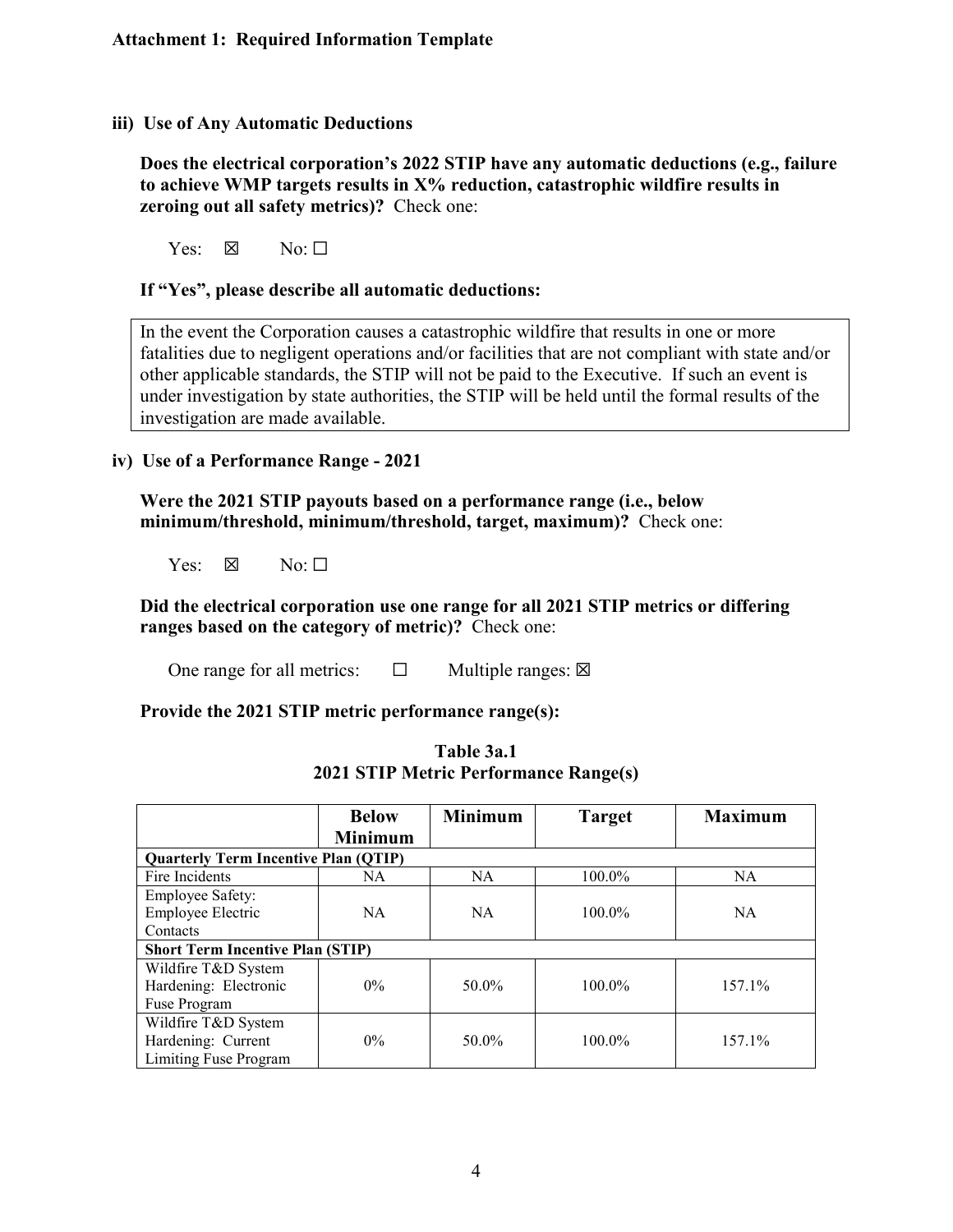| Wildfire T&D System<br>Hardening: Covered | $0\%$ | 50.0% | 100.0%    | 150.0% |
|-------------------------------------------|-------|-------|-----------|--------|
| Wire Program                              |       |       |           |        |
| Wildfire T&D System                       |       |       |           |        |
| Hardening: Evacuation                     | $0\%$ | 50.0% | $100.0\%$ | 150.0% |
| Route Hardening                           |       |       |           |        |
| Vegetation Management                     |       |       |           |        |
| QC                                        | $0\%$ | 50.0% | 100.0%    | 150.0% |
| Safety-Recordable Work                    |       |       |           |        |
| Incidents                                 | $0\%$ | 50.0% | 100.0%    | 164.3% |
| Safety Training                           | $0\%$ | 50.0% | 100.0%    | 150.0% |
| Job Hazard Analysis                       | $0\%$ | 50.0% | 100.0%    | 150.0% |
| <b>SAIDI</b>                              | $0\%$ | 50.0% | 100.0%    | 150.0% |
| <b>CAIDI</b>                              | $0\%$ | 50.0% | 100.0%    | 150.0% |
| <b>Supplier Diversity</b>                 | $0\%$ |       | $100.0\%$ |        |
| Utilization                               |       | 50.0% |           | 150.0% |
| <b>SOX Deficiencies</b>                   | $0\%$ | 50.0% | 100.0%    | NA.    |
| <b>EBITDA</b>                             | $0\%$ | 50.0% | 100.0%    | 150.0% |

**Describe the interpolation method between categories (e.g., straight line):**

Straight-line interpolation.

#### **v) Use of a Performance Range - 2022**

**Do the 2022 STIP payouts include a performance range (i.e., below minimum/threshold, minimum/threshold, target, maximum)?** Check one:

 $Yes: \boxtimes \text{No}: \square$ 

**Is the electrical corporation using one range for all 2022 STIP metrics or differing ranges based on the category of metric)?** Check one:

One range for all metrics:  $□$  Multiple ranges:  $□$ 

#### **Provide the 2022 STIP metric performance range(s):**

|                                             | <b>Below</b>   | <b>Minimum</b> | <b>Target</b> | <b>Maximum</b> |
|---------------------------------------------|----------------|----------------|---------------|----------------|
|                                             | <b>Minimum</b> |                |               |                |
| <b>Quarterly Term Incentive Plan (QTIP)</b> |                |                |               |                |
| Fire Incidents                              | NA             | NA             | 100.0%        | NA             |
| <b>Employee Safety:</b>                     |                |                |               |                |
| <b>Employee Electric</b>                    | NA.            | <b>NA</b>      | $100.0\%$     | <b>NA</b>      |
| Contacts                                    |                |                |               |                |
| <b>Short Term Incentive Plan (STIP)</b>     |                |                |               |                |
| Wildfire T&D System                         |                |                |               |                |
| Hardening: Covered                          | $0\%$          | 66.7%          | $100.0\%$     | 133.3%         |
| Wire Program                                |                |                |               |                |

#### **Table 3a.2 2022 STIP Metric Performance Range(s)**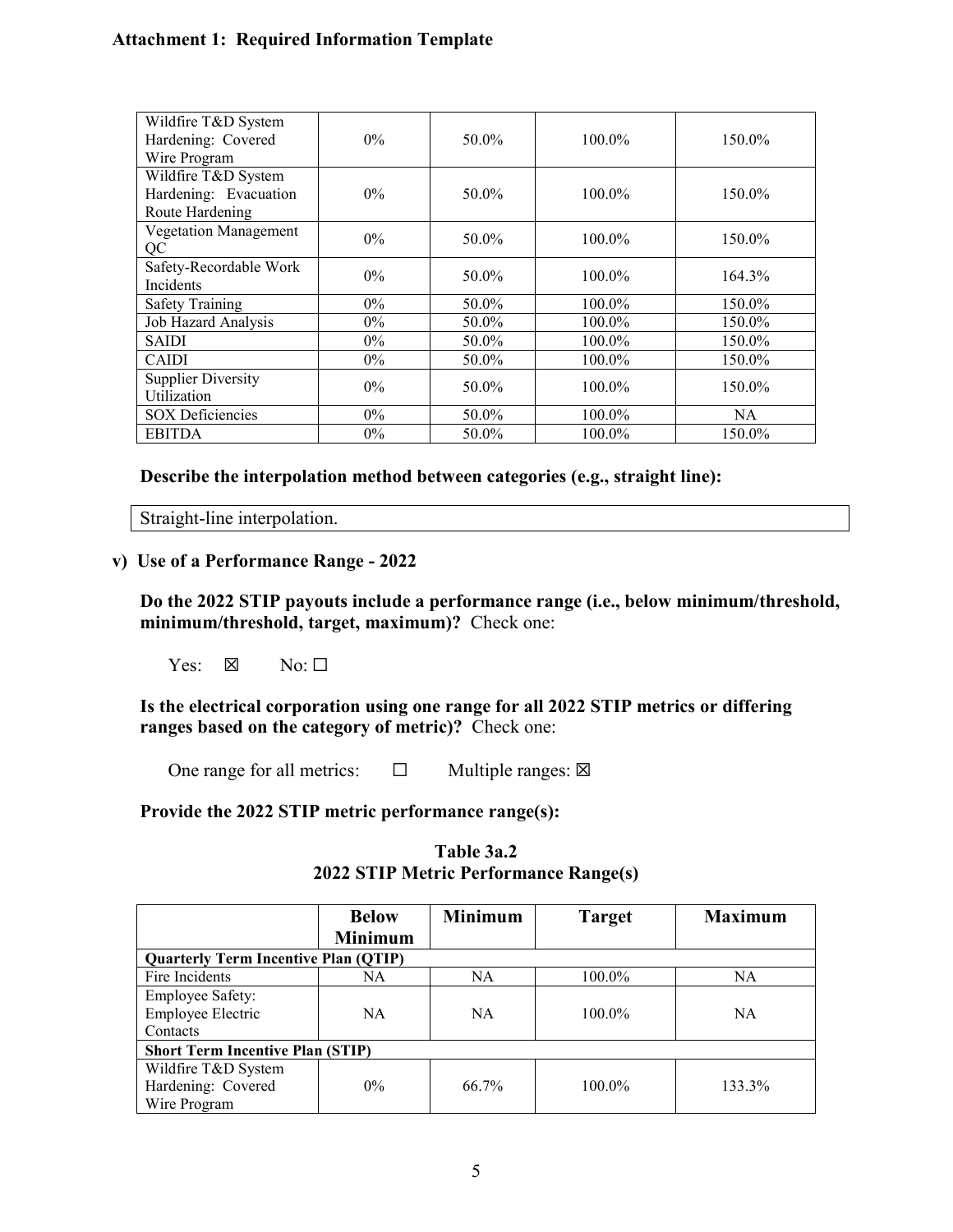| Wildfire T&D System<br>Hardening: Evacuation | $0\%$ | $66.7\%$ | $100.0\%$ | 133.3%    |
|----------------------------------------------|-------|----------|-----------|-----------|
| Route Hardening                              |       |          |           |           |
| Vegetation Management<br>QC                  | $0\%$ | $40.0\%$ | $100.0\%$ | 160.0%    |
| Safety-Recordable Work<br>Incidents          | $0\%$ | 42.9%    | $100.0\%$ | 164.3%    |
| <b>Safety Training</b>                       | $0\%$ | 42.9%    | 100.0%    | 164.3%    |
| Job Hazard Analysis                          | $0\%$ | 40.0%    | 100.0%    | 160.0%    |
| <b>SAIDI</b>                                 | $0\%$ | 42.9%    | 100.0%    | 171.4%    |
| <b>CAIDI</b>                                 | $0\%$ | 42.9%    | 100.0%    | 171.4%    |
| <b>Customer Complaints</b><br>Standards CAB  | $0\%$ | 50.0%    | $100.0\%$ | 150.0%    |
| <b>Supplier Diversity</b><br>Utilization     | $0\%$ | 50.0%    | $100.0\%$ | 150.0%    |
| <b>SOX Deficiencies</b>                      | $0\%$ | 40.0%    | 100.0%    | <b>NA</b> |
| <b>EBITDA</b>                                | $0\%$ | 50.0%    | 100.0%    | 150.0%    |

**Describe the interpolation method between categories (e.g., straight line):**

Straight-line interpolation.

#### **vi) Use of Performance Modifiers**

**Does the electrical corporation's STIP involve the use of any of the following types of performance modifiers? If so, please describe.**

#### **Individual Performance Modifier:**

Yes:  $\Box$  No:  $\boxtimes$ 

**If Yes, Describe and Quantify for Each Individual:** 

NA

#### **Company Performance Modifier:**

Yes:  $\square$  No:  $\square$ 

#### **If Yes, Describe and Quantify:**

NA

#### **Board Discretion:**

Yes:  $\Box$  No:  $\boxtimes$ 

**If Yes, Describe and Quantify:**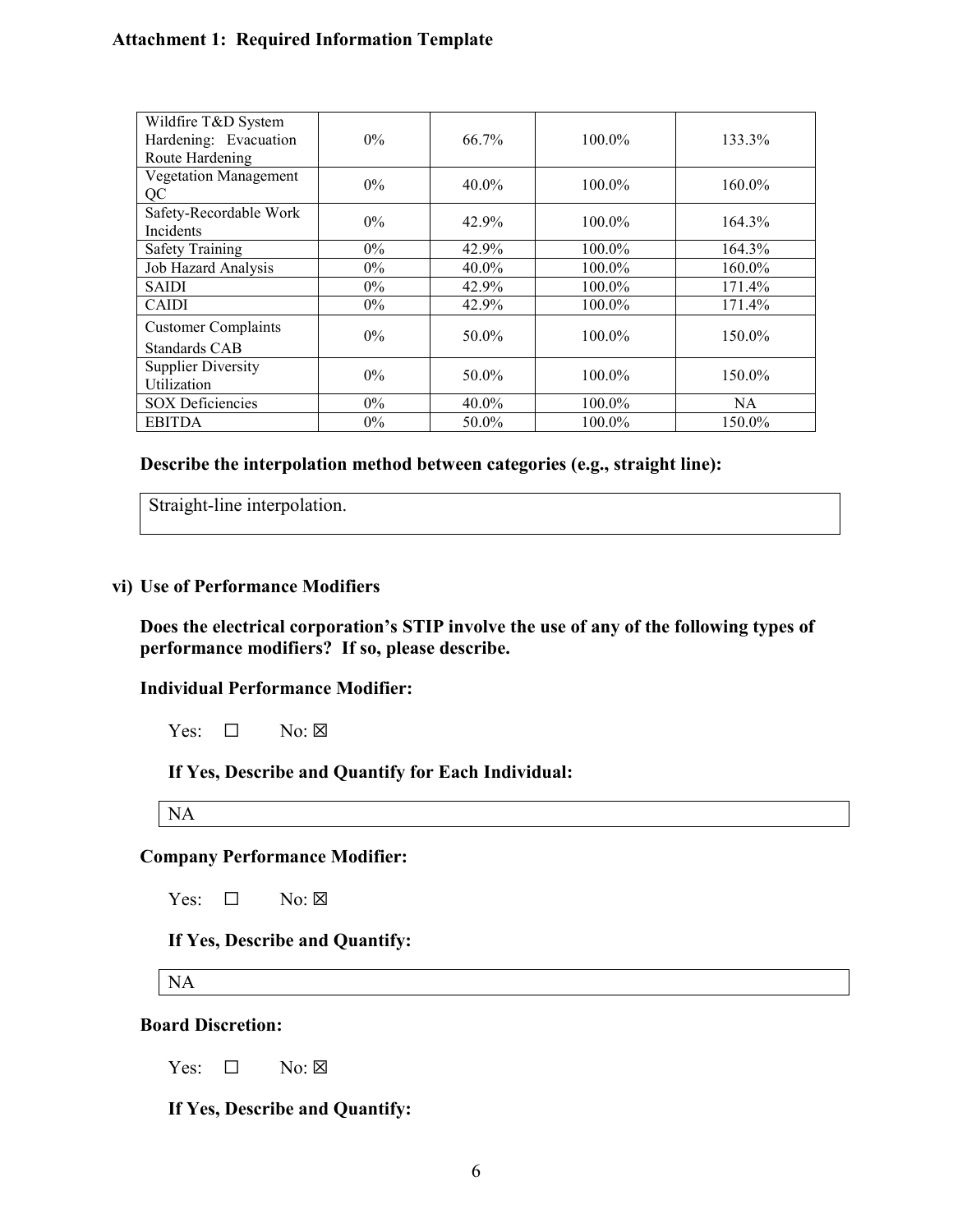NA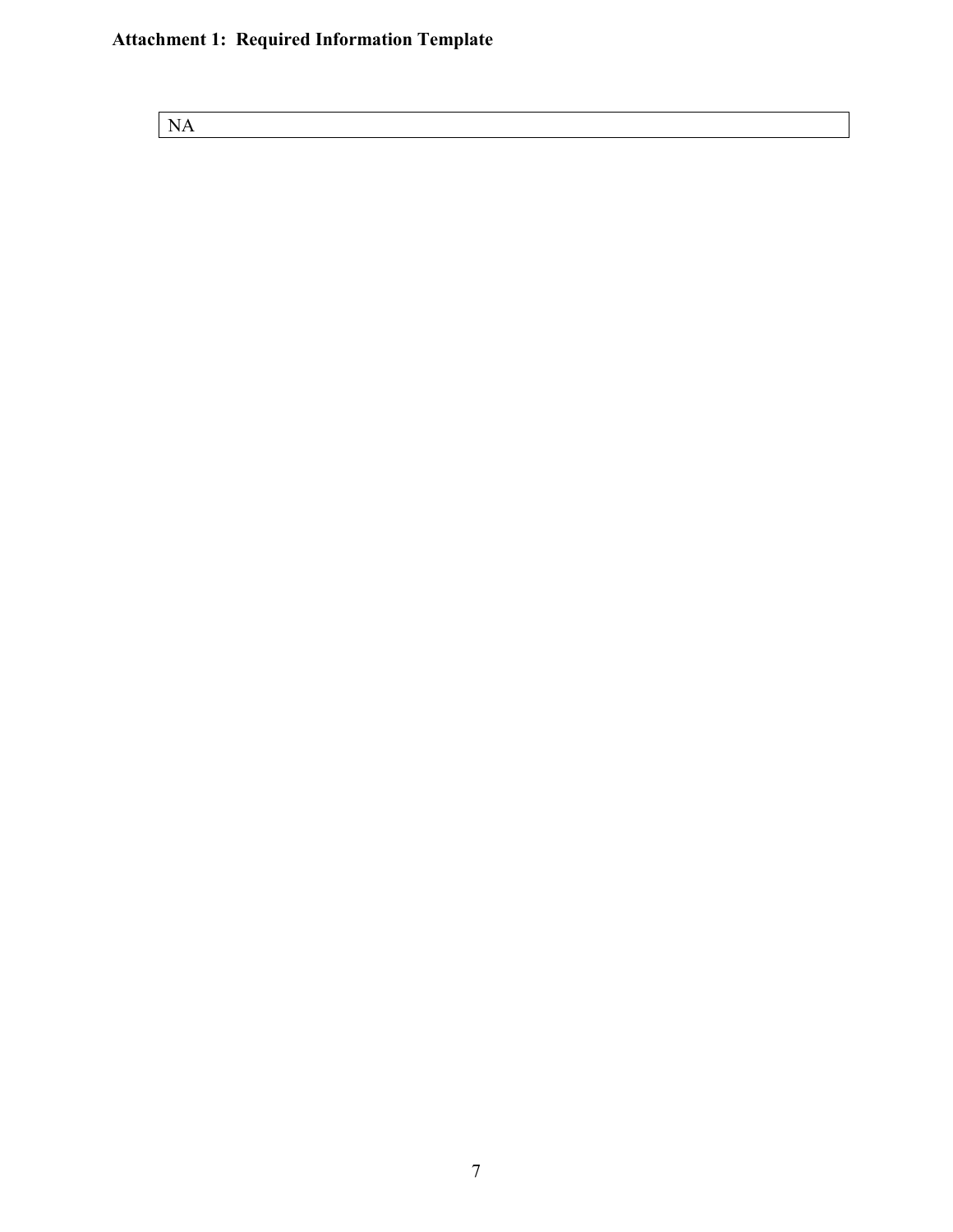### **Section 3b: 2021 STIP Metrics – Minimum, Target, Maximum and Actual**

**Instructions:** Complete Table 3b.1 for the 2021 STIP metrics, adding lines as necessary. See **Attachment 3** for a discussion of categories and sub-categories. Add lines as needed.

| Category                                    | <b>Sub-Category</b>                                                                                     | <b>Metric</b>                                                                   | <b>Metric</b><br><b>Type</b>              | Weight  | Min                 | <b>Target</b>                              | <b>Max</b>          | <b>Actual</b><br>Performan<br>ce <sup>2</sup> | Weighted<br>Contribution <sup>3</sup> |
|---------------------------------------------|---------------------------------------------------------------------------------------------------------|---------------------------------------------------------------------------------|-------------------------------------------|---------|---------------------|--------------------------------------------|---------------------|-----------------------------------------------|---------------------------------------|
| <b>Quarterly Term Incentive Plan (QTIP)</b> |                                                                                                         |                                                                                 |                                           |         |                     |                                            |                     |                                               |                                       |
| Safety                                      | Public Safety -<br>Other Electric                                                                       | Fire Incidents                                                                  | Leading $&$<br>Lagging                    | 50.0%   | NA                  | $0$ fire<br>incidents                      | NA                  | Q1: 0; Q2:<br>0; Q3:0;<br>Q4:0                | 50.0%                                 |
| Safety                                      | Workforce<br>Safety                                                                                     | Employee<br>Safety:<br>Employee<br><b>Electric Contacts</b>                     | Lagging<br>Outcome                        | 50.0%   | <b>NA</b>           | $\boldsymbol{0}$<br>electrical<br>contacts | NA                  | Q1: 0; Q2:<br>0; Q3:0;<br>Q4:0                | 50.0%                                 |
| <b>Short Term Incentive Plan (STIP)</b>     |                                                                                                         |                                                                                 |                                           |         |                     |                                            |                     |                                               |                                       |
| Safety                                      | Wildfire<br>Mitigation<br>Metrics,<br>Performance/Go<br>al Achievement,<br>and Compliance/<br>Adherence | Wildfire T&D<br>System<br>Hardening:<br>Electronic Fuse<br>Program              | Leading $&$<br>Lagging<br>Program<br>Goal | $7.0\%$ | $\geq$ 180<br>fuses | $\geq 200$<br>fuses                        | $\geq$ 220<br>fuses | 222                                           | 11.0%                                 |
| Safety                                      | Wildfire<br>Mitigation<br>Metrics,<br>Performance/Go                                                    | Wildfire T&D<br>System<br>Hardening:<br><b>Current Limiting</b><br>Fuse Program | Leading &<br>Lagging<br>Program<br>Goal   | 7.0%    | $\geq$ 500          | $\geq$ 550                                 | $\geq 600$          | 640                                           | 11.0%                                 |

<span id="page-24-1"></span><span id="page-24-0"></span>**Table 3b.1 2021 STIP – Minimum, Target and Maximum Versus Actual**

<sup>&</sup>lt;sup>2</sup> The values presented in the "Actual Performance" column have not been undergone Company audit nor have they been approved by the Board of Directors.

<sup>&</sup>lt;sup>3</sup> The values presented in the "Weighted Contribution" column have not been undergone Company audit nor have they been approved by the Board of Directors.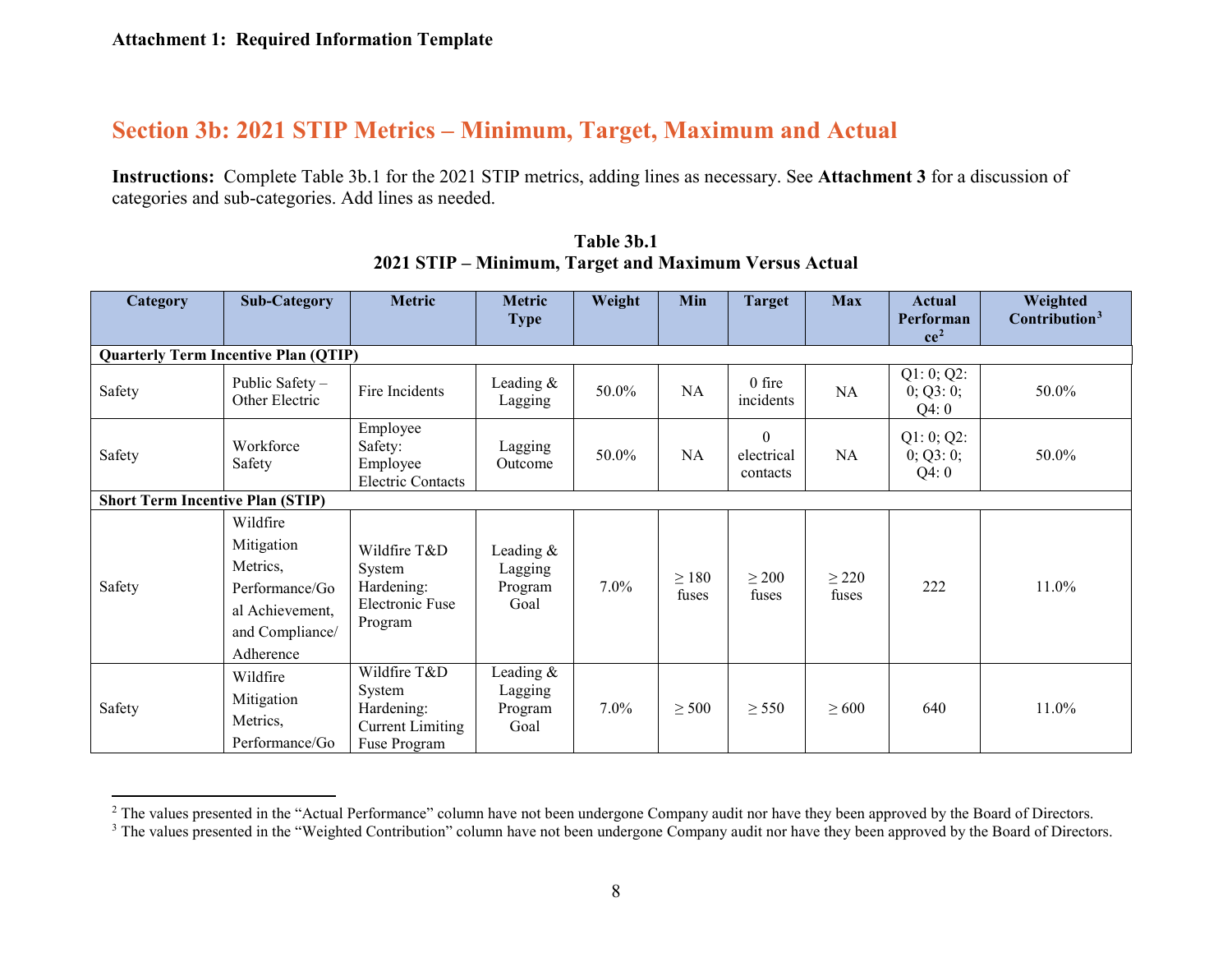| Category                | <b>Sub-Category</b>                                                                                     | <b>Metric</b>                                                         | <b>Metric</b><br><b>Type</b>              | Weight  | Min                             | <b>Target</b>                   | <b>Max</b>                      | <b>Actual</b><br>Performan<br>ce <sup>2</sup> | Weighted<br>Contribution <sup>3</sup> |
|-------------------------|---------------------------------------------------------------------------------------------------------|-----------------------------------------------------------------------|-------------------------------------------|---------|---------------------------------|---------------------------------|---------------------------------|-----------------------------------------------|---------------------------------------|
|                         | al Achievement,<br>and Compliance/<br>Adherence                                                         |                                                                       |                                           |         |                                 |                                 |                                 |                                               |                                       |
| Safety                  | Wildfire<br>Mitigation<br>Metrics,<br>Performance/Go<br>al Achievement,<br>and Compliance/<br>Adherence | Wildfire T&D<br>System<br>Hardening:<br>Covered Wire<br>Program       | Leading &<br>Lagging<br>Program<br>Goal   | 10.0%   | $\geq 10.4$<br>circuit<br>miles | $\geq$ 12.9<br>circuit<br>miles | $\geq 15.4$<br>circuit<br>miles | 12.3 circuit<br>miles                         | 8.8%                                  |
| Safety                  | Wildfire<br>Mitigation<br>Metrics,<br>Performance/Go<br>al Achievement,<br>and Compliance/<br>Adherence | Wildfire T&D<br>System<br>Hardening:<br>Evacuation<br>Route Hardening | Leading $&$<br>Lagging<br>Program<br>Goal | 10.0%   | $\geq$ 325<br>poles             | $\geq$ 375<br>poles             | $\geq 450$<br>poles             | 400 poles                                     | 11.7%                                 |
| Safety                  | Public Safety-<br>Other Electric                                                                        | Vegetation<br>Management QC                                           | Leading                                   | 7.0%    | $\leq 48$                       | $\leq 60$                       | $\leq$ 72                       | 112                                           | 10.5%                                 |
| Safety                  | Workforce<br>Safety                                                                                     | Safety-<br>Recordable<br>Work Incidents                               | Lagging<br>Outcome                        | 7.0%    | $\leq$ 2                        | $\leq 1$                        | $\leq 0$                        | $\boldsymbol{0}$                              | 11.5%                                 |
| Safety                  | Workforce<br>Safety                                                                                     | <b>Safety Training</b>                                                | Leading                                   | $6.0\%$ | 80%<br>Comple<br>tion<br>Rate   | 90%<br>Completi<br>on Rate      | 100%<br>Completio<br>n Rate     | 99.2%                                         | $8.8\,$                               |
| Safety                  | Workforce<br>Safety                                                                                     | Job Hazard<br>Analysis                                                | Leading                                   | 7.0%    | $\leq 60$                       | $\leq 72$                       | $\leq 84$                       | 206                                           | 10.5                                  |
|                         |                                                                                                         |                                                                       | <b>Subtotal</b>                           |         |                                 |                                 |                                 |                                               | 83.8%                                 |
| <b>Customer Service</b> | Reliability                                                                                             | <b>SAIDI</b>                                                          | Lagging<br>Outcome                        | 7.0%    | $\leq 90$<br>minutes            | $\leq 50$<br>minutes            | $\leq$ 25<br>minutes            | 93.1<br>minutes                               | $0.0\%$                               |
| <b>Customer Service</b> | Reliability                                                                                             | <b>CAIDI</b>                                                          | Lagging<br>Outcome                        | 7.0%    | $\leq 120$<br>minutes           | $\leq 90$<br>minutes            | $\leq 60$<br>minutes            | 61.5<br>minutes                               | 9.9%                                  |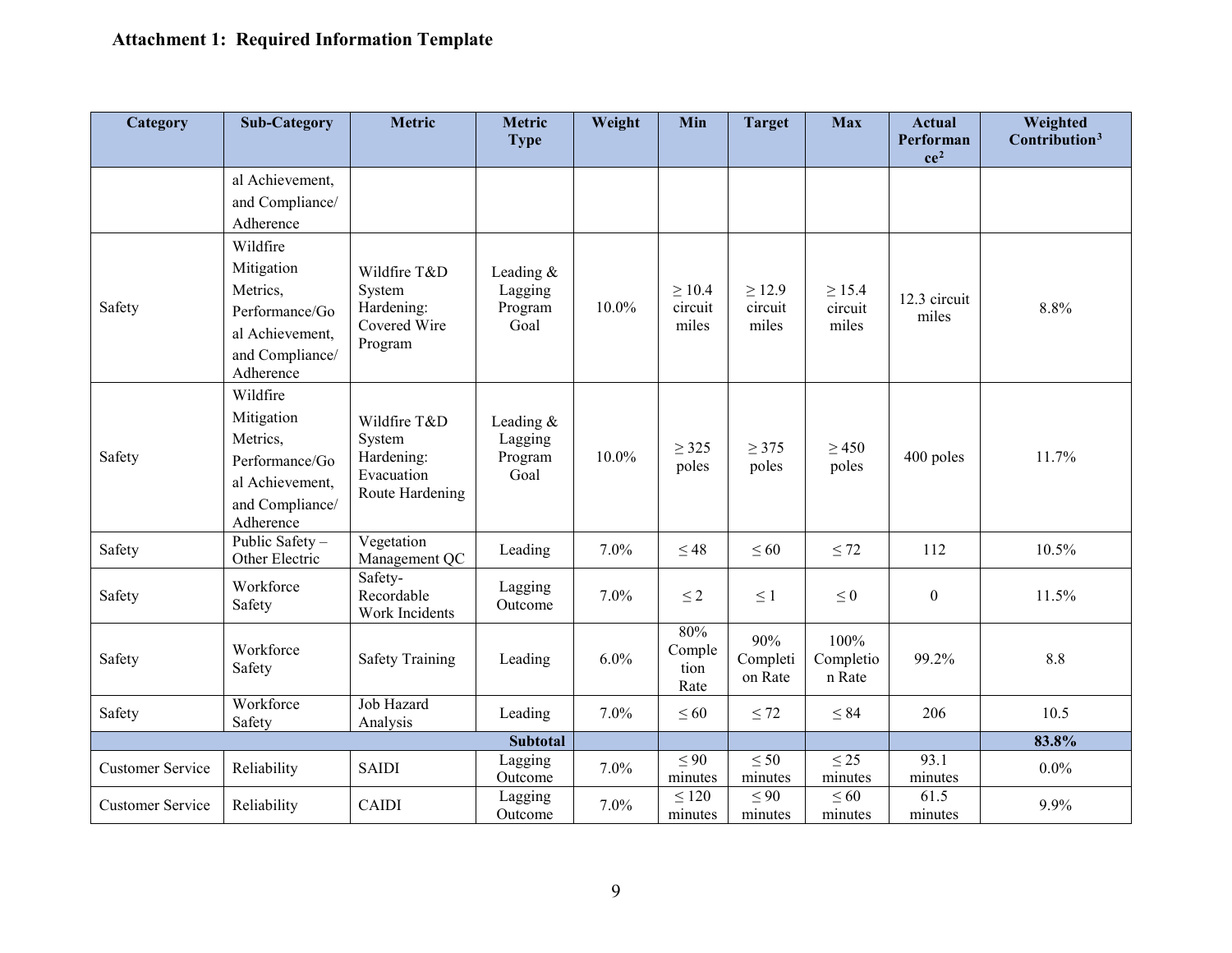| Category          | <b>Sub-Category</b> | <b>Metric</b>                        | <b>Metric</b><br><b>Type</b> | Weight   | Min                                                             | <b>Target</b>                         | <b>Max</b>        | Actual<br>Performan<br>ce <sup>2</sup>      | Weighted<br>Contribution <sup>3</sup> |
|-------------------|---------------------|--------------------------------------|------------------------------|----------|-----------------------------------------------------------------|---------------------------------------|-------------------|---------------------------------------------|---------------------------------------|
|                   |                     |                                      | <b>Subtotal</b>              |          |                                                                 |                                       |                   |                                             | 9.9%                                  |
| DEI               | <b>NA</b>           | Supplier<br>Diversity<br>Utilization | Lagging<br>Outcome           | $5.0\%$  | $> 23.5\%$                                                      | $> 26.5\%$                            | $> 29.5\%$        | 40.3%                                       | 7.5%                                  |
|                   |                     |                                      | <b>Subtotal</b>              |          |                                                                 |                                       |                   |                                             | 7.5%                                  |
| Other Operational | NA                  | SOX<br>Deficiencies                  | Lagging<br>Outcome           | $4.0\%$  | No<br>MW <sub>s</sub><br>No SDs<br>& No<br>more<br>than 1<br>CD | No<br>MWs,<br>No SDs<br>$&$ No<br>CDs | N/A               | No MWs,<br>No SDs $&$<br>No CD <sub>s</sub> | 4.0%                                  |
|                   |                     |                                      | <b>Subtotal</b>              |          |                                                                 |                                       |                   |                                             | 4.0%                                  |
| Financial         | NA                  | <b>EBITDA</b>                        | Lagging<br>Outcome           | $16.0\%$ | 80% of<br>budget                                                | $100\%$ of<br>budget                  | 120% of<br>budget | 102% of<br>budget                           | 16.8%                                 |
| <b>Subtotal</b>   |                     |                                      |                              |          |                                                                 |                                       |                   |                                             | 16.8%                                 |
|                   |                     |                                      | <b>Total</b>                 | 100%     |                                                                 |                                       |                   |                                             | 122.0%                                |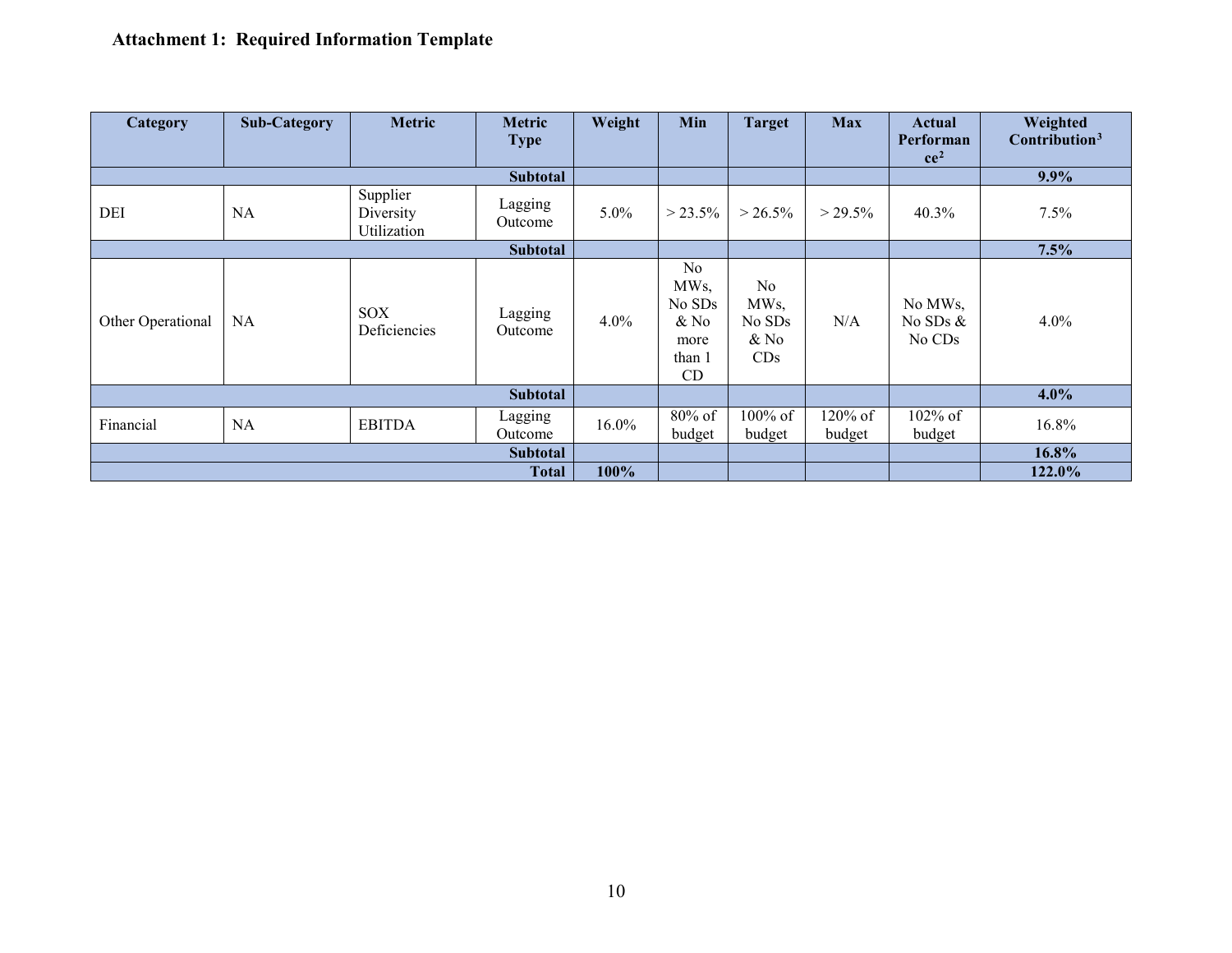## **Section 3c: 2022 Short-Term Incentive Program**

**Instructions:** Complete Table 3c.1 for the 2022 STIP. Provide details of the STIP metrics and minimum, target and maximum performance values for the filing year. Add additional lines as needed.

#### **Table 3c.1 2022 STIP Metrics**

| <b>Class</b>                                | <b>Sub-Class</b>                                                                                 | Metric                                                                | <b>Metric Type</b>                      | Weight | Min                             | <b>Target</b>                   | <b>Max</b>                   |
|---------------------------------------------|--------------------------------------------------------------------------------------------------|-----------------------------------------------------------------------|-----------------------------------------|--------|---------------------------------|---------------------------------|------------------------------|
| <b>Performance Range</b>                    |                                                                                                  |                                                                       |                                         |        |                                 |                                 |                              |
| <b>Quarterly Term Incentive Plan (QTIP)</b> |                                                                                                  |                                                                       |                                         |        |                                 |                                 |                              |
| Safety                                      | Public Safety - Other<br>Electric                                                                | Fire Incidents                                                        | Leading &<br>Lagging                    | 50.0%  | NA                              | $0$ fire<br>incidents           | <b>NA</b>                    |
| Safety                                      | Workforce Safety                                                                                 | Employee<br>Safety:<br>Employee<br><b>Electric Contacts</b>           | Lagging<br>Outcome                      | 50.0%  | <b>NA</b>                       | 0 electrical<br>contacts        | NA                           |
|                                             |                                                                                                  |                                                                       | <b>Subtotal</b>                         | 100.0% |                                 |                                 |                              |
|                                             |                                                                                                  |                                                                       | Total                                   | 100.0% |                                 |                                 |                              |
| <b>Short Term Incentive Plan (STIP)</b>     |                                                                                                  |                                                                       |                                         |        |                                 |                                 |                              |
| Safety                                      | Wildfire Mitigation Metrics,<br>Performance/Goal<br>Achievement, and<br>Compliance/<br>Adherence | Wildfire T&D<br>System<br>Hardening:<br>Covered Wire<br>Program       | Leading &<br>Lagging<br>Program<br>Goal | 12.0%  | $\geq 10.4$<br>circuit<br>miles | $\geq$ 12.9<br>circuit<br>miles | $\geq 15.4$<br>circuit miles |
| Safety                                      | Wildfire Mitigation Metrics,<br>Performance/Goal<br>Achievement, and<br>Compliance/<br>Adherence | Wildfire T&D<br>System<br>Hardening:<br>Evacuation<br>Route Hardening | Leading &<br>Lagging<br>Program<br>Goal | 12.0%  | $\geq$ 350<br>poles             | $\geq$ 390 poles                | $\geq$ 440 poles             |
| Safety                                      | Public Safety – Other<br>Electric                                                                | Vegetation<br>Management QC                                           | Leading                                 | 7.5%   | $\leq 88$                       | $\leq$ 110                      | $\leq$ 132                   |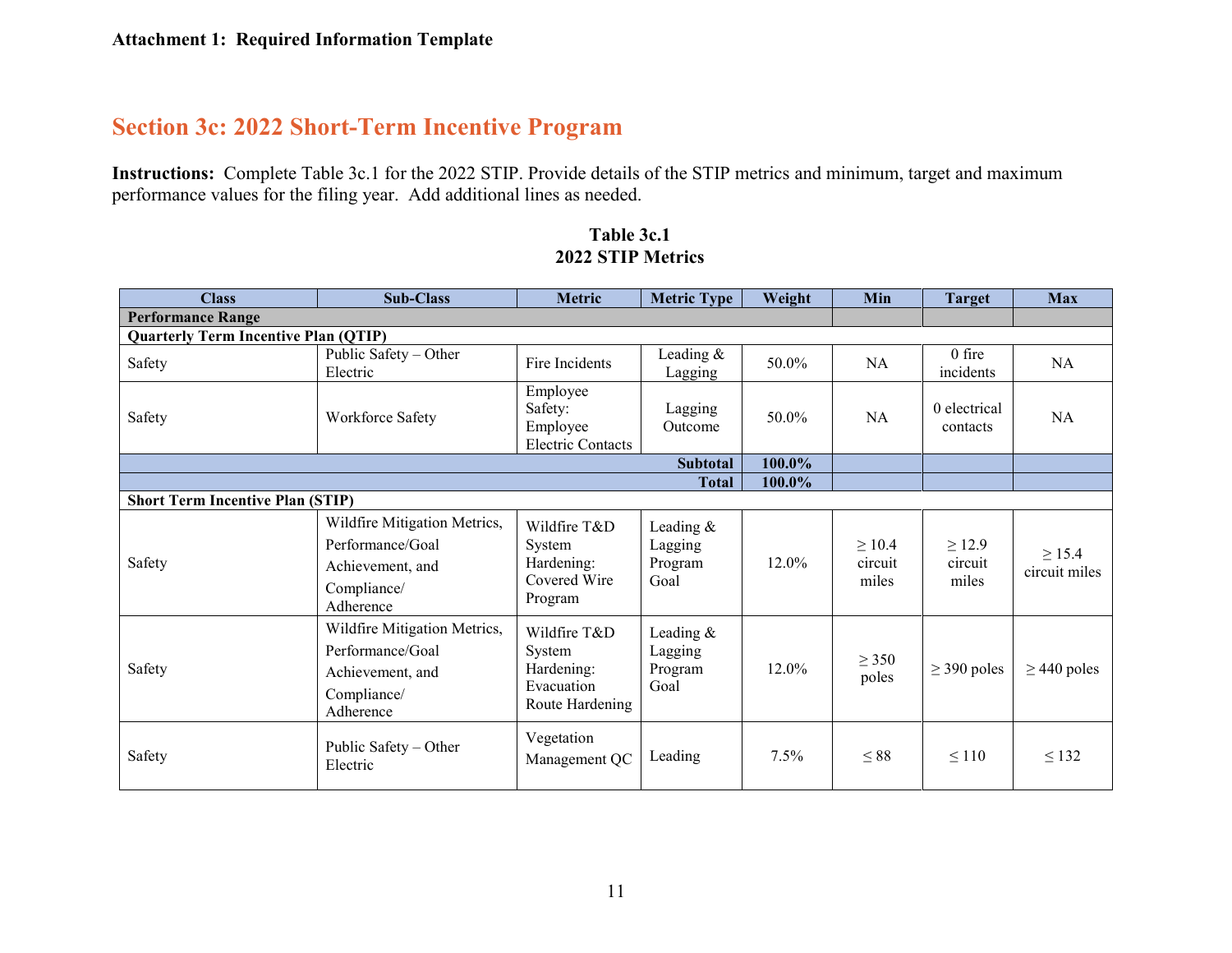| Safety                   | Workforce Safety | Safety-<br>Recordable<br>Work Incidents | Lagging<br>Outcome | $7.0\%$ | $\leq$ 2                                    | $\leq 1$                         | $\leq 0$                   |
|--------------------------|------------------|-----------------------------------------|--------------------|---------|---------------------------------------------|----------------------------------|----------------------------|
| Safety                   | Workforce Safety | <b>Safety Training</b>                  | Leading            | 7.0%    | 85.0%<br>Completion<br>Rate                 | 92.5%<br>Completion<br>Rate      | 100%<br>Completion<br>Rate |
| Safety                   | Workforce Safety | Job Hazard<br>Analysis                  | Leading            | 7.5%    | $\leq 180$                                  | $\leq 200$                       | $\leq$ 220                 |
|                          |                  |                                         | <b>Subtotal</b>    | 53.0%   |                                             |                                  |                            |
| <b>Performance Range</b> |                  |                                         |                    |         |                                             |                                  |                            |
| <b>Customer Service</b>  | Reliability      | <b>SAIDI</b>                            | Lagging<br>Outcome | 7.0%    | $\leq 90$<br>minutes                        | $\leq 50$<br>minutes             | $\leq$ 25 minutes          |
| <b>Customer Service</b>  | Reliability      | <b>CAIDI</b>                            | Lagging<br>Outcome | 7.0%    | $\leq 110$<br>minutes                       | $\leq 80$<br>minutes             | $\leq 50$ minutes          |
| <b>Customer Service</b>  | Satisfaction     | Customer<br>Complaints<br>Standards CAB | Lagging<br>Outcome | 6.0%    | $\leq 0.0244\%$                             | $\leq 0.0163\%$                  | $< 0.0081\%$               |
|                          |                  |                                         | <b>Subtotal</b>    | 20.0%   |                                             |                                  |                            |
| <b>Performance Range</b> |                  |                                         |                    |         |                                             |                                  |                            |
| <b>DEI</b>               | <b>NA</b>        | Supplier<br>Diversity<br>Utilization    | Lagging<br>Outcome | 6.0%    | $> 30.0\%$                                  | $> 35.0\%$                       | $>40.0\%$                  |
|                          |                  |                                         | <b>Subtotal</b>    | 6.0%    |                                             |                                  |                            |
| <b>Performance Range</b> |                  |                                         |                    |         |                                             |                                  |                            |
| Other Operational        | <b>NA</b>        | <b>SOX</b><br>Deficiencies              | Lagging<br>Outcome | 5.0%    | No MWs,<br>No SDs &<br>No more<br>than 1 CD | No MWs,<br>No SDs $\&$<br>No CDs | N/A                        |
|                          |                  |                                         | <b>Subtotal</b>    | 5.0%    |                                             |                                  |                            |
| <b>Performance Range</b> |                  |                                         |                    |         |                                             |                                  |                            |
| Financial                | <b>NA</b>        | <b>EBITDA</b>                           | Lagging<br>Outcome | 16.0%   | $80\%$ of<br><b>Budget</b>                  | 100% of<br>Budget                | $120%$ of<br>Budget        |
|                          |                  |                                         | <b>Subtotal</b>    | 16.0%   |                                             |                                  |                            |
|                          |                  |                                         | <b>Total</b>       | 100.0%  |                                             |                                  |                            |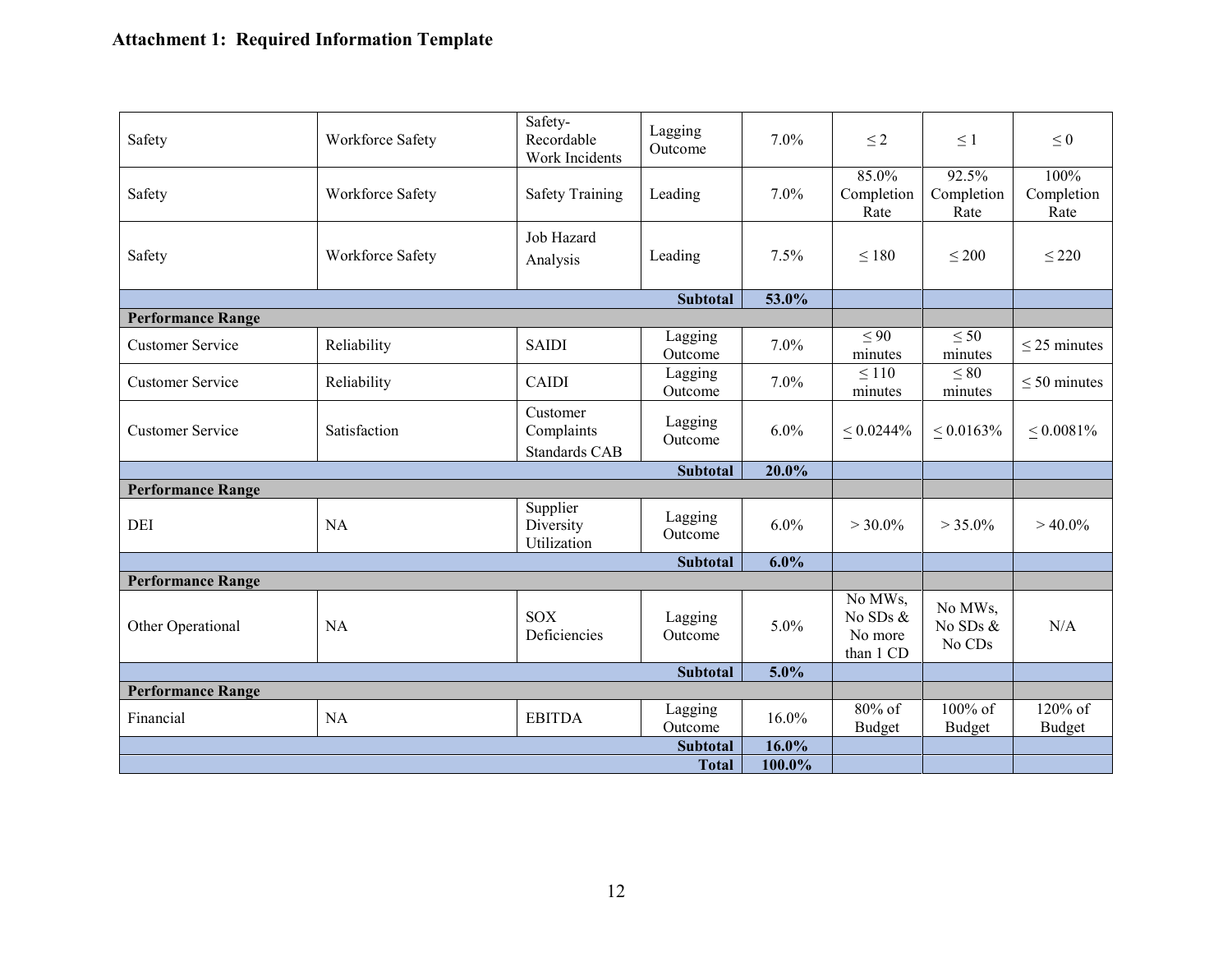## **Section 3d: 2022 STIP Metric Definition and Calculation**

**Instructions:** Provide detailed definitions, whether the metric is leading, lagging or outcome, and calculations for the 2022 STIP metrics. For each metric, provide a detailed definition of the metric, any adjustments or exclusions, the basis for the definition and the actual calculation such that if Energy Safety requested the source data/inputs, it would be able to derive the reported results.

| <b>Measure/Metric</b>                       | <b>Detailed Definition</b>                        | <b>Calculation Methodology</b>           | Any                              |
|---------------------------------------------|---------------------------------------------------|------------------------------------------|----------------------------------|
|                                             |                                                   |                                          | Adjustment/<br><b>Exclusions</b> |
| <b>Quarterly Term Incentive Plan (QTIP)</b> |                                                   |                                          |                                  |
|                                             | "Fire Incidents" means                            |                                          |                                  |
|                                             | the number of                                     |                                          |                                  |
|                                             | reportable fire incidents                         |                                          |                                  |
|                                             | as defined in D14-02-                             |                                          |                                  |
|                                             | 015 Appendix C: Fire                              |                                          |                                  |
|                                             | Incident Data                                     |                                          |                                  |
|                                             | Collection Plan, in                               |                                          |                                  |
|                                             | which the CPUC                                    |                                          |                                  |
|                                             | directed that a                                   |                                          |                                  |
|                                             | reportable fire incident<br>event is any event    |                                          |                                  |
|                                             | where utility facilities                          |                                          |                                  |
|                                             | are associated with the                           |                                          |                                  |
|                                             | following conditions:                             |                                          |                                  |
|                                             | (a) a self-propagating                            |                                          |                                  |
|                                             | fire of material other                            |                                          |                                  |
|                                             | than electrical and/or                            |                                          |                                  |
|                                             | communication                                     | Number of fire incidents reported to the |                                  |
| <b>Fire Incidents</b>                       | facilities, (b) the                               | CPUC per D14-02-015 Appendix C and as    | None                             |
|                                             | resulting fire traveled                           | verified by the Utility Manager.         |                                  |
|                                             | greater than one linear                           |                                          |                                  |
|                                             | meter from the ignition                           |                                          |                                  |
|                                             | point, and (c) the utility                        |                                          |                                  |
|                                             | has knowledge that the<br>fire occurred. Ignition |                                          |                                  |
|                                             | Point is the location,                            |                                          |                                  |
|                                             | excluding the                                     |                                          |                                  |
|                                             | Corporation's facilities,                         |                                          |                                  |
|                                             | where a rapid,                                    |                                          |                                  |
|                                             | exothermic reaction was                           |                                          |                                  |
|                                             | initiated that propagated                         |                                          |                                  |
|                                             | and caused the material                           |                                          |                                  |
|                                             | involved to undergo                               |                                          |                                  |
|                                             | change, producing                                 |                                          |                                  |
|                                             | temperatures greatly in                           |                                          |                                  |
|                                             | excess of ambient                                 |                                          |                                  |
|                                             | temperature.                                      |                                          |                                  |

**Table 3d.1 2022 STIP – Metric Definitions and Calculation**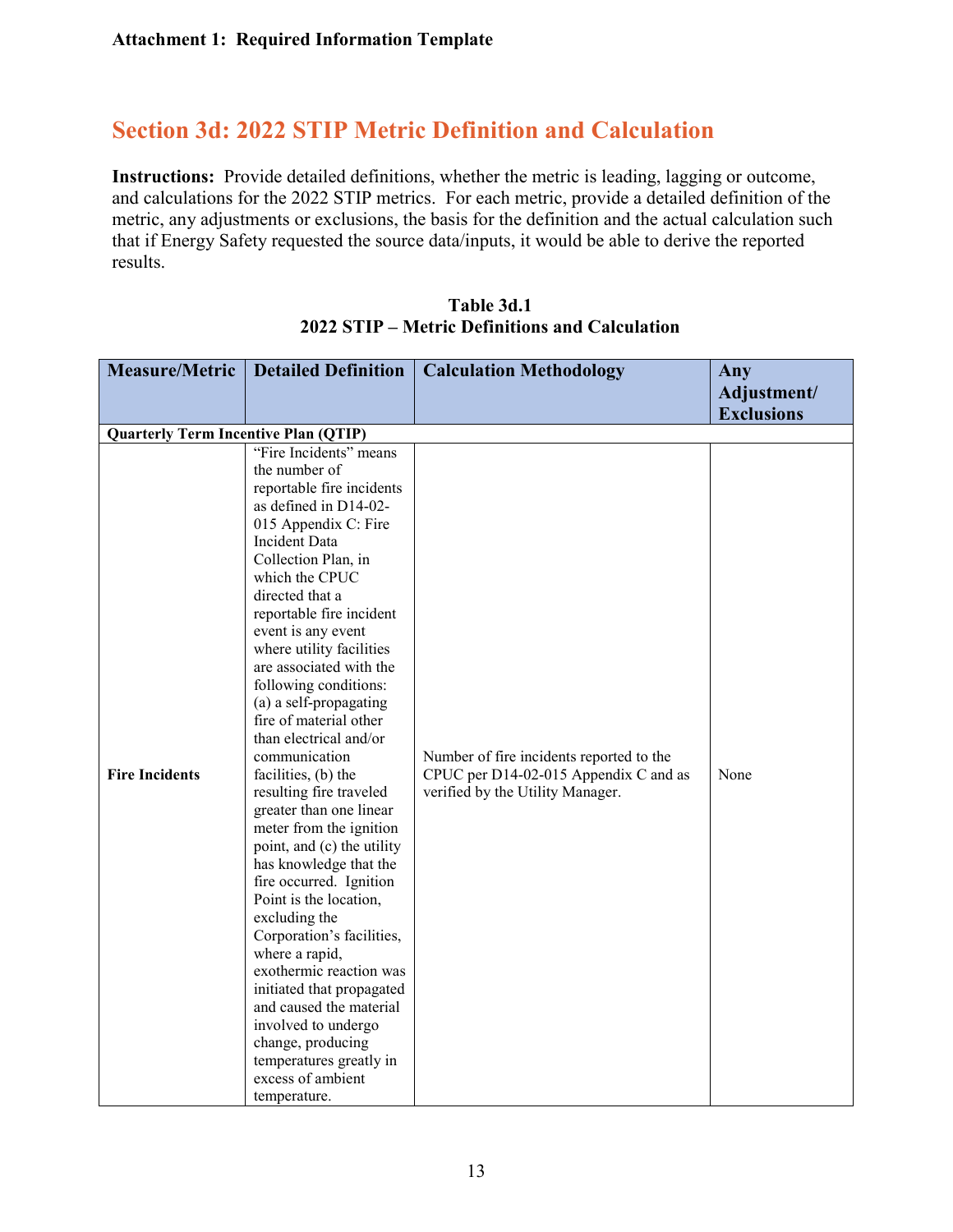| <b>Employee Safety:</b><br><b>Employee Electric</b><br><b>Contacts</b><br><b>Short Term Incentive Plan (STIP)</b> | "Employee Safety:<br>Employee Electric<br>Contacts" means the<br>number of work-related<br>electrical contacts with<br>high voltage system live<br>conductors resulting in<br>shock to the<br>Corporation's<br>employee. Per<br>California Code of<br>Regulations, Title 8,<br>Section 2700 (Cal-<br>OSHA) a high-voltage<br>system is the associated<br>electrical conductors<br>and equipment<br>operating at or intended<br>to operate at a sustained<br>voltage of more than<br>600 volts between<br>conductors. | Number of work-related electrical contacts<br>with high voltage system live conductors<br>resulting in shock to the Corporation's<br>employee as verified by the Human Capital<br>Management Department.                                                                                                                                                                                           | Employees only; all<br>others excluded. |
|-------------------------------------------------------------------------------------------------------------------|----------------------------------------------------------------------------------------------------------------------------------------------------------------------------------------------------------------------------------------------------------------------------------------------------------------------------------------------------------------------------------------------------------------------------------------------------------------------------------------------------------------------|----------------------------------------------------------------------------------------------------------------------------------------------------------------------------------------------------------------------------------------------------------------------------------------------------------------------------------------------------------------------------------------------------|-----------------------------------------|
|                                                                                                                   | "Wildfire T&D System                                                                                                                                                                                                                                                                                                                                                                                                                                                                                                 |                                                                                                                                                                                                                                                                                                                                                                                                    |                                         |
| Wildfire T&D<br><b>System Hardening:</b><br><b>Covered Wire</b><br>Program                                        | Hardening: Covered<br>Wire Program" means<br>achieving the<br>installation of covered<br>wire on the<br>Corporation's 34.5 kV<br>and 4 kV system goal<br>established in the<br>Corporation's Wildfire<br>Mitigation Plan<br>(WMP).                                                                                                                                                                                                                                                                                   | Installation of covered wire on the<br>Corporation's 34.5 kV and 4 kV system<br>measured in circuit miles and verified by the<br>Engineering Group.                                                                                                                                                                                                                                                | None                                    |
| Wildfire T&D<br><b>System Hardening:</b><br><b>Evacuation Route</b><br>Hardening                                  | "Wildfire T&D System<br>Hardening: Evacuation<br>Route Hardening"<br>means achieving the<br>evacuation route<br>hardening of T&D<br>overhead facilities goal<br>established in the<br>Corporation's Wildfire<br>Mitigation Plan<br>(WMP).                                                                                                                                                                                                                                                                            | Number of poles hardened by installing wire<br>mesh wrap per the Corporation's WMP and<br>verified by the Engineering Group.                                                                                                                                                                                                                                                                       | None                                    |
| Vegetation<br><b>Management QC</b>                                                                                | "Vegetation<br>Management QC"<br>means the number of<br>Vegetation<br>Management Quality<br>Control (QC) checks<br>performed during 2022.                                                                                                                                                                                                                                                                                                                                                                            | At December 31, 2022, the total QCs<br>performed for the purpose of the payout<br>determination of the Executive's Objective<br>Bonus will be reduced if the percentage of<br>QCs performed by Supervisors, Managers,<br>and Executives (sum total) is less than 15%<br>of the total QCs performed. If reduced, the<br>calculated QCs performed will be equal to<br>the number of QCs performed by | None                                    |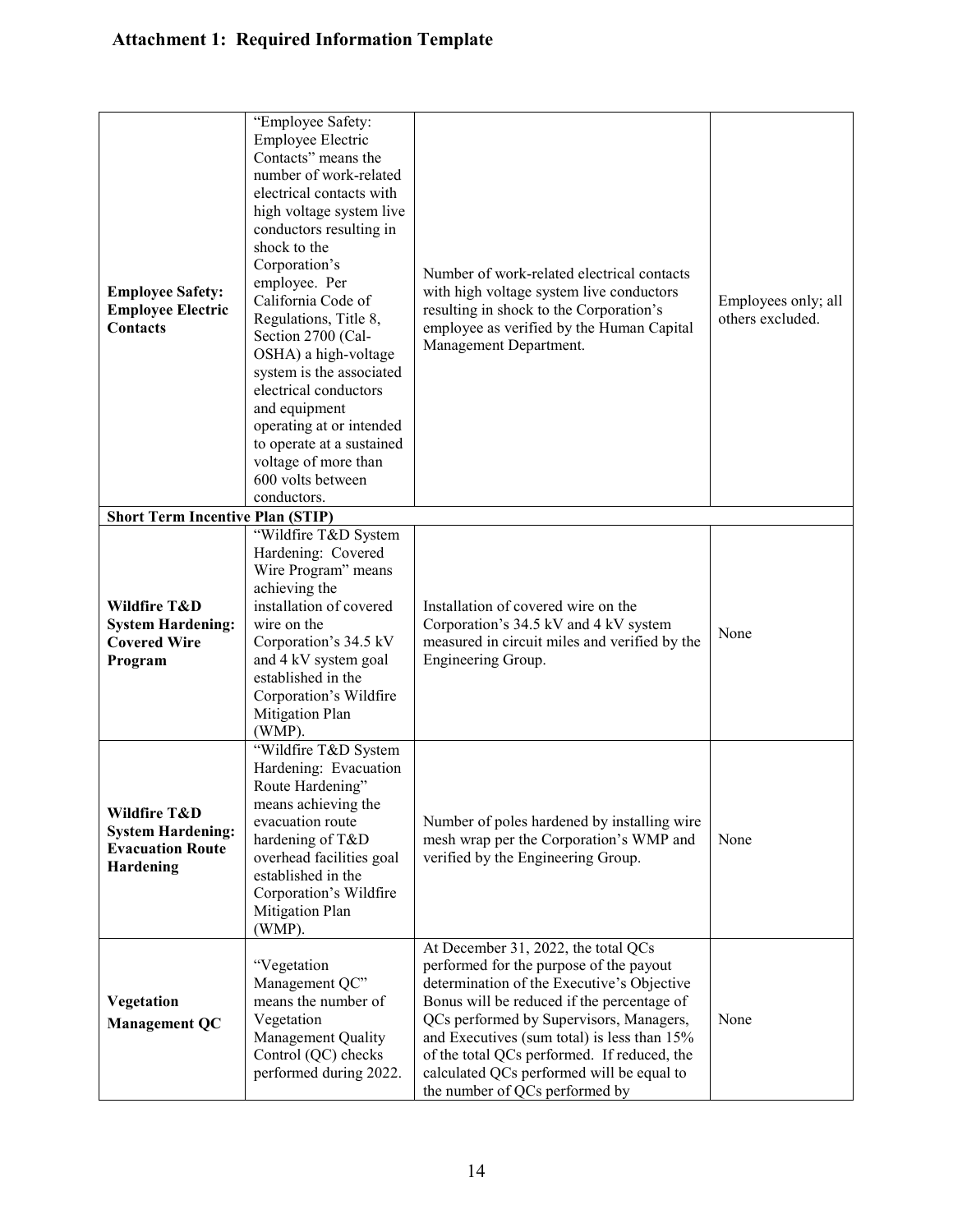|                                                   |                                                                                                                                                                                                                                                                                                   | Supervisors, Managers and Executives                                                                                                                                                                                                                                                                                                                                                                                                                                                                                                                                                                                                                           |                                                                                                          |
|---------------------------------------------------|---------------------------------------------------------------------------------------------------------------------------------------------------------------------------------------------------------------------------------------------------------------------------------------------------|----------------------------------------------------------------------------------------------------------------------------------------------------------------------------------------------------------------------------------------------------------------------------------------------------------------------------------------------------------------------------------------------------------------------------------------------------------------------------------------------------------------------------------------------------------------------------------------------------------------------------------------------------------------|----------------------------------------------------------------------------------------------------------|
| <b>Safety-Recordable</b><br><b>Work Incidents</b> | "Safety-Recordable<br>Work Incidents" means<br>the number of work-<br>related injuries and<br>illnesses as reported on<br>the OSHA Form 300 for<br>the Corporation's<br>electric operations other<br>than work-related<br>injuries and illnesses<br>related to the<br>Coronavirus (COVID-<br>19). | divided by 0.15.<br>Metric is measured as reported on the<br>Corporation's OSHA Form 300 and as<br>verified by the Human Capital Management<br>Department.                                                                                                                                                                                                                                                                                                                                                                                                                                                                                                     | Coronavirus<br>$(COVID-19)$<br>illnesses are not<br>included.<br>Employees only; all<br>others excluded. |
| <b>Safety Training</b>                            | "Safety Training"<br>means the percent<br>completion rate of<br>required safety training<br>for all of the<br>Corporation's<br>employees as required<br>by the state, local<br>government, and<br>Corporation during the<br>Performance Period.                                                   | Safety Training is calculated by dividing the<br>number of completed required safety<br>training courses for each of the<br>Corporation's employees by the total<br>number of required safety training courses<br>for each of the Corporation's employees and<br>as verified by the Corporation's Learning<br>and Development Specialist.                                                                                                                                                                                                                                                                                                                      | None                                                                                                     |
| <b>Job Hazard</b><br><b>Analysis</b>              | "Job Hazard Analysis"<br>means the number of<br>Job Hazard Analyses<br>(JHAs) performed<br>during 2022.                                                                                                                                                                                           | At December 31, 2022, the total JHAs<br>performed for the purpose of the payout<br>determination will be reduced if the<br>percentage of JHAs performed by<br>Supervisors, Managers, and Executives<br>(sum total) is less than 15% of the total<br>JHAs performed. If reduced, the calculated<br>JHAs performed will be equal to the number<br>of JHAs performed by Supervisors,<br>Managers and Executives divided by 0.15.                                                                                                                                                                                                                                  | None                                                                                                     |
| <b>SAIDI</b>                                      | "SAIDI" means the sum<br>of customer minutes<br>interrupted over the<br>year divided by the total<br>number of customers<br>served.                                                                                                                                                               | SAIDI is calculated in accordance with<br>Standard No. 1366 published by the<br>Institute of Electrical and Electronics<br>Engineers, and is summarized as the sum for<br>the year of all customers interrupted for<br>more than 5 minutes, times the number of<br>minutes they experienced an interruption,<br>divided by the total number of customers.<br>For the purpose of this calculation,<br>precautionary outages ordered by<br>management as fire prevention measures are<br>excluded in the SAIDI calculation.<br>However, if the CPUC determines that such<br>precautionary outage was unjustified, the<br>SAIDI from the outage will be included. | Major Event Days<br>per IEEE Standard<br>No. 1366                                                        |
| <b>CAIDI</b>                                      | "CAIDI" means the<br>summation of<br>restoration time for each<br>sustained interruption<br>event over the year                                                                                                                                                                                   | CAIDI is calculated in accordance with<br>Standard No. 1366 published by the<br>Institute of Electrical and Electronics<br>Engineers (IEEE), and is summarized as the<br>summation for the year of all restoration                                                                                                                                                                                                                                                                                                                                                                                                                                             | Major Event Days<br>per IEEE Standard<br>No. 1366                                                        |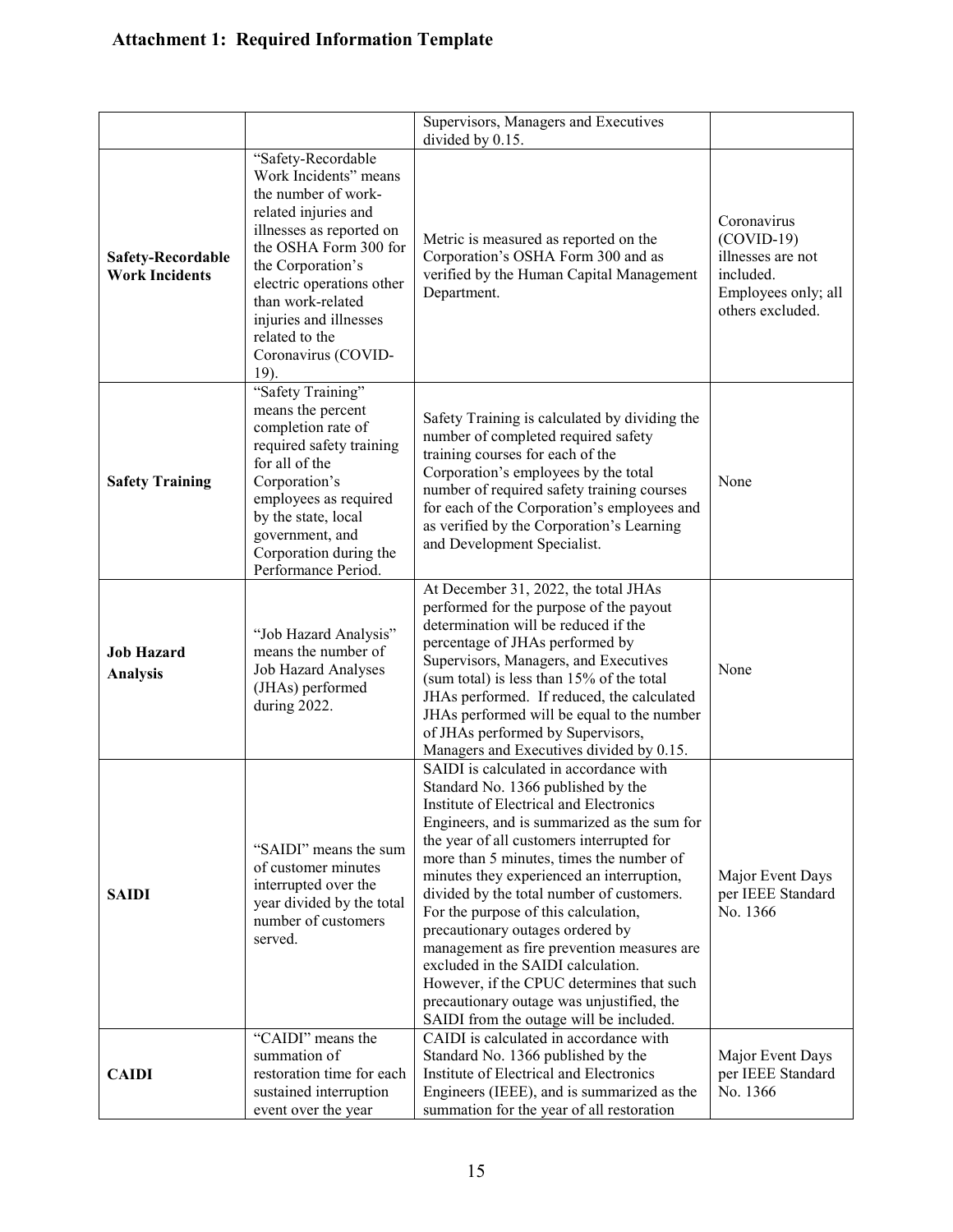|                                                              | divided by the number<br>of interrupted customers<br>for each sustained<br>interruption event<br>during the reporting<br>period. Customer<br>Average Interruption<br>Duration Index (CAIDI)<br>provides the average<br>outage duration that any<br>given customer would<br>experience. CAIDI can<br>also be viewed as the<br>average restoration<br>time. CAIDI is<br>measured in units of<br>time, often minutes. | time for each sustained interruption event<br>over the year divided by the number of<br>interrupted customers for each sustained<br>interruption event during the reporting<br>period. A sustained interruption event is<br>defined as customers interrupted for more<br>than 5 minutes. For the purpose of this<br>calculation, precautionary outages ordered<br>by management as fire prevention measures<br>are excluded in the CAIDI calculation.<br>However, if the CPUC determines that such<br>precautionary outage was unjustified, the<br>CAIDI from the outage will be included. |                                                                                                                                                                                                                                   |
|--------------------------------------------------------------|--------------------------------------------------------------------------------------------------------------------------------------------------------------------------------------------------------------------------------------------------------------------------------------------------------------------------------------------------------------------------------------------------------------------|--------------------------------------------------------------------------------------------------------------------------------------------------------------------------------------------------------------------------------------------------------------------------------------------------------------------------------------------------------------------------------------------------------------------------------------------------------------------------------------------------------------------------------------------------------------------------------------------|-----------------------------------------------------------------------------------------------------------------------------------------------------------------------------------------------------------------------------------|
| <b>Customer</b><br><b>Complaints</b><br><b>Standards CAB</b> | "Customer Complaint<br>Standards CAB" means<br>the number of<br>complaints on all<br>matters at the<br>Corporation received by<br>CAB (the CPUC's<br><b>Consumer Affairs</b><br>Branch) in 2022 divided<br>by the average number<br>of customers served by<br>the Corporation during<br>2022.                                                                                                                      | Calculated by dividing the number of<br>complaints on all matters at the Corporation<br>received by CAB (the CPUC's Consumer<br>Affairs Branch) in 2022 by the average<br>number of customers served by the<br>Corporation during 2022. This will be<br>verified by the Regulatory Affairs Group.                                                                                                                                                                                                                                                                                          | None                                                                                                                                                                                                                              |
| <b>Supplier Diversity-</b><br><b>Utilization</b>             | "Supplier Diversity-<br>Utilization" means the<br>percentage reported by<br>the Corporation to the<br>CPUC annually by<br>March 1 in its General<br>Order 156 Compliance<br>Filing.                                                                                                                                                                                                                                | The percentage is calculated by taking the<br>Corporation's total procurement dollars for<br>the reporting period with CPUC qualified<br>women-owned, minority-owned, disabled<br>veteran-owned, and lesbian, gay, bisexual<br>and transgender-owned business enterprises<br>divided by the Corporation's total<br>procurement dollars.                                                                                                                                                                                                                                                    | Net of exclusions<br>allowed under the<br>General Order 156<br><b>Compliance Filing</b><br>for the reporting<br>period, such as<br>payments for power<br>purchased for<br>resale, income<br>taxes, franchise<br>fees, and postage |
| <b>SOX Deficiencies</b>                                      | "SOX" means the<br>Sarbanes-Oxley Act of<br>2002. "SOX<br>Deficiencies" means the<br>number of "control<br>deficiencies" (each a<br>"CD"), "significant<br>deficiencies" (each an<br>"SD") and "material<br>weaknesses" (each a<br>"MW") reported for the<br>Corporation in the<br>independent auditor's<br>report for 2022 pursuant<br>to Section 404 of SOX.                                                     | Number of CDs, SDs, and MWs as reported<br>and verified by the Corporation's Internal<br>Audit Department.                                                                                                                                                                                                                                                                                                                                                                                                                                                                                 | None                                                                                                                                                                                                                              |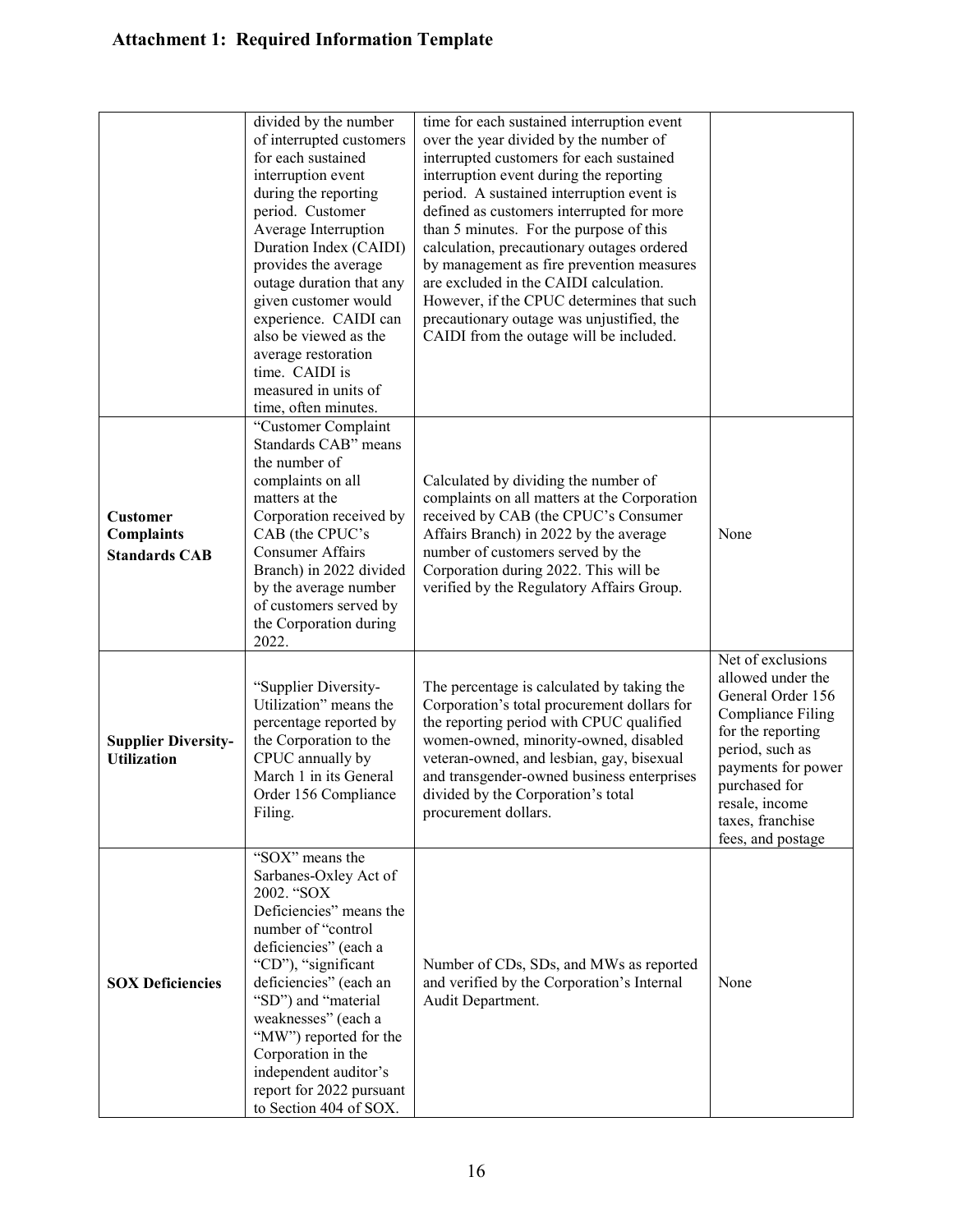## **Section 3e: STIP Changes**

**Instructions:** Describe any changes between 2021 and 2022 in terms of STIP eligibility, structure, modifiers, metrics (including changes to minimum/threshold, target and maximum performance values), weightings and definitions. Explain the reason for the change(s).

There has been no change in the person eligible to achieve QTIP or STIP awards or in the structure of the awards.

There has been no change in the structure, metrics, weightings, definitions and performance values for the QTIP.

The following metrics were not included in the 2022 STIP because the programs were completed in 2021: Wildfire T&D System Hardening: Electric Fuse Program and Wildfire T&D System Hardening: Current Limiting Fuse Program.

The following metric was added to the 2022 STIP: Customer Complaint Standards CAB to incent the Executive to promote customer satisfaction.

There have no changes in the definitions for the other metrics, other than date changes. There were no changes in the performance values for the following metrics: Wildfire T&D System Hardening: Covered Wire Program, SAIDI, Safety-Recordable Work Incidents, SOX Deficiencies and EBITDA. The table below sets forth changes in the performance values for the remaining metrics:

| <b>Metric</b>           | Change                | Rationale                        |
|-------------------------|-----------------------|----------------------------------|
| Wildfire T&D System     | Increased performance | Change based on incenting the    |
| Hardening:              | values at minimum and | Executive to achieve improvement |
| <b>Evacuation Route</b> | target, decreased     | over past year achievement.      |
| Hardening               | performance values at |                                  |
|                         | maximum               |                                  |
| Vegetation              | Increased performance | Change based on incenting the    |
| Management QC           | values at all levels  | Executive to achieve improvement |
|                         |                       | over past year achievement.      |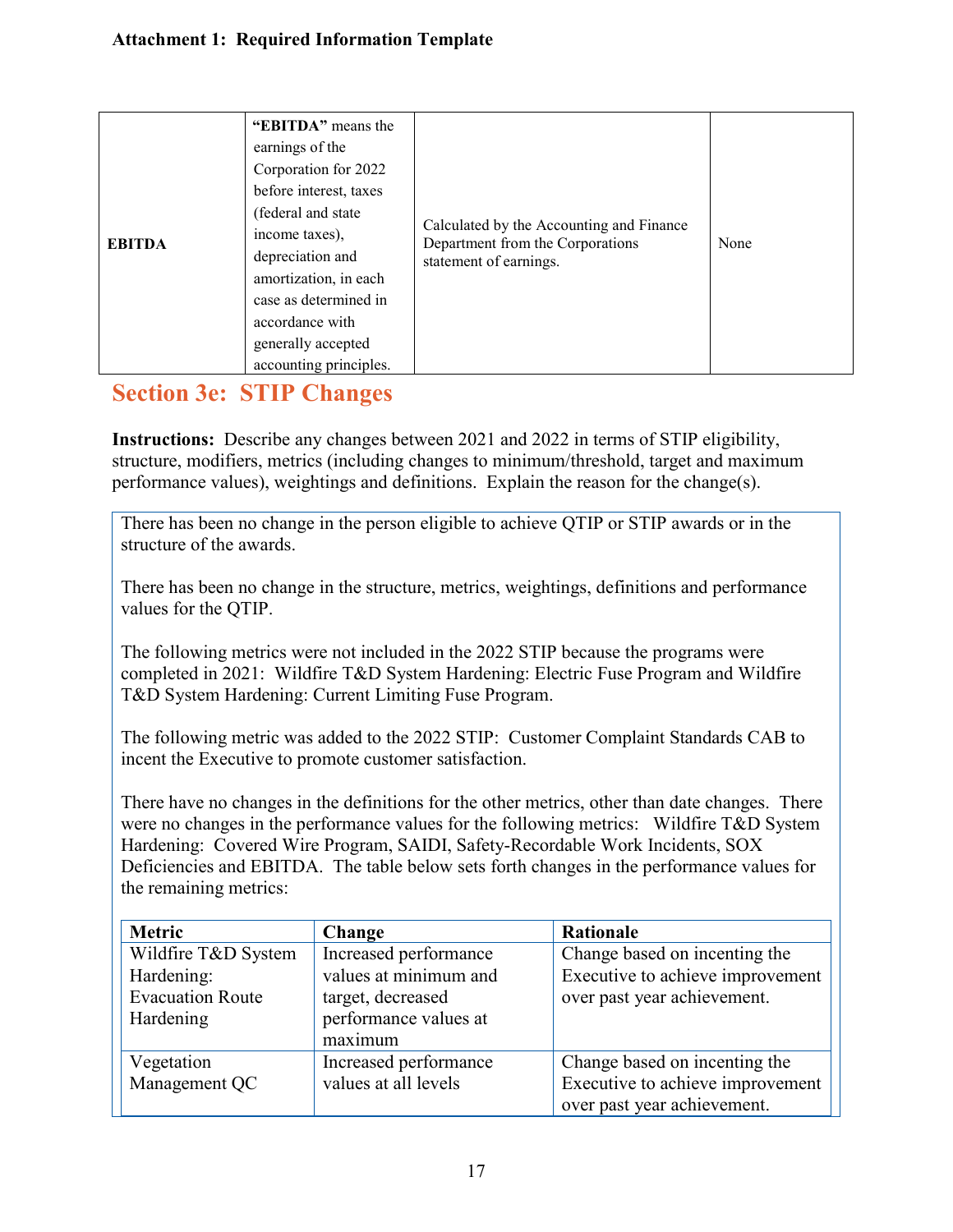| <b>Safety Training</b>    | Increased performance          | Change based on incenting the    |
|---------------------------|--------------------------------|----------------------------------|
|                           | values at threshold and target | Executive to achieve improvement |
|                           |                                | over past year achievement.      |
| Job Hazard Analysis       | Increased performance          | Change based on incenting the    |
|                           | values at all levels           | Executive to achieve improvement |
|                           |                                | over past year achievement.      |
| <b>CAIDI</b>              | Increased performance          | Change based on incenting the    |
|                           | values at all levels           | Executive to achieve improved    |
|                           |                                | performance of the 5-year        |
|                           |                                | average.                         |
| <b>Supplier Diversity</b> | Increased performance          | Change based on incenting the    |
|                           | values at all levels           | Executive to achieve improvement |
|                           |                                | over past year achievement.      |

The following table summarizes the changes in the weighting of the metrics between the 2021 and 2022 STIP at target:

|                                                              | Change in  |
|--------------------------------------------------------------|------------|
| <b>Metric</b>                                                | Percentage |
| Wildfire T&D System Hardening-Electronic Fuse Program        |            |
| Wildfire T&D System Hardening: Current Limiting Fuse Program |            |
| Wildfire T&D System Hardening: Covered Wire Program          | າ          |
| Wildfire T&D System Hardening: Evacuation Route Hardening    | 2          |
| Vegetation Management QC                                     | 0.5        |
| Safety Recordable Work Incidents                             |            |
| <b>Safety Training</b>                                       |            |
| Job Hazard Analysis                                          | 0.5        |
| <b>SAIDI</b>                                                 |            |
| <b>CAIDI</b>                                                 |            |
| <b>Customer Satisfaction CAB</b>                             | h          |
| <b>Supplier Diversity Utilization</b>                        |            |
| <b>SOX</b> Deficiencies                                      |            |
| <b>EBITDA</b>                                                |            |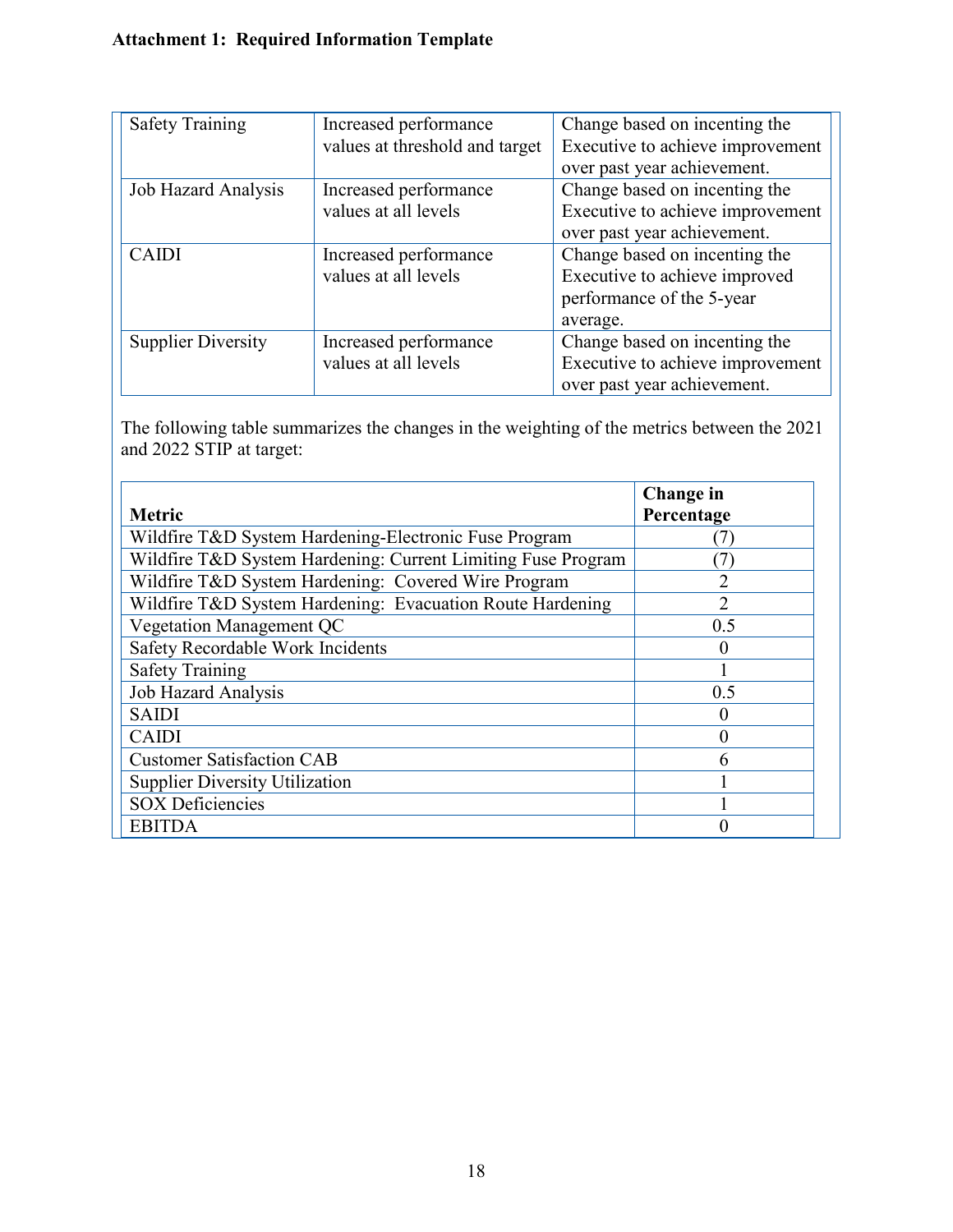## **Section 3f: Historical STIP Data**

**Instructions:** Provide historical performance data (five years) for 2022 STIP metrics. If data is lacking, or should be considered in a certain context, explain in the Notes/Context field provided why there is no data for a given year(s) and the relevant context. Add rows as necessary.

| <b>Metric/Measure</b>                                                            | 2017                       | 2018                          | 2019                          | 2020                          | 2021                          |
|----------------------------------------------------------------------------------|----------------------------|-------------------------------|-------------------------------|-------------------------------|-------------------------------|
| <b>Quarterly Term Incentive Plan (QTIP)</b>                                      |                            |                               |                               |                               |                               |
| Fire Incidents                                                                   | 0 fire incidents           | 0 fire incidents              | 0 fire incidents              | 0 fire incidents              | 0 fire incidents              |
| Employee Safety:<br><b>Employee Electric</b><br>Contacts                         | 0 electrical<br>contacts   | 0 electrical<br>contacts      | 0 electrical<br>contacts      | 0 electrical<br>contacts      | 0 electrical<br>contacts      |
| <b>Short Term Incentive Plan (STIP)</b>                                          |                            |                               |                               |                               |                               |
| Wildfire T&D<br>System Hardening:<br>Covered Wire<br>Program                     | $NA$ – see notes           | $NA$ – see notes              | $0.5$ circuit<br>miles        | 7.8 circuit<br>miles          | 12.3 circuit<br>miles         |
| Wildfire T&D<br><b>System Hardening:</b><br><b>Evacuation Route</b><br>Hardening | $NA$ – see notes           | $NA$ – see notes              | $NA$ – see notes              | $NA$ – see notes              | 400 poles                     |
| Vegetation<br>Management QC                                                      | $NA$ – see notes           | 34 VM QCs                     | 43 VM QCs                     | 32 VM QCs                     | 112 VM QCs                    |
| Safety-Recordable<br>Work Incidents                                              | $\mathbf{1}$               | $\overline{2}$                | $\overline{2}$                | $\boldsymbol{0}$              | $\boldsymbol{0}$              |
| <b>Safety Training</b>                                                           | 100.0%                     | 100.0%                        | 100.0%                        | 95.5%                         | 99.2%                         |
| Job Hazard Analysis                                                              | $NA$ – see notes           | $NA$ – see notes              | $NA$ – see notes              | 46                            | 206                           |
| <b>SAIDI</b>                                                                     | 34.7 minutes               | $\overline{46.7}$ minutes     | 85.0 minutes                  | 55.3 minutes                  | 93.1 minutes                  |
| <b>CAIDI</b>                                                                     | 57.9 minutes               | 103.7 minutes                 | 127.4 minutes                 | 94.5 minutes                  | 61.5 minutes                  |
| <b>Customer Complaints</b><br><b>Standards CAB</b>                               | 0.0125%                    | 0.0041%                       | 0.0082%                       | 0.0123%                       | 0.0325%                       |
| <b>Supplier Diversity</b><br>Utilization                                         | 34.6%                      | 28.7%                         | 43.6%                         | 34.4%                         | 40.3%                         |
| <b>SOX Deficiencies</b>                                                          | No MWs, No<br>SDs & No CDs | No MWs, No<br>SDs & No<br>CDs | No MWs, No<br>SDs & No<br>CDs | No MWs, No<br>SDs & No<br>CDs | No MWs, No<br>SDs & No<br>CDs |
| <b>EBITDA</b>                                                                    | 101% of<br>budget          | 94% of budget                 | $112\%$ of<br>budget          | 115% of<br>budget             | 102% of<br>budget             |

**Table 3f.1 STIP Metric Historical Actual Performance**

#### **Notes/Context:**

BVES, Inc. was established on July 1, 2020. Prior to July 1, 2020, BVES was a division of GSWC. BVES did not have an Executive Officer assigned but rather had a Director (non Company Officer position). The data provided prior to 2020 was not associated with executive bonus programs, since none existed for BVES.

Wildfire T&D System Hardening: Covered Wire Program: BVES conducted a pilot program in 2019 and the first half of 2020 to evaluate covered wire. The Covered Wire Program began in the second half of 2020 as a WMP program. The first year of the program being fully implemented was 2021.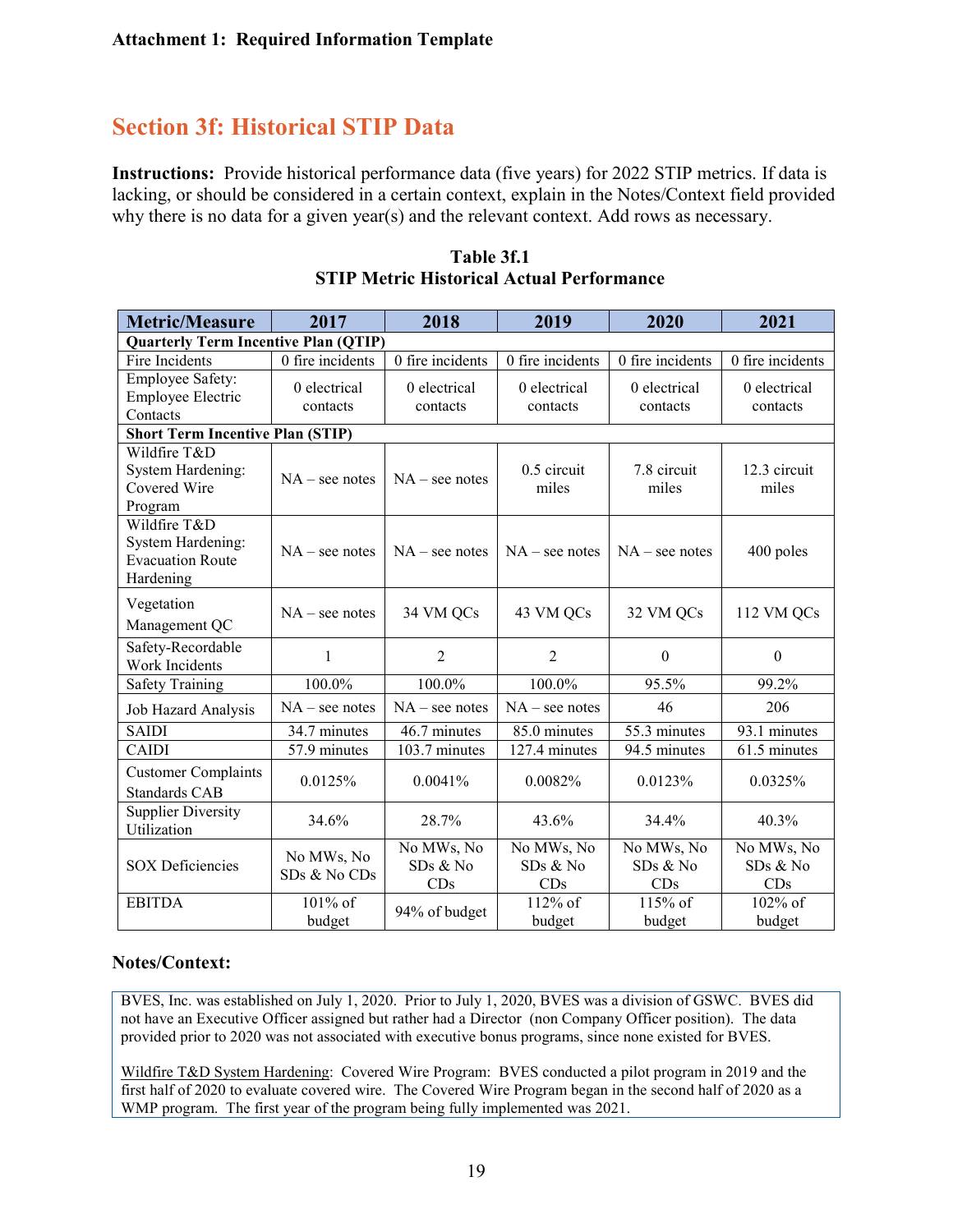Wildfire T&D System Hardening: Evacuation Route Hardening: This was a new WMP program started in 2021; therefore, no data exists prior to 2021.

Vegetation Management QC: Data not available for 2017 due to program not being implemented until 2018.

Job Hazard Analysis: Data not available for 2017 through 2019. Formal JHA program implemented in 2020.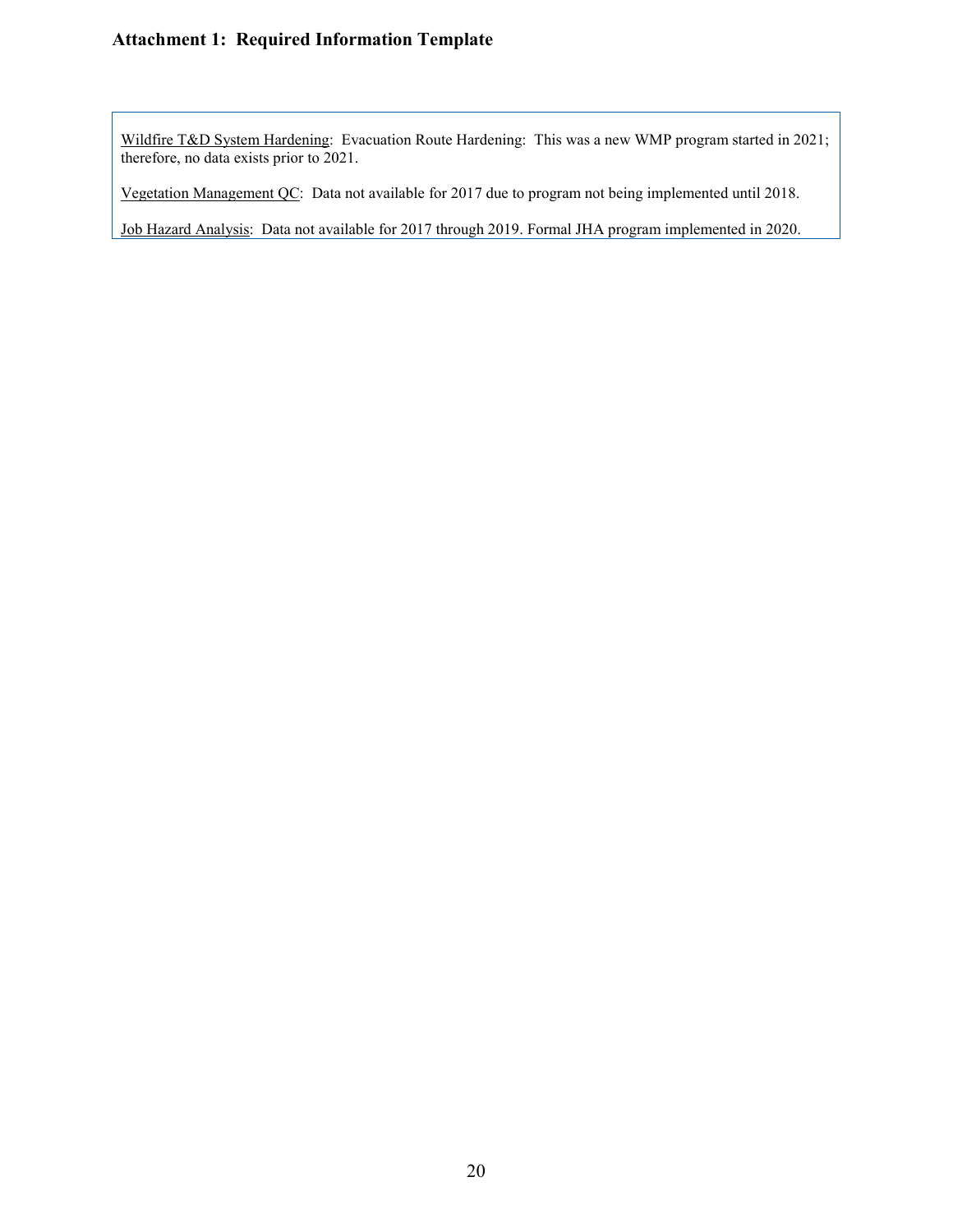## **Section 3g: 2021 STIP Adjustments**

**Instructions:** Provide a detailed explanation of any increases and decreases in STIP compensation in 2021 due to failure to meet safety or other targets. Separately describe any adjustments to STIP compensation levels made by the Compensation Committee or executive management and the amount and reason for the reduction. Detail any adjustments made to increase compensation beyond the levels warranted by the actual performance (in any metric classification) and the reasons for the adjustments.

#### **i) Actual performance lower than target due to failure to meet safety target(s):**

The Executive did not achieve target on the Wildfire T&D System Hardening: Covered Wire Program metric (Target = 12.9 circuit miles and Actual Performance = 12.3 circuit miles). This resulted in the payout weight being reduced from 10% (at target) to 8.8%.

#### **ii) Actual performance lower than target due to failure to meet other target(s):**

The Executive did not achieve target on the SAIDI metric (Target  $\leq$  50 minutes and Actual Performance  $= 93.1$  minutes). This resulted in the payout weight being reduced from  $7.0\%$ (at target) to  $0.0\%$ .

#### **iii) Any additional deductions made by the Compensation Committee or Executive Management:**

No additional deductions were made to 2021 compensation.

#### **iv) Any upward adjustments:**

No upward adjustments were made to 2021 compensation.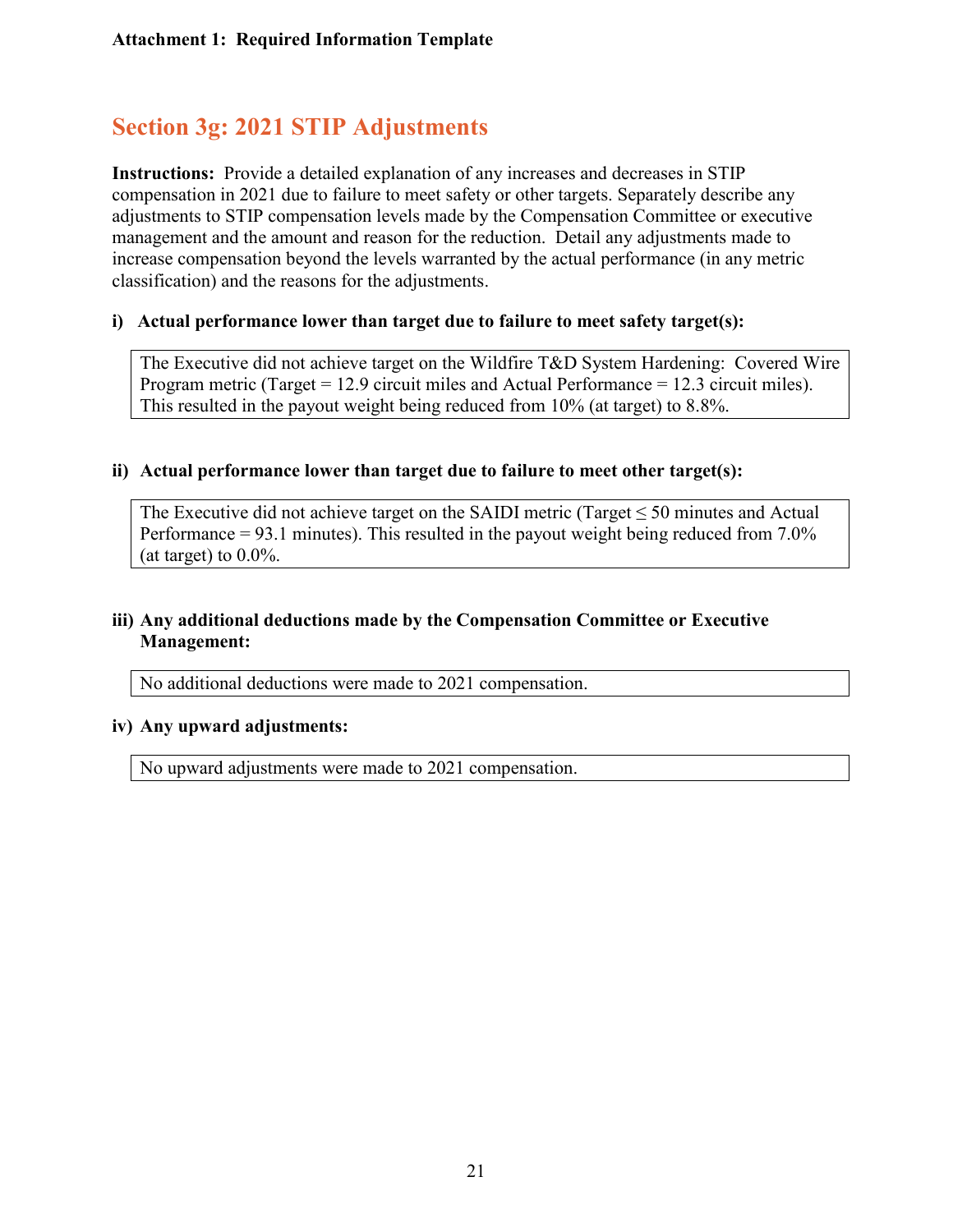# **Section 4: Long-Term Incentive Program (LTIP)**

**Rationale:** Pub. Util. Code § 8389(e)(4) requires that electrical corporations' executive incentive compensation structures include are "structured to promote safety as a priority and to ensure public safety and utility financial stability with performance metrics, including incentive compensation based on meeting performance metrics that are measurable and enforceable, for all executive officers... ." To ensure that the executive compensation structure for electrical corporation executive officers is structured to promote safety as a priority and ensure public safety and utility financial stability, Energy Safety must have an in-depth understanding of the performance-based components of an executive compensation structure.

**Instructions:** The LTIP includes all performance-based compensation awarded on a performance term of three or more years. If the electrical corporation uses more than one longterm incentive mechanism, repeat this information for each mechanism (e.g., Three-year, Four-Year).

### **Section 4a: LTIP Structure**

**Instructions:** Provide name, title/function, grant date and estimated award percentage of TIC for each executive officer listed in Table 1.1 that receives or is expected to receive direct compensation under a LTIP for the applicable years. For purposes of calculating the Grant Value as a percentage of TIC, use the grant value of the compensation as determined for accounting purposes. Grant value is the value that is disclosed in proxy statement summary compensation tables for executive officers who are proxy officers. For purposes of calculating Earned Value as a percentage of TIC, use the value at the date of vesting. Percentages must be specified for each executive officer and not a range for various position levels. Provide a table for each executive officer. Make copies of the Table 4a.1 table as necessary.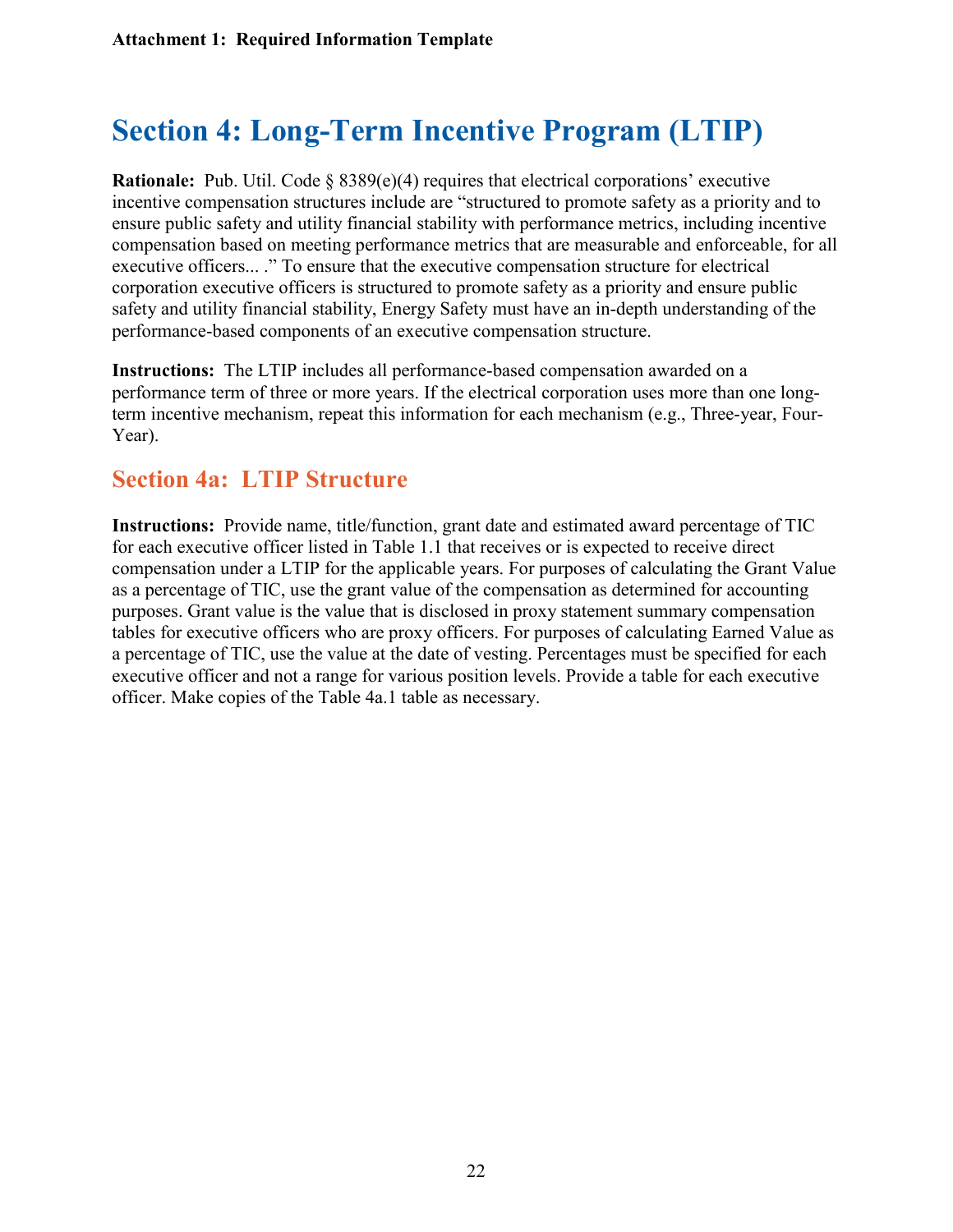| <b>Executive Title/ Function and Name:</b><br><b>President, Treasurer, &amp; Secretary</b><br><b>Paul Marconi</b> |                                                 |                                 |
|-------------------------------------------------------------------------------------------------------------------|-------------------------------------------------|---------------------------------|
|                                                                                                                   | <b>2021 Performance</b><br>Year                 | <b>2022 Performance</b><br>Year |
| <b>LTI</b> Type                                                                                                   | <b>Grant Date Fair Value</b><br>as a $%$ of TIC | Target Value as a %<br>of TIC   |
| <b>Stock Grant</b>                                                                                                |                                                 |                                 |
| <b>Stock Option</b>                                                                                               |                                                 |                                 |
| <b>Restricted Stock Unit (RSU)</b>                                                                                |                                                 |                                 |
| Performance Share Unit (PSU)/                                                                                     |                                                 |                                 |
| <b>Performance Restricted Stock</b>                                                                               |                                                 |                                 |
| Unit (PRSU)                                                                                                       |                                                 |                                 |
| <b>Cash Performance Payment</b>                                                                                   | 22.4%                                           | 38.1%                           |
| Other                                                                                                             |                                                 |                                 |

**Table 4a.1 2021 and 2022 LTIP Grants**

**If "Other" LTIP Type indicated, provide explanation:**

NA

- **i) Is any LTIP compensation not at risk?**
	- $Yes: \Box \qquad No: \boxtimes$

**Describe/Explain:** 

| <b>NA</b> |  |  |  |
|-----------|--|--|--|
|           |  |  |  |

**ii) Were the 2021 LTIP payouts determined based on a performance range (i.e., below minimum/threshold, minimum/threshold, target, maximum)?** Check one:

Yes:  $\boxtimes$  No:  $\square$ 

**iii) Did the electrical corporation use one range for all 2021 LTIP metrics or differing ranges based on the category of metric)?** Check one:

One range for all metrics:  $\boxtimes$  Multiple ranges:  $\Box$ 

**iv) Provide the 2021 LTIP metric range(s):**

#### **Table 4a.2 2021 LTIP Performance Range(s)**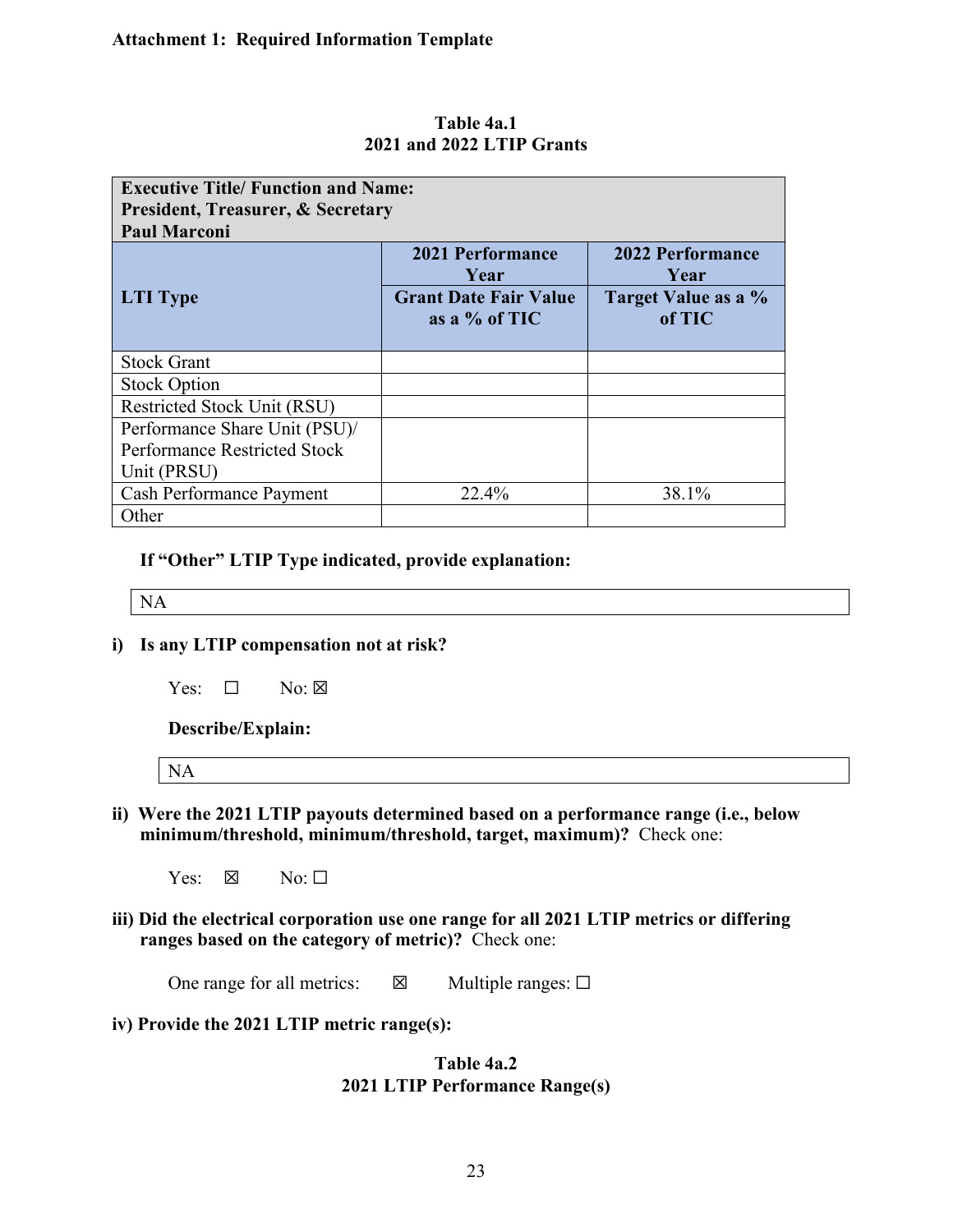|                                  | <b>Below</b><br><b>Minimum</b> | Minimum | <b>Target</b> | <b>Maximum</b> |
|----------------------------------|--------------------------------|---------|---------------|----------------|
| Cumulative CAPEX<br>for Wildfire | $0.0\%$                        | 80.0%   | 100.0%        | 120.0%         |
| <b>Mitigation Projects</b>       |                                |         |               |                |

#### **Describe the interpolation method between categories (e.g., straight line):**

Straight-line interpolation.

#### **v) Provide the 2022 LTIP metric range(s):**

**Table 4a.3 2022 LTIP Performance Range(s)**

|                                                                | <b>Below</b><br><b>Minimum</b> | <b>Minimum</b> | <b>Target</b> | <b>Maximum</b> |
|----------------------------------------------------------------|--------------------------------|----------------|---------------|----------------|
| Cumulative CAPEX<br>for Wildfire<br><b>Mitigation Projects</b> | $0.0\%$                        | 80.0%          | 100.0%        | 120.0%         |

**Describe the interpolation method between categories (e.g., straight line):**

Straight-line interpolation.

#### **i) Use of Any Performance Triggers**

**Does the electrical corporation's 2022 LTIP use any performance triggers (e.g., must achieve annual earnings per share of at least XYZ before any LTIP payments are made)?** Check one:

 $Yes: \Box \qquad No: \boxtimes$ 

**If "Yes", please describe any performance triggers:** 

NA

#### **vii) Use of Any Automatic Deductions**

**Does the electrical corporation's 2022 LTIP have any automatic deductions (e.g.,**  Failure to achieve WMP targets results in X<sup>9</sup>% reduction, Catastrophic wildfire results **in zeroing out all safety metrics)?** Check one:

Yes:  $\Box$  No:  $\boxtimes$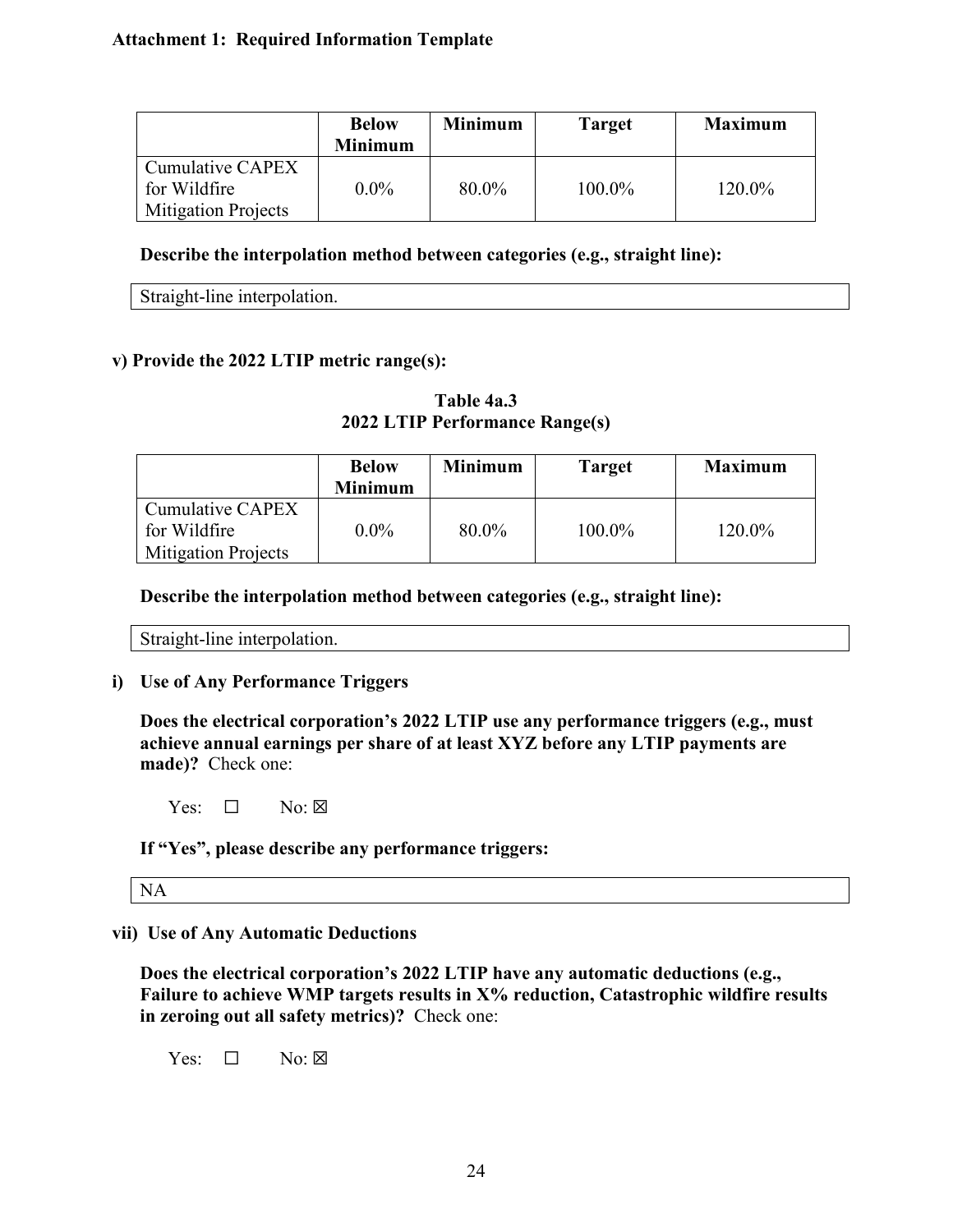### **If "Yes", please describe all automatic deductions:**

NA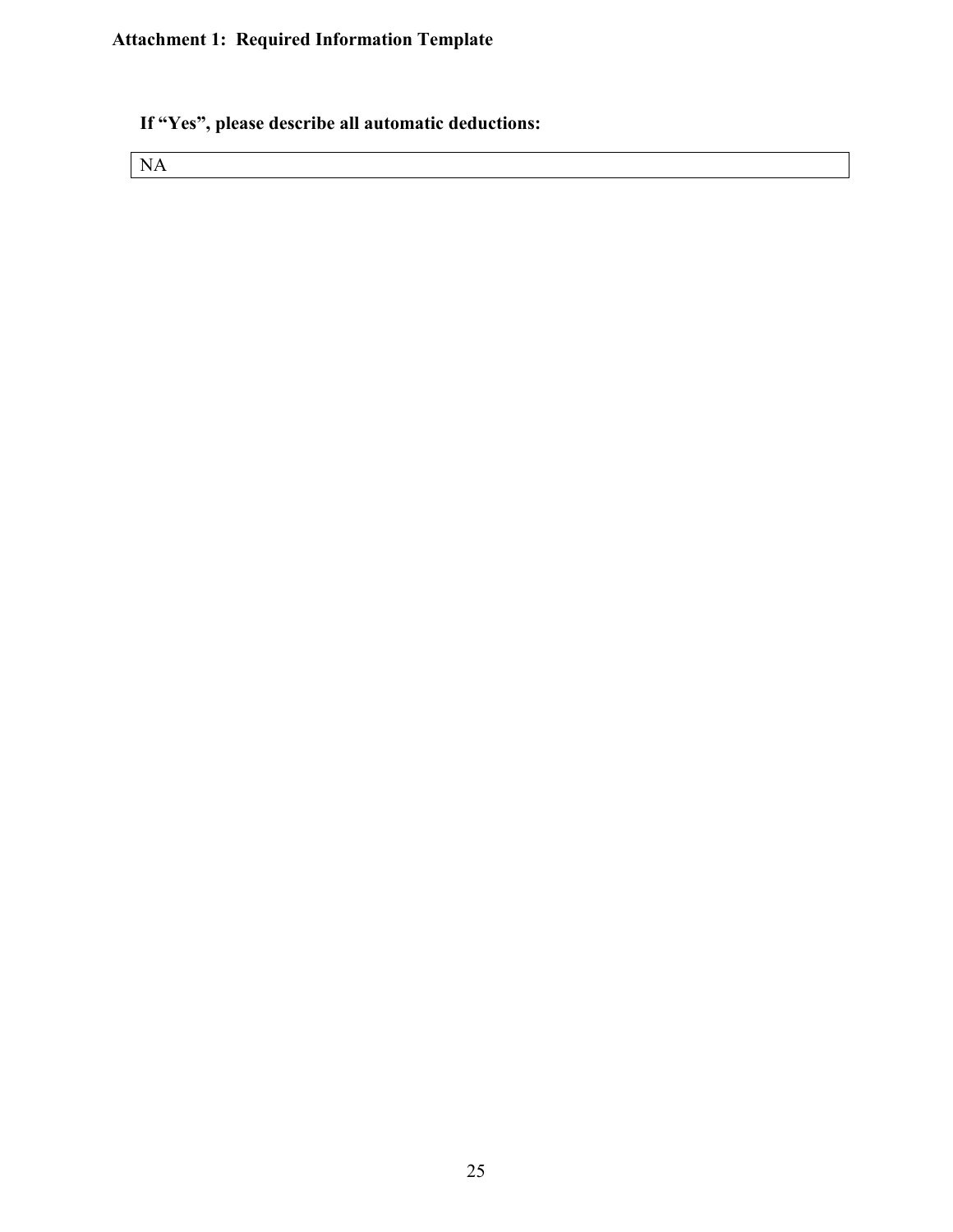## **Section 4b: LTIP General Eligibility**

**Instructions:** Provide a general description of the executive officers eligible for the electrical corporation's long-term incentive program. Add additional lines as needed.

#### **Table 4b.1 LTIP Eligibility**

BVES has only one executive officer. The executive participates in an LTIP program. The LTIP target award is determined as a set percentage of base salary. For 2022, the LTIP target award is 38.88 percent of base salary.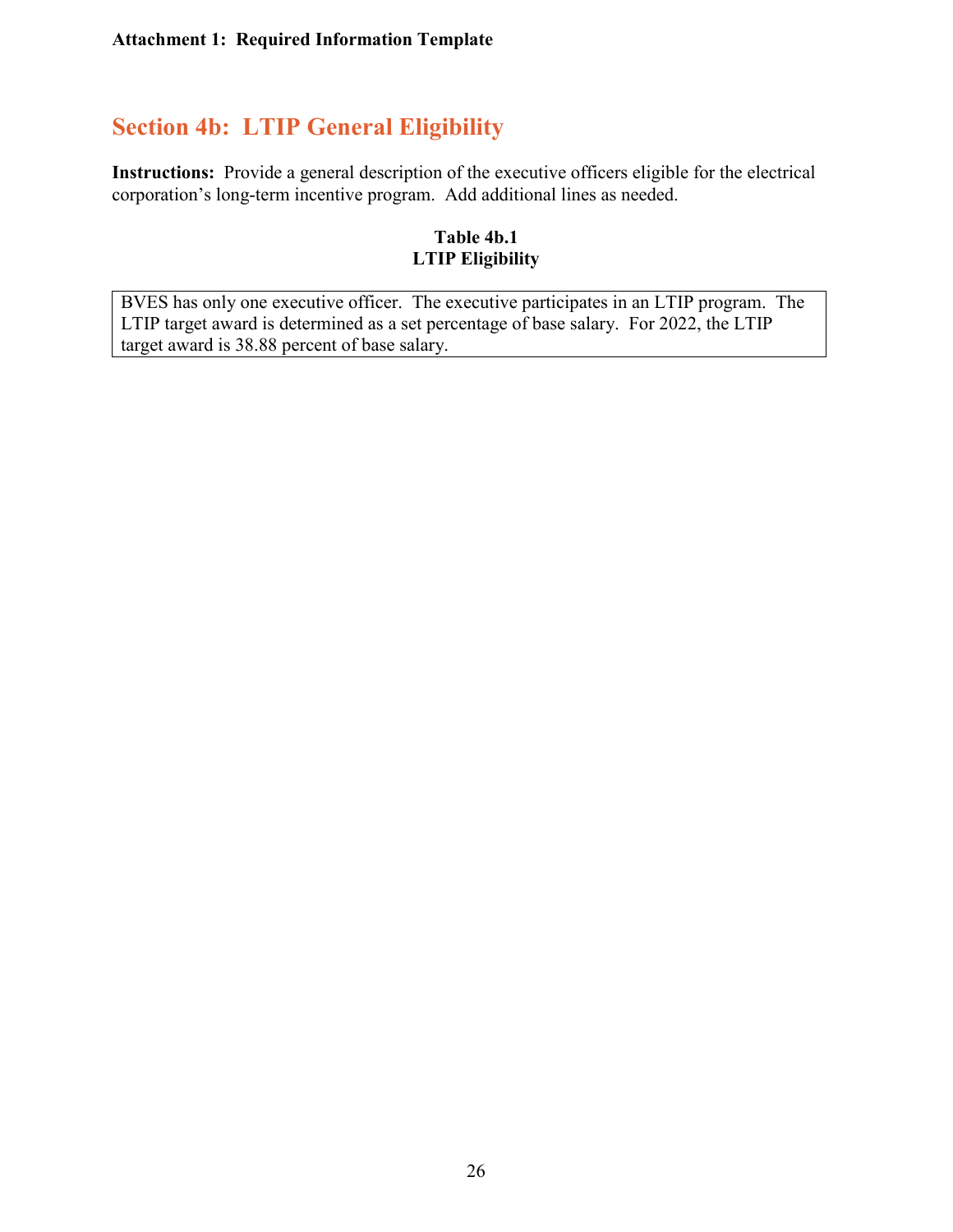## **Section 4c: LTIP Measures, Weighting and Award Basis**

**Instructions:** For each LTIP Type, indicate weighting and basis of award. If basis of award differs amongst position or person, copy Table 4c.1 and Table 4c.2 as necessary and indicate who the table applies to in space provided at the top of the table. Add additional tables if LTIP varies for certain officer classifications.

|                                       | <b>Executive Title/ Function and Name: All Executive Officers</b> |                                                    |  |  |  |  |
|---------------------------------------|-------------------------------------------------------------------|----------------------------------------------------|--|--|--|--|
| <b>LTI</b> Type                       | 2021                                                              | <b>2021 Performance Year LTIP Award Basis</b>      |  |  |  |  |
|                                       | Weight                                                            |                                                    |  |  |  |  |
| <b>Electrical Corporation Actuals</b> |                                                                   |                                                    |  |  |  |  |
| <b>Stock Grant</b>                    |                                                                   |                                                    |  |  |  |  |
| <b>Stock Option</b>                   |                                                                   |                                                    |  |  |  |  |
| <b>RSU</b>                            |                                                                   |                                                    |  |  |  |  |
| <b>PSU/PRSU</b>                       |                                                                   |                                                    |  |  |  |  |
| Cash                                  | 100%                                                              | 100% based on actual Cumulative CAPEX for Wildfire |  |  |  |  |
|                                       |                                                                   | Mitigation Projects vs. authorized Budget          |  |  |  |  |
| Other                                 |                                                                   |                                                    |  |  |  |  |
| <b>Weighting Total:</b>               | 100%                                                              |                                                    |  |  |  |  |

| Table 4c.1 |                                               |  |  |  |
|------------|-----------------------------------------------|--|--|--|
|            | 2021 LTIP Measures, Weighting and Award Basis |  |  |  |

#### **Table 4c.2 2022 LTIP Measures, Weighting and Award Basis**

|                                       | <b>Executive Title/ Function and Name:</b> |                                                    |  |  |  |  |
|---------------------------------------|--------------------------------------------|----------------------------------------------------|--|--|--|--|
| <b>LTI</b> Type                       | 2022                                       | 2022 Performance Year LTIP Award Basis             |  |  |  |  |
|                                       | Weight                                     |                                                    |  |  |  |  |
| <b>Electrical Corporation Actuals</b> |                                            |                                                    |  |  |  |  |
| <b>Stock Grant</b>                    |                                            |                                                    |  |  |  |  |
| <b>Stock Option</b>                   |                                            |                                                    |  |  |  |  |
| <b>RSU</b>                            |                                            |                                                    |  |  |  |  |
| <b>PSU/PRSU</b>                       |                                            |                                                    |  |  |  |  |
| Cash                                  | 100%                                       | 100% based on actual Cumulative CAPEX for Wildfire |  |  |  |  |
|                                       |                                            | Mitigation Projects vs. authorized Budget          |  |  |  |  |
| Other                                 |                                            |                                                    |  |  |  |  |
| <b>Weighting Total:</b>               | 100%                                       |                                                    |  |  |  |  |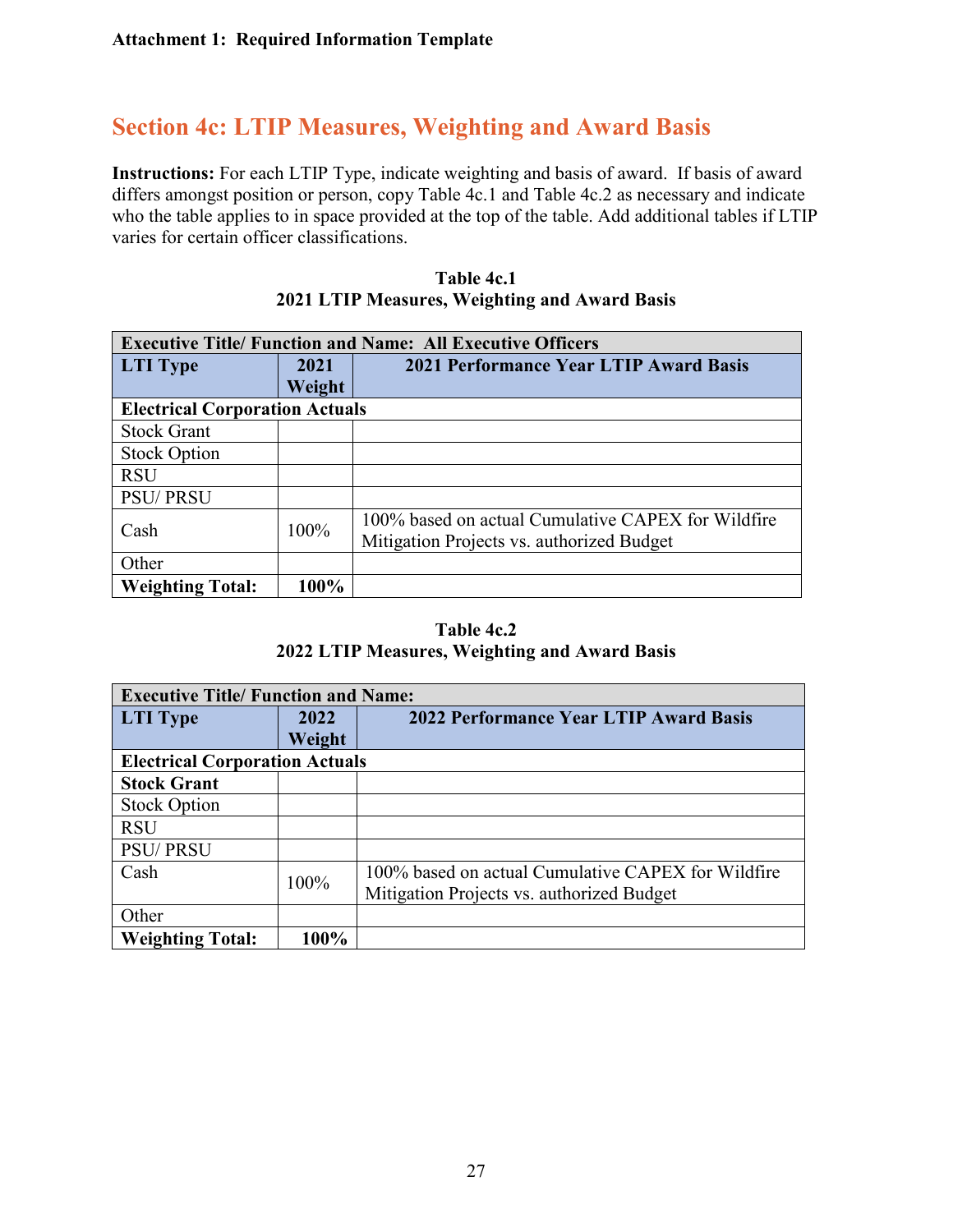## **Section 4d: 2022 LTIP Measures, Definitions and Calculations**

**Instructions:** Provide detailed definitions and calculations for the 2022 LTIP metrics. For each metric, provide a detailed definition of the metric, any adjustments or exclusions, the basis for the definition and the actual calculation such that if Energy Safety requested the source data/ inputs, it would be able to derive the reported results. Also provide the weight given to the metric and the minimum, target and maximum values for the metric.

| <b>Measure/Metric</b>                                          | <b>Detailed Definition</b>                                                                                                                                                                                                                                                                                                                                                                                                                                                                                                                                                                      | <b>Calculation</b>                                                                                                                                                                                                                | Any                              | Weight | Min.                           | <b>Target</b>                       | Max.                               |
|----------------------------------------------------------------|-------------------------------------------------------------------------------------------------------------------------------------------------------------------------------------------------------------------------------------------------------------------------------------------------------------------------------------------------------------------------------------------------------------------------------------------------------------------------------------------------------------------------------------------------------------------------------------------------|-----------------------------------------------------------------------------------------------------------------------------------------------------------------------------------------------------------------------------------|----------------------------------|--------|--------------------------------|-------------------------------------|------------------------------------|
|                                                                |                                                                                                                                                                                                                                                                                                                                                                                                                                                                                                                                                                                                 | <b>Methodology</b>                                                                                                                                                                                                                | Adjustment/<br><b>Exclusions</b> |        |                                |                                     |                                    |
| Cumulative CAPEX<br>for Wildfire<br><b>Mitigation Projects</b> | "Cumulative CAPEX for<br>Wildfire Mitigation<br>Projects" means the<br>cumulative CAPEX<br>budget for the<br>Performance Period for<br>the following wildfire<br>mitigation projects: Pole<br>Loading Program<br>(remaining balance as of<br>January 1, 2022), Tree<br>Attachment Removal<br>Program (remaining<br>balance as of January 1,<br>2022), Grid Automation<br>Project (remaining<br>balance as of January 1,<br>2022), Radford Line<br>Project (remaining<br>balance as of January 1,<br>2022), Covered Wire<br>Project for 34 kV and 4<br>kV systems, Evacuation<br>Route Hardening | The total sum actual spend<br>for each of the designated<br>Wildfire Mitigation Projects<br>is divided by the total sum<br>of the designated Wildfire<br>Mitigation Projects budgets<br>as approved by the Board of<br>Directors. | None.                            | 100.0% | 85% of<br>authorized<br>Budget | $92.5\%$ of<br>authorized<br>Budget | $100\%$ of<br>authorized<br>Budget |

#### **Table 4d.1 2022 LTIP Measures**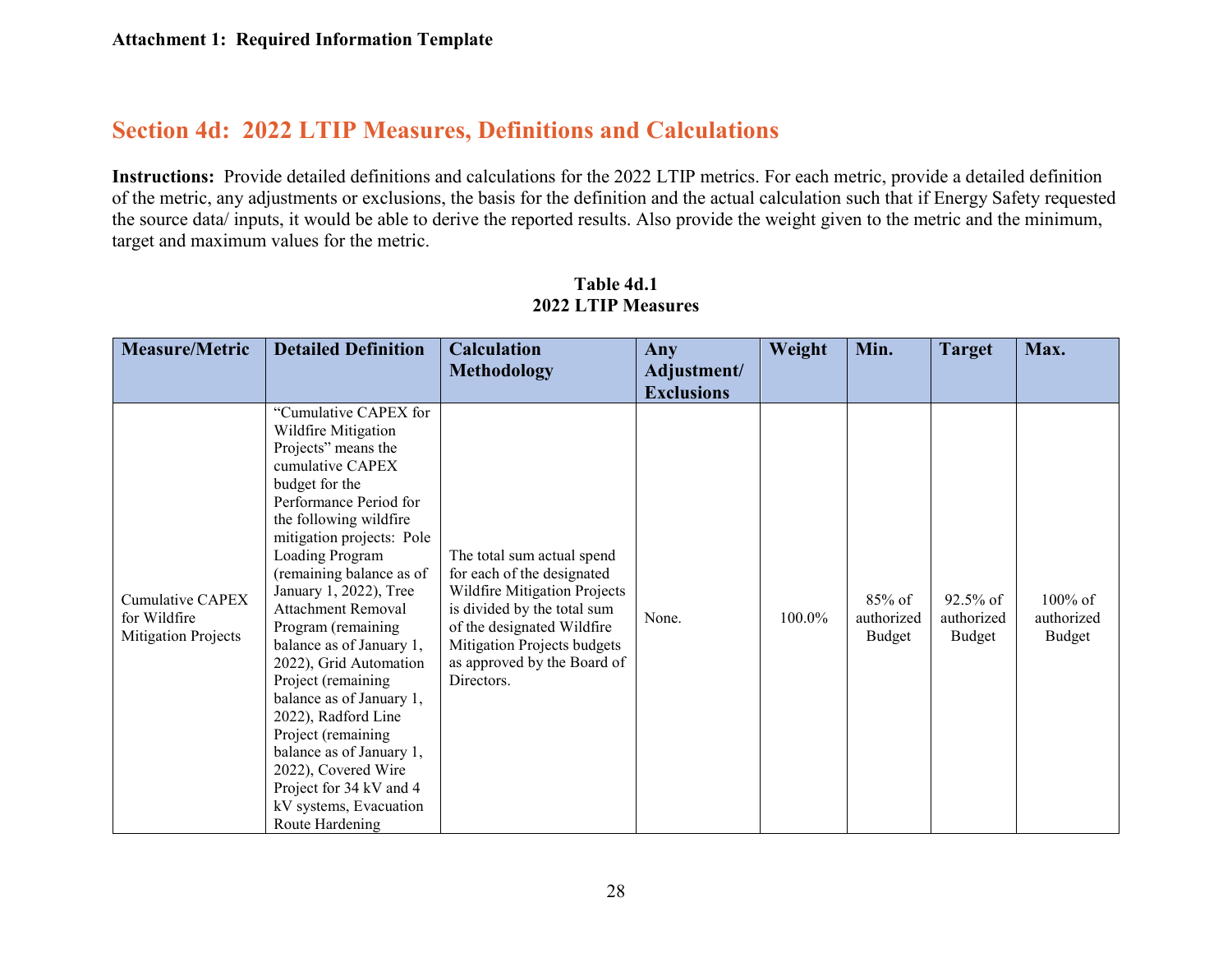| Fault<br>anc<br>-Instal.<br>Projec |  |  |  |
|------------------------------------|--|--|--|
| . .<br>Indi<br>1cator              |  |  |  |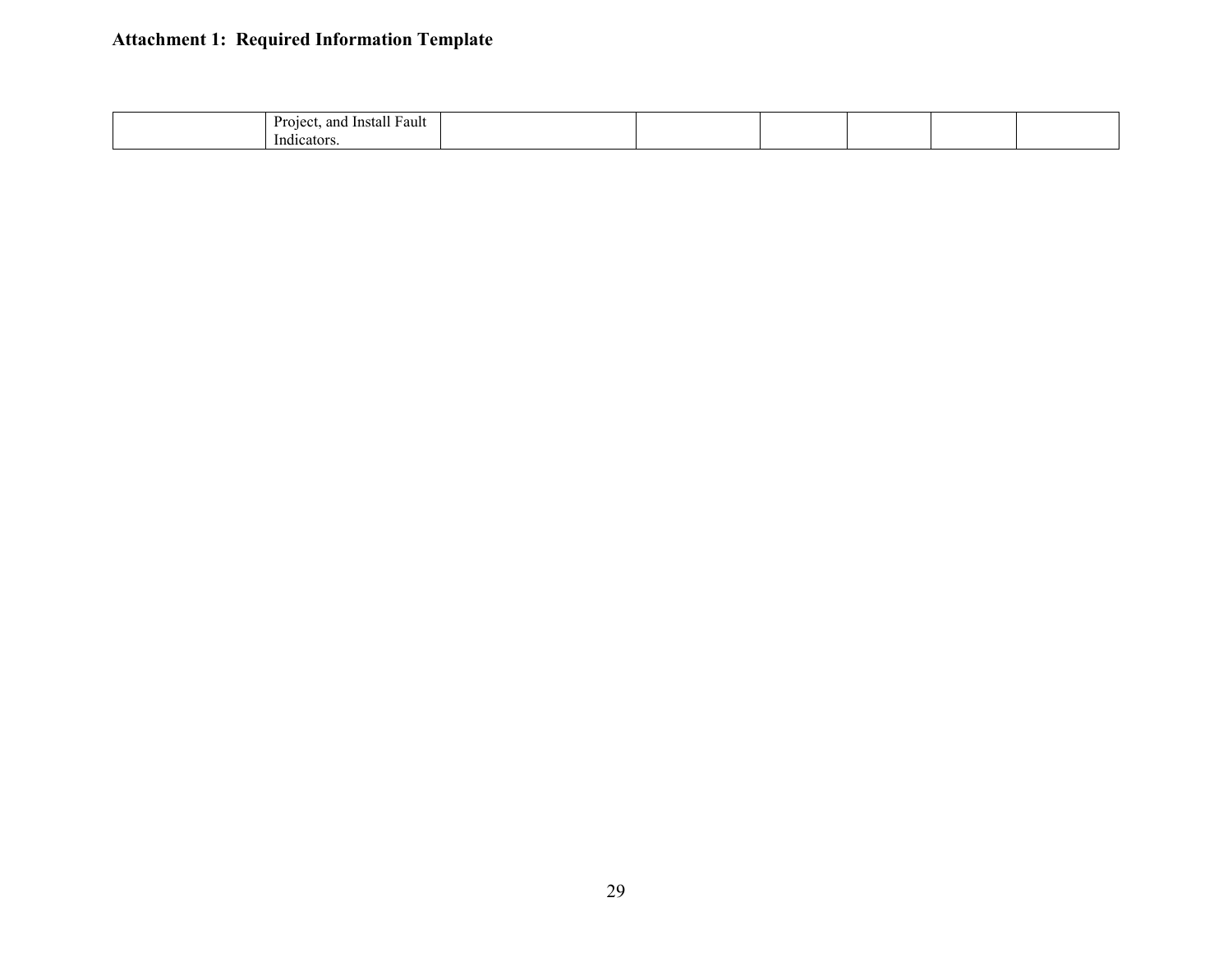## **Section 4e: Historical LTIP Data**

**Instructions:** Provide historical performance data (five years) for 2022 LTIP metrics. If data is lacking, or should be considered in a certain context, explain in the Notes/Context field provided why there is no data for a given year(s) and the relevant context. Add rows as necessary.

**Table 4e.1 LTIP Metric Historical Actual Performance**

| <b>Metric/Measure</b>                                                         | 2017         | 2018          | 2019          | 2020          | 2021         |
|-------------------------------------------------------------------------------|--------------|---------------|---------------|---------------|--------------|
| $\blacksquare$ Cumulative CAPEX<br>for Wildfire<br><b>Mitigation Projects</b> | NA-See notes | NA- See notes | NA- See notes | NA- See notes | NA-See notes |

#### **Notes/Context:**

BVES, Inc. was established on July 1, 2020. Prior to July 1, 2020, BVES was a division of GSWC. BVES did not have an Executive Officer assigned but rather had a Director not an Officer position. The data provided prior to 2020 was not associated with executive bonus programs, since none existed for BVES.

Cumulative CAPEX for Wildfire Mitigation Projects: Past data is not available. This 3-year metric was structured starting with 2021.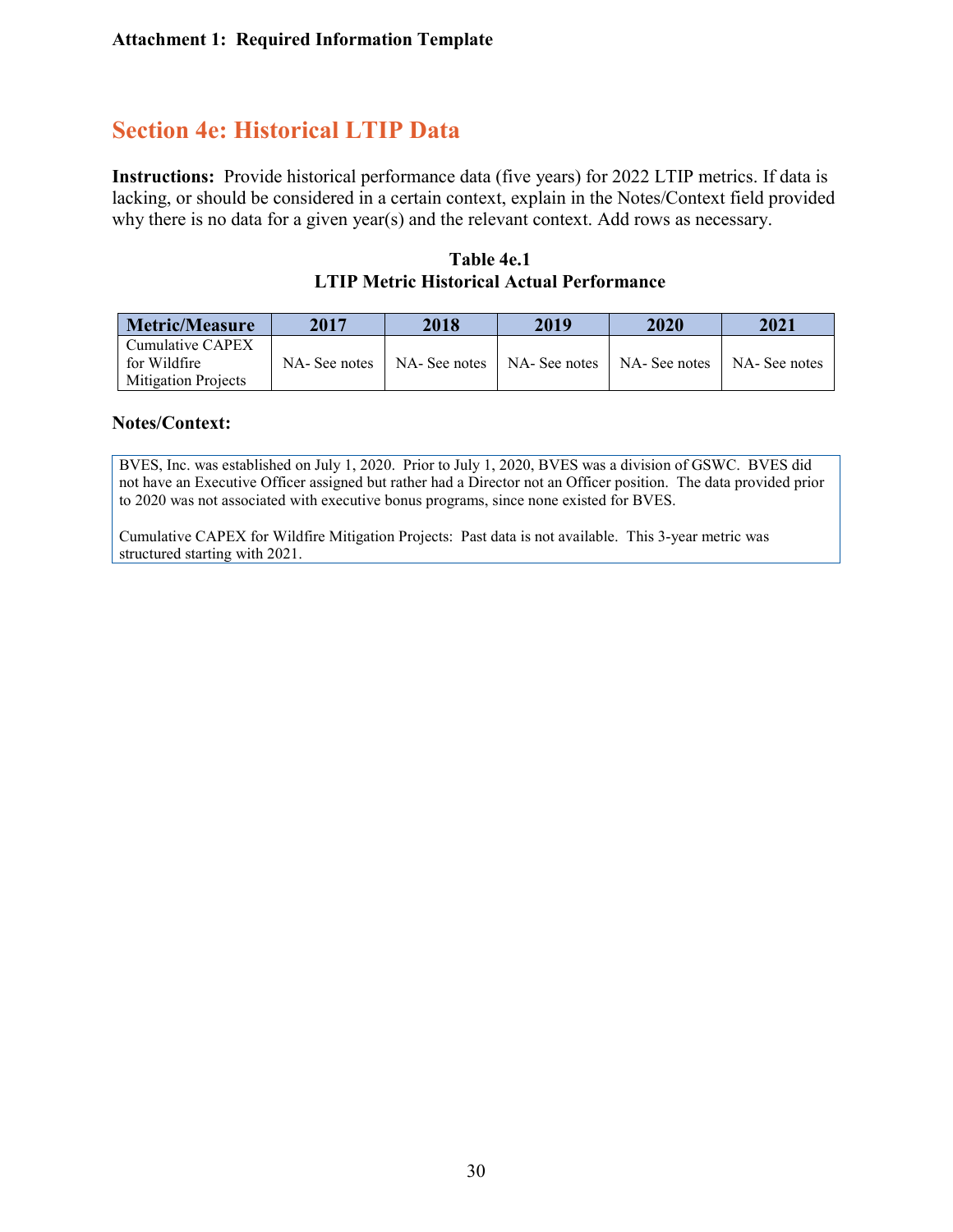## **Section 4f: 2021 LTIP Adjustments**

**Instructions:** Provide a detailed explanation of any increases and decreases in 2021 LTIP compensation due to failing to meet safety or other targets. Separately describe any adjustments to LTIP compensation levels made by the Compensation Committee or executive management and the amount and reason for the reduction. Detail any adjustments made to increase compensation beyond the levels warranted by the corporation's actual performance (in any metric classification) and the reasons for the adjustments.

#### **i) Actual performance lower than target due to failure to meet safety target(s):**

None

#### **ii) Actual performance lower than target due to failure to meet other target(s):**

None

#### **iii) Any additional deductions made by the Compensation Committee or Executive Management:**

No additional deductions were made.

#### **iv) Any upward adjustments:**

No upwards adjustments were made.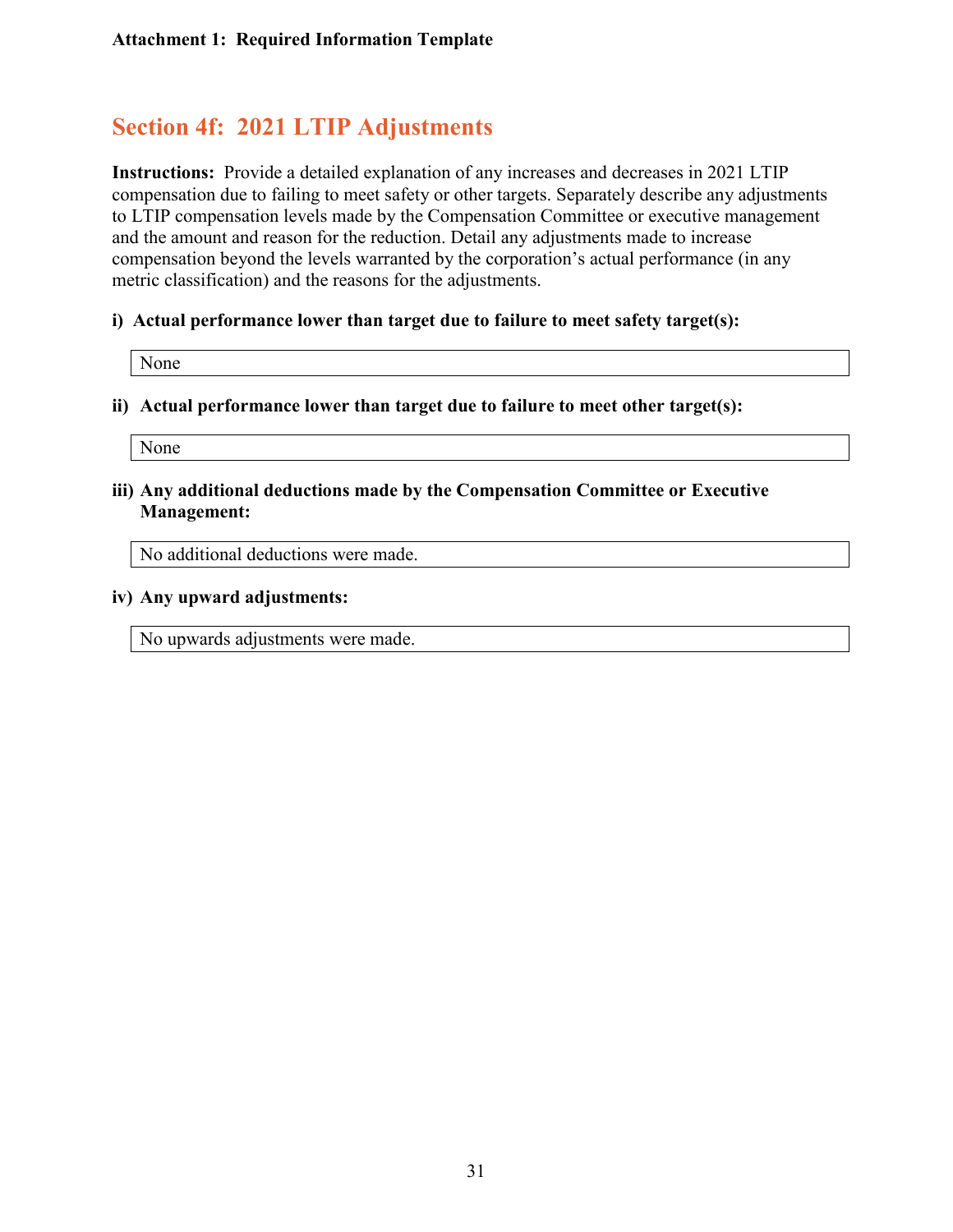## **Section 4g: LTIP Prior Year Actuals**

**Instructions:** For any prior year LTIP programs that vested in 2021, provide details of projected and actual payouts/performance.

| <b>LTIP Program</b><br><b>Name</b> | <b>Performance</b><br><b>Measure</b>                                                       | Projected % of<br><b>TIC</b> at Time of<br>Grant | <b>Actual % of TIC</b><br>at Vesting Date |
|------------------------------------|--------------------------------------------------------------------------------------------|--------------------------------------------------|-------------------------------------------|
| 2021 LTIP                          | <b>Actual Cumulative</b><br><b>CAPEX</b> for<br>Wildfire Mitigation<br>Projects vs. Budget | 22.4%                                            | $7.4\%$                                   |

#### **Table 4g.1 LTIP Program Vesting in 2021**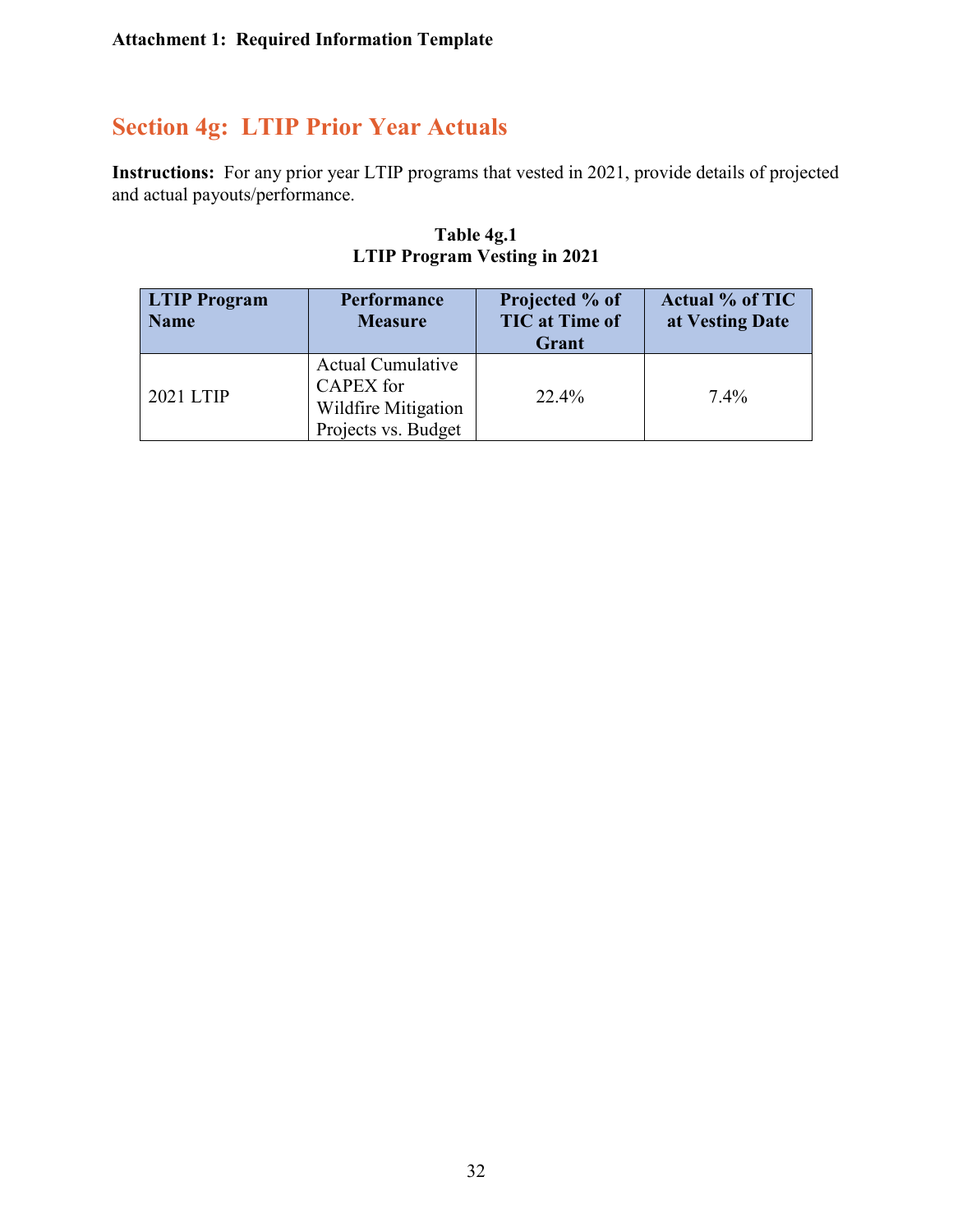# **Pub. Util. Code §8389(e)(6): Sections 5-7**

To aid Energy Safety in assessing compliance with Pub. Util. Code  $\S$  8389(e)(6), electrical corporations must complete Sections 5-7 below for any new or amended contracts for executive officers as defined in Pub. Util. Code § 451.5(c).

# **Section 5: Fixed versus Incentive Compensation**

**Rationale:** Pub. Util. Code § 8389(e)(6)(A)(i)(I) requires for the issuance of safety certification, that "the electrical corporation has established a compensation structure for any new or amended contracts for executive officers" that meets several principles, including "strict limits on guaranteed cash compensation, with the primary portion of the executive officers' compensation based on achievement of objective performance metrics." To evaluate an electrical corporation's compliance with this requirement, Energy Safety needs to know: (a) who are the electrical corporation's executive officers and (b) what compensation structure exists.

**Definition:** "Executive officer" is defined in Pub. Util. Code § 451.5(c) and "means any person who performs policy making functions and is employed by the public utility subject to the approval of the board of directors, and includes the president, secretary, treasurer, and any vice president in charge of a principal business unit, division, or function of the public utility." Energy Safety considers divisions or units responsible for electrical operations, gas operations or wildfire-related functions principal business units, divisions or functions of the public utility.

**Instructions:** In Table 5.1, for each executive officer with new or amended contracts, provide the executive title and function, the executive name (if the executive is classified as an Officer of the Company per the Company's website), the target percentage of Base Salary, Short-Term Incentives (STIP), Long-Term Incentives (LTIP), and Indirect and Ancillary Compensation as a proportion of Total Compensation (TC) for the appropriate 2022 filing year. See the definition of the proceeding terms in **Attachment 2**.

For purposes of calculating the percentage of TC, use the grant value of the compensation as determined for accounting purposes. Grant value is the value that is disclosed in proxy statement summary compensation tables for executive officers who are proxy officers. Percentages must be specified for each executive officer and not a range for various position levels.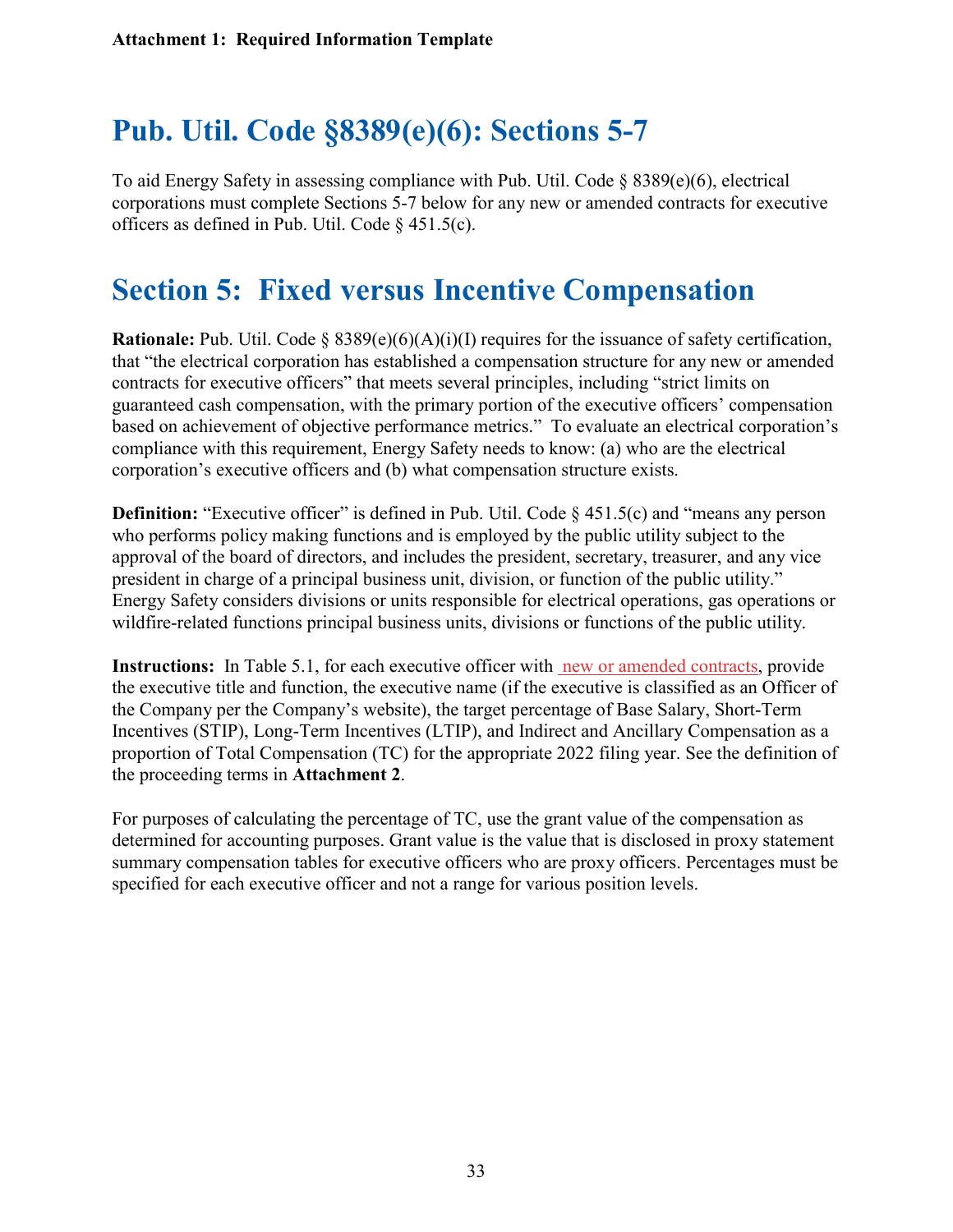| <b>Executive Title/</b><br><b>Function and Name</b><br>(where applicable) | <b>Target Base</b><br>Salary as a<br><b>Percent of</b><br><b>TC</b> | <b>Target STIP</b><br>as a Percent<br>of TC | <b>Target LTIP</b><br>as a Percent<br>of TC | <b>Indirect and</b><br>Ancillary<br>Compensation<br>as a Percent of<br><b>TC</b> |
|---------------------------------------------------------------------------|---------------------------------------------------------------------|---------------------------------------------|---------------------------------------------|----------------------------------------------------------------------------------|
| President, Treasurer, &<br>$Sercetary - Paul$<br>Marconi                  | 36.5%                                                               | $23.1\%$                                    | $14.2\%$                                    | 26.3%                                                                            |

**Table 5.1[4](#page-50-0) Fixed versus Incentive Compensation at the Target Level**

# **Section 6: Indirect or Ancillary Compensation**

**Rationale:** Pub. Util. Code § 8389(e)(6)(A)(iv) requires for the issuance of safety certification, that "the electrical corporation has established a compensation structure for any new or amended contracts for executive officers" that meets several principles, including "minimization or elimination of indirect or ancillary compensation that is not aligned with shareholder and taxpayer interest in the electrical corporation." To ensure that the compensation structure for new or amended contracts for executive officers is based on this principle of minimization of indirect or ancillary compensation, Energy Safety needs to understand what indirect or ancillary compensation are given to executive officers with new or amended contracts.

**Instructions:** Please list all indirect and ancillary compensation provided to executive officers with new or amended contracts. See **Appendix A** for the definition of and a list of typical indirect or ancillary compensation. If the electrical corporation provides indirect or ancillary compensation, provide the current estimated proportion of TC for each executive officer. For purposes of calculating the percentage of TC, use the grant value of the compensation as determined for accounting purposes. Grant value is the value that is disclosed in proxy statement summary compensation tables for executive officers who are proxy officers. Percentages must be specified for each executive officer and not a range for various position levels. Add rows as necessary. Add explanatory notes as appropriate.

<span id="page-50-0"></span><sup>4</sup> BVES does not have any Executive Officers with new or amended contracts. Therefore, BVES is not required to provide this information. Table 5.1 was completed for information only.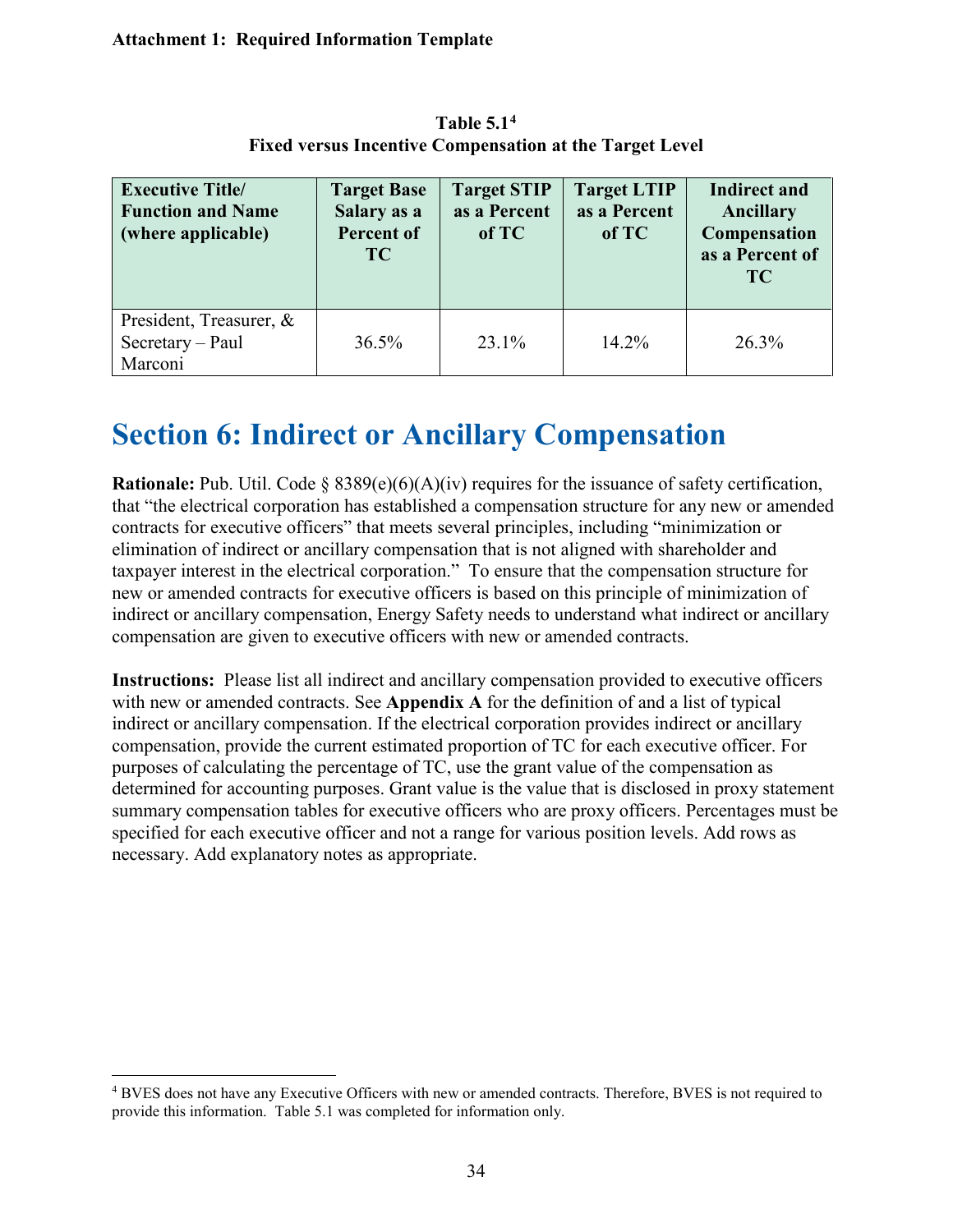| <b>Title</b>                         | <b>Indirect or</b><br>Ancillary<br>Compensation<br><b>Element</b> | <b>Eligibility</b><br><b>Requirements</b> | Frequency<br>(One-Time,<br>Annual,<br>Other) | <b>Current</b><br><b>Estimated</b><br><b>Proportion</b><br>of TC |
|--------------------------------------|-------------------------------------------------------------------|-------------------------------------------|----------------------------------------------|------------------------------------------------------------------|
| President, Treasurer, &<br>Secretary | Supplemental<br>Executive<br>Retirement Plan<br>(SERP)            | <b>Executive Officers</b>                 | Annual<br>contributions                      | 23.8%                                                            |
| President, Treasurer, &<br>Secretary | Personal Use of<br>Company Car                                    | <b>Executive Officers</b>                 | Annual                                       | $1.8\%$                                                          |
| President, Treasurer, &<br>Secretary | Physical<br>Examination                                           | <b>Executive Officers</b>                 | Bi-Annual                                    | $1.0\%$                                                          |
| President, Treasurer, &<br>Secretary | Accident & Travel<br>Policy                                       | <b>Executive Officers</b>                 | Bi-Annual                                    | $< 1.0\%$                                                        |

**Table 6.1[5](#page-51-0) Indirect or Ancillary Compensation Example**

#### **i) Availability of Supplemental Retirement Plans**

**Does the electrical corporation have supplemental retirement plans for non-Executive Officers?** Check one:

Yes:  $\Box$  No:  $\boxtimes$ 

**If "Yes", please describe the eligibility requirements for the plan(s):** 

| $\overline{\phantom{a}}$ |
|--------------------------|
|--------------------------|

#### **ii) Structure of Supplemental Retirement Plans**

**If supplemental retirement plans are available, please describe:**

- **The eligibility requirements for participation in the plan(s).**
- **The award basis for plan(s) (e.g., years of service, company stock performance over the period of service, etc.).**
- **The type of payment made (e.g., cash, stock, combination of cash and stock).**
- **The award schedule for the plan(s).**

Effective July 1, 2020, Bear Valley Electric Service, Inc. ("BVES") provides a Supplemental Executive Retirement Plan (the "Plan") to eligible employees. An employee would be eligible if the individual is an officer of BVES, and is designated as an "Eligible

<span id="page-51-0"></span><sup>5</sup> BVES does not have any Executive Officers with new or amended contracts. Therefore, BVES is not required to provide this information. Table 6.1 was completed for information only.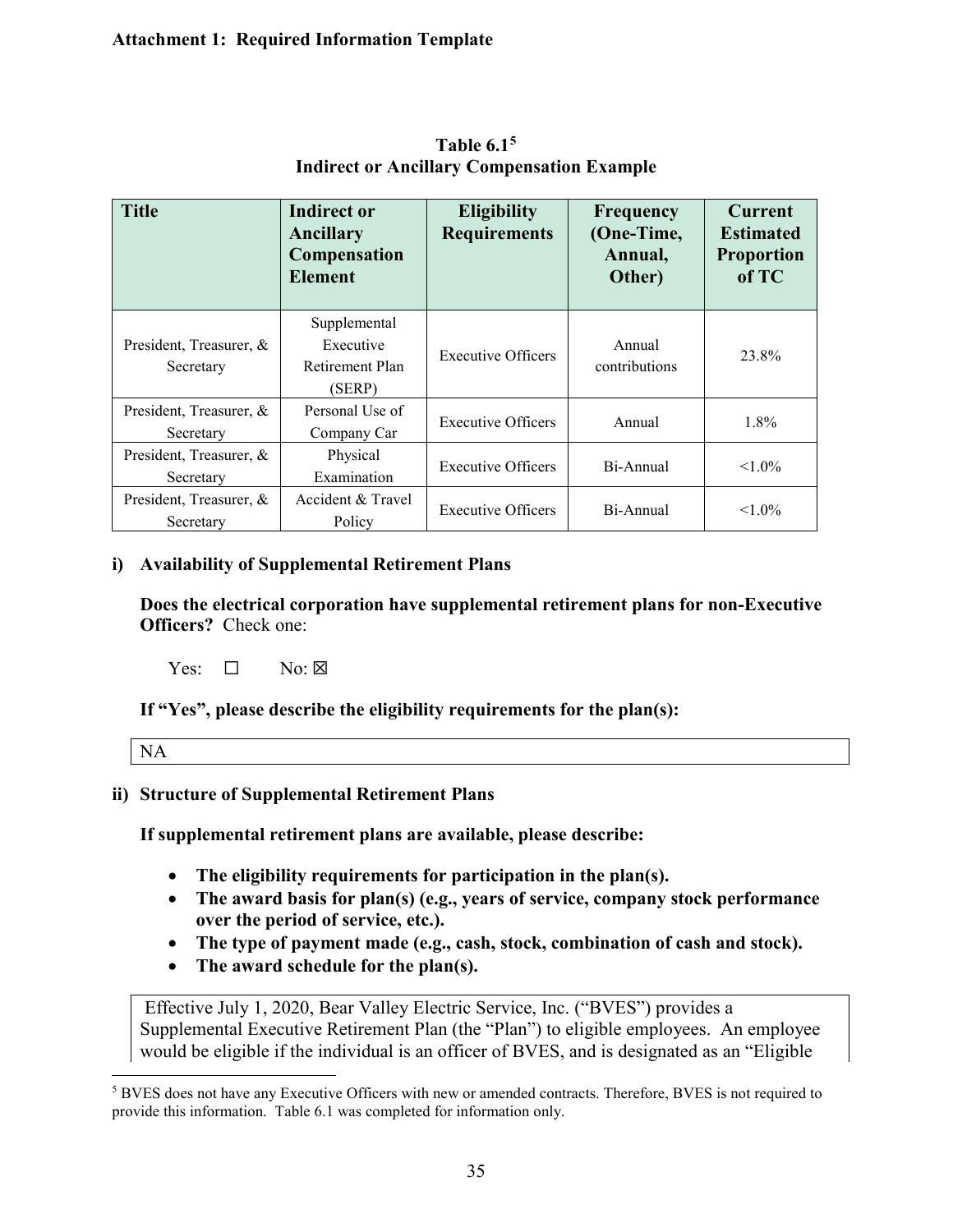Employee" under the Plan by BVES' Board of Directors. Currently, there is one eligible employee, the President, Treasurer and Secretary of BVES who was hired in June 2014. The executive officer has the right to receive a benefit under the terms of the Plan equal to 2.5% times the participant's average monthly cash compensation up to a maximum of 50% of cash compensation. Under the terms of the Plan, an employee who is eligible may retire and receive benefits within 60 days following the later of (1) the participant's separation from service or (2) the date the participant attains age 55. At such time, BVES shall commence to pay to such retired participant (or beneficiary, if applicable, after the participant's death) the monthly retirement benefit to which the participant is entitled under the Plan, and payable in the form of benefit elected by the participant (and spouse, if applicable).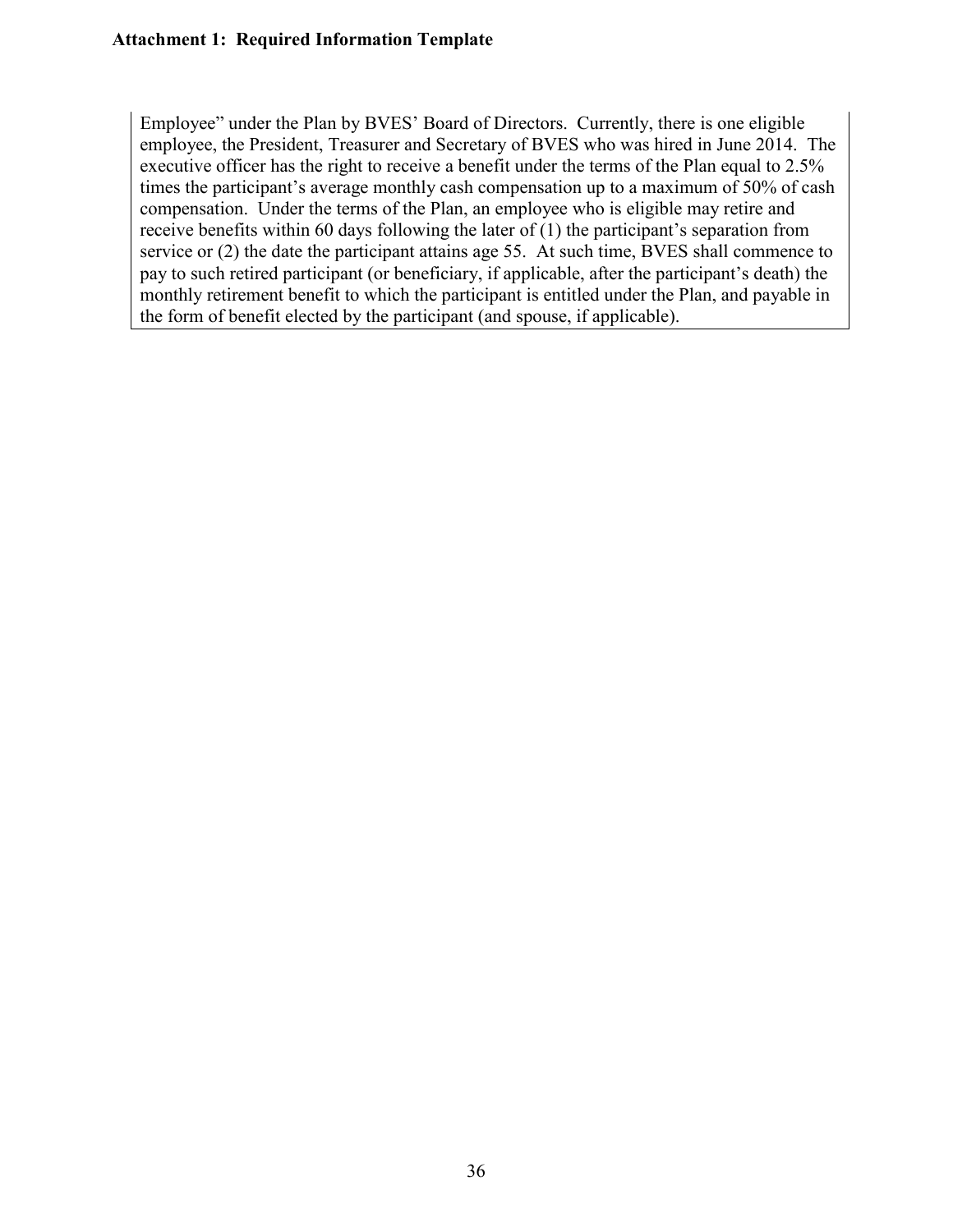# **Section 7: Long-Term Incentive Program (LTIP)**

**Rationale:** Pub. Util. Code § 8389(e)(6)(A)(iii) requires for the issuance of safety certification, that "the electrical corporation has established a compensation structure for any new or amended contracts for executive officers" that meets several principles, including "a long-term structure that provides a significant portion of compensation, which may take the form of grants of the electrical corporation's stock, based on the electrical corporation's long-term performance and value. This compensation shall be held or deferred for a period of at least three years." To ensure that the executive compensation structure for electrical corporation executive officers is structured to provide a significant proportion of the compensation based on the electrical corporations long-term performance and value, held or deferred for a period of at least three years, as well as to promote safety as a priority and ensure public safety and utility financial stability, Energy Safety must have an in-depth understanding of the long-term compensation components of an executive compensation structure.

**Instructions:** The LTIP includes all performance-based compensation awarded on a performance term of three or more years. If the electrical corporation uses more than one long-term incentive mechanism, repeat this information for each mechanism (e.g., Threeyear, Four-Year).

### **Section 7a: LTIP Structure**

**Instructions:** Provide name, title/function, grant date, vesting schedule and estimated award percentage of TC for each executive officer with any new or amended contracts that receives or is expected to receive direct compensation under a LTIP for the applicable years. For purposes of calculating the Grant Value as a percentage of TC, use the grant value of the compensation as determined for accounting purposes. Grant value is the value that is disclosed in proxy statement summary compensation tables for executive officers who are proxy officers. For purposes of calculating Earned Value as a percentage of TC, use the value at the date of vesting. Percentages must be specified for each executive officer and not a range for various position levels. Provide a table for each executive officer. Make copies of the Table 7a.1 table as necessary.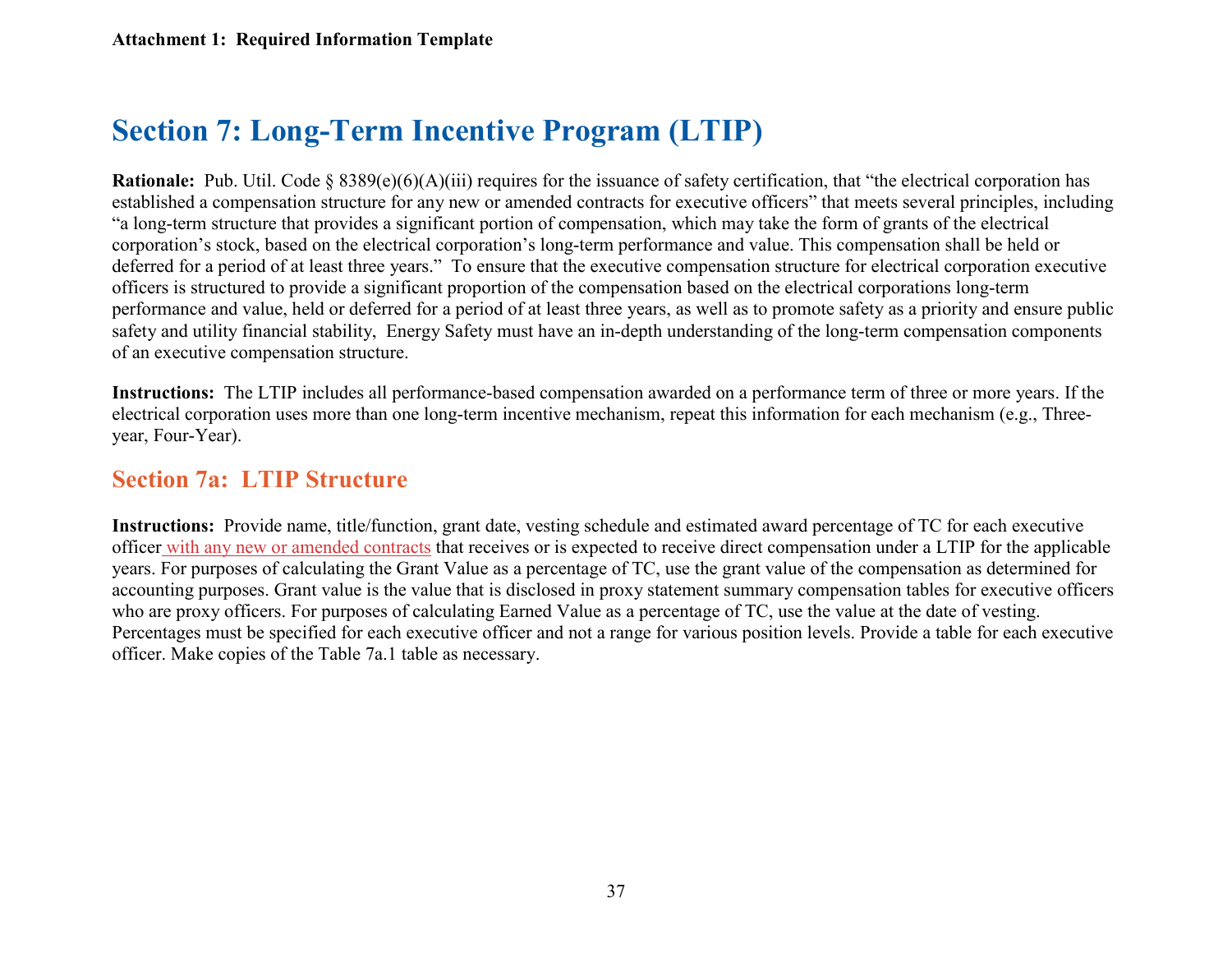<span id="page-54-0"></span>

| Table $7a.16$             |  |  |
|---------------------------|--|--|
| 2021 and 2022 LTIP Grants |  |  |

| <b>Executive Title/ Function and Name:</b>   |                      |                                                 |                                                        |                                  |                                              |                                          |
|----------------------------------------------|----------------------|-------------------------------------------------|--------------------------------------------------------|----------------------------------|----------------------------------------------|------------------------------------------|
| <b>President, Treasurer, &amp; Secretary</b> |                      |                                                 |                                                        |                                  |                                              |                                          |
| <b>Paul Marconi</b>                          |                      |                                                 |                                                        |                                  |                                              |                                          |
|                                              |                      | <b>2021 Performance Year</b>                    |                                                        |                                  | <b>2022 Performance Year</b>                 |                                          |
| <b>LTI</b> Type                              | Grant<br><b>Date</b> | <b>Vesting Schedule</b>                         | <b>Grant Date Fair</b><br>Value as a % of<br><b>TC</b> | Anticipated<br><b>Grant Date</b> | <b>Vesting Schedule</b>                      | <b>Target</b><br>Value as a<br>$%$ of TC |
| <b>Stock Grant</b>                           |                      |                                                 |                                                        |                                  |                                              |                                          |
| <b>Stock Option</b>                          |                      |                                                 |                                                        |                                  |                                              |                                          |
| <b>Restricted Stock</b>                      |                      |                                                 |                                                        |                                  |                                              |                                          |
| Unit (RSU)                                   |                      |                                                 |                                                        |                                  |                                              |                                          |
| Performance Share                            |                      |                                                 |                                                        |                                  |                                              |                                          |
| Unit (PSU)/                                  |                      |                                                 |                                                        |                                  |                                              |                                          |
| Performance                                  |                      |                                                 |                                                        |                                  |                                              |                                          |
| <b>Restricted Stock</b>                      |                      |                                                 |                                                        |                                  |                                              |                                          |
| Unit (PRSU)                                  |                      |                                                 |                                                        |                                  |                                              |                                          |
| <b>Cash Performance</b><br>Payment           | December<br>31, 2024 | 33% in 2022, 33% in<br>2023, and 34% in<br>2024 | 8.2%                                                   | December 31,<br>2025             | 33% in 2023, 33% in<br>2024, and 34% in 2025 | 14.2%                                    |
| Other                                        |                      |                                                 |                                                        |                                  |                                              |                                          |

**If "Other" LTIP Type indicated, provide explanation:**

NA

<sup>6</sup> BVES does not have any Executive Officers with new or amended contracts. Therefore, BVES is not required to provide this information. Table 7a.1 was completed for information only.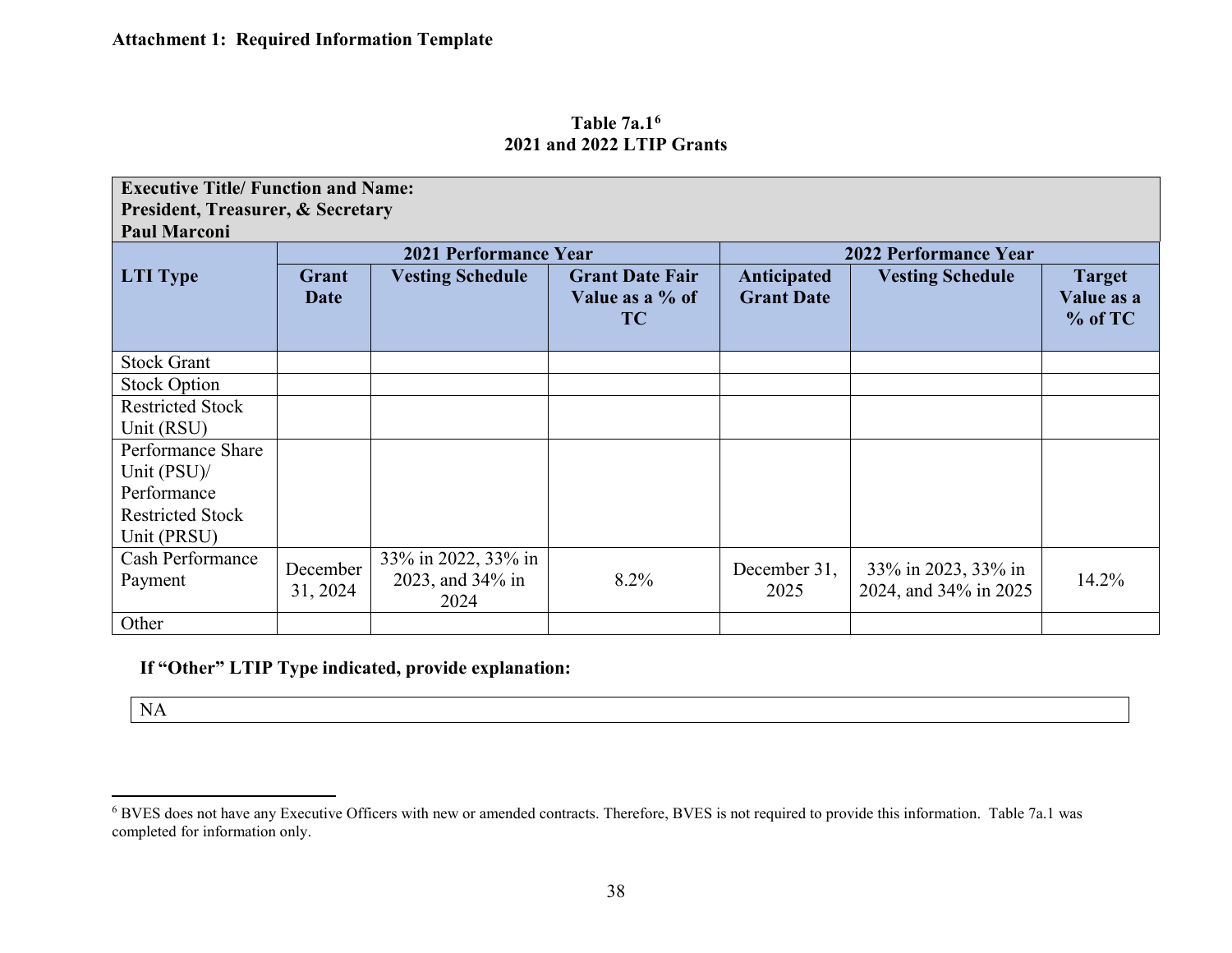- **ii) Is any LTIP compensation not at risk?**
	- Yes:  $\Box$  No:  $\boxtimes$

**Describe/Explain:** 

NA

- **iii) Were the 2021 LTIP payouts determined based on a performance range (i.e., below minimum/threshold, minimum/threshold, target, maximum)?** Check one:
	- Yes:  $\boxtimes$  No:  $\square$
- **iv) Did the electrical corporation use one range for all 2021 LTIP metrics or differing ranges based on the category of metric)?** Check one:

One range for all metrics:  $\boxtimes$  Multiple ranges:  $\Box$ 

#### **v) Provide the 2021 LTIP metric range(s):**

#### **Table 7a.2[7](#page-55-0) 2021 LTIP Performance Range(s)**

|                                                         | <b>Below</b><br><b>Minimum</b> | Minimum | Target    | <b>Maximum</b> |
|---------------------------------------------------------|--------------------------------|---------|-----------|----------------|
| Cumulative CAPEX for<br>Wildfire Mitigation<br>Projects | $0.0\%$                        | 80.0%   | $100.0\%$ | 120.0%         |

#### **Describe the interpolation method between categories (e.g., straight line):**

Straight-line method.

#### **vi) Provide the 2022 LTIP metric range(s):**

**Table 7a.3[8](#page-55-1) 2022 LTIP Performance Range(s)**

|                                                         | <b>Below</b><br><b>Minimum</b> | <b>Minimum</b> | <b>Target</b> | <b>Maximum</b> |
|---------------------------------------------------------|--------------------------------|----------------|---------------|----------------|
| Cumulative CAPEX for<br>Wildfire Mitigation<br>Projects | $0.0\%$                        | 80.0%          | $100.0\%$     | 120.0%         |

<span id="page-55-0"></span><sup>7</sup> BVES does not have any Executive Officers with new or amended contracts. Therefore, BVES is not required to provide this information. Table 7a.2 was completed for information only.

<span id="page-55-1"></span><sup>8</sup> BVES does not have any Executive Officers with new or amended contracts. Therefore, BVES is not required to provide this information. Table 7a.3 was completed for information only.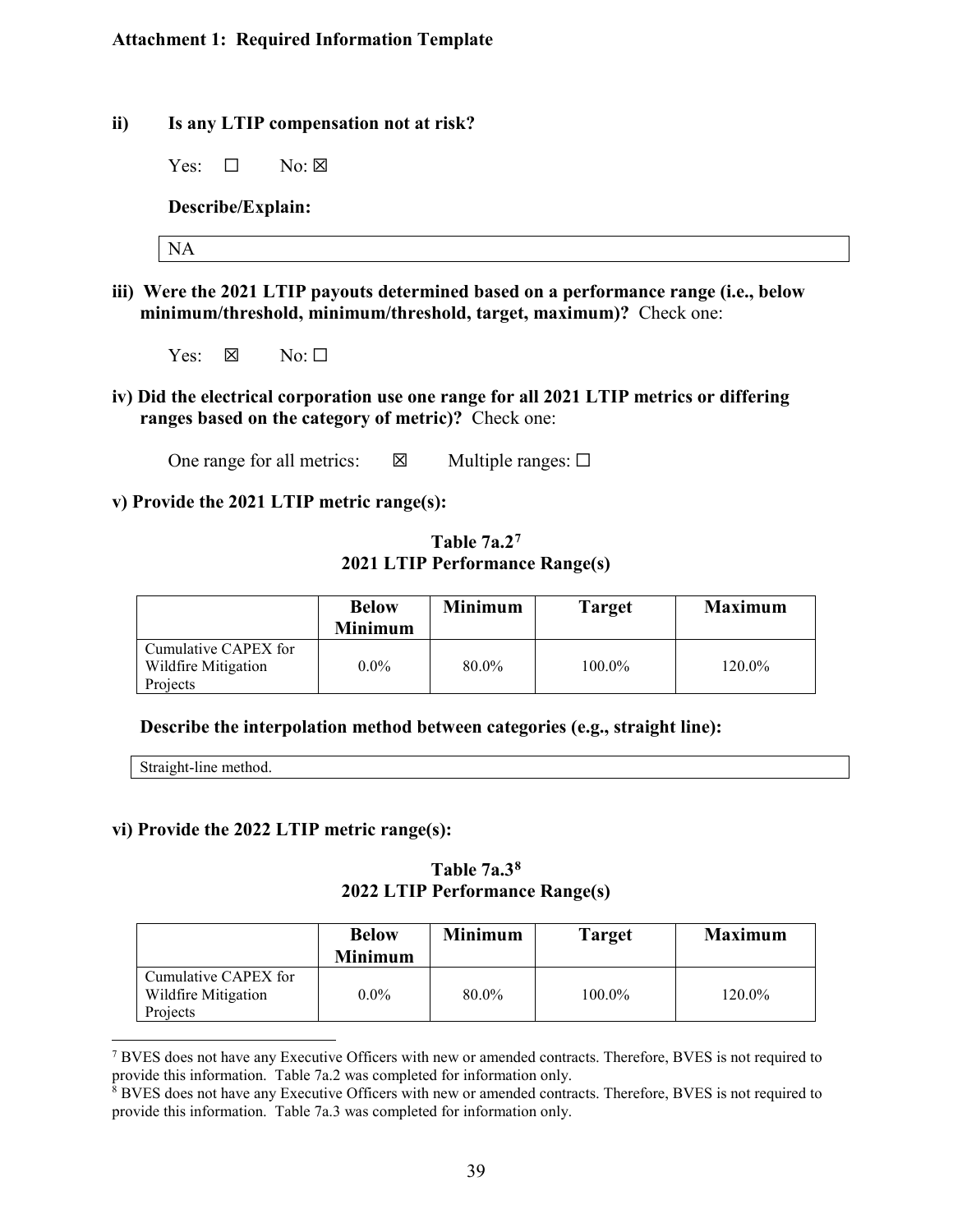**Describe the interpolation method between categories (e.g., straight line):**

Straight-line method.

**i) Use of Any Performance Triggers** 

**Does the electrical corporation's 2022 LTIP use any performance triggers (e.g., must achieve annual earnings per share of at least XYZ before any LTIP payments are made)?** Check one:

Yes:  $\Box$  No:  $\boxtimes$ 

**If "Yes", please describe any performance triggers:** 

NA

**vii) Use of Any Automatic Deductions**

**Does the electrical corporation's 2022 LTIP have any automatic deductions (e.g.,**  Failure to achieve WMP targets results in X% reduction, Catastrophic wildfire results **in zeroing out all safety metrics)?** Check one:

 $Yes: \Box \qquad No: \boxtimes$ 

**If "Yes", please describe all automatic deductions:** 

NA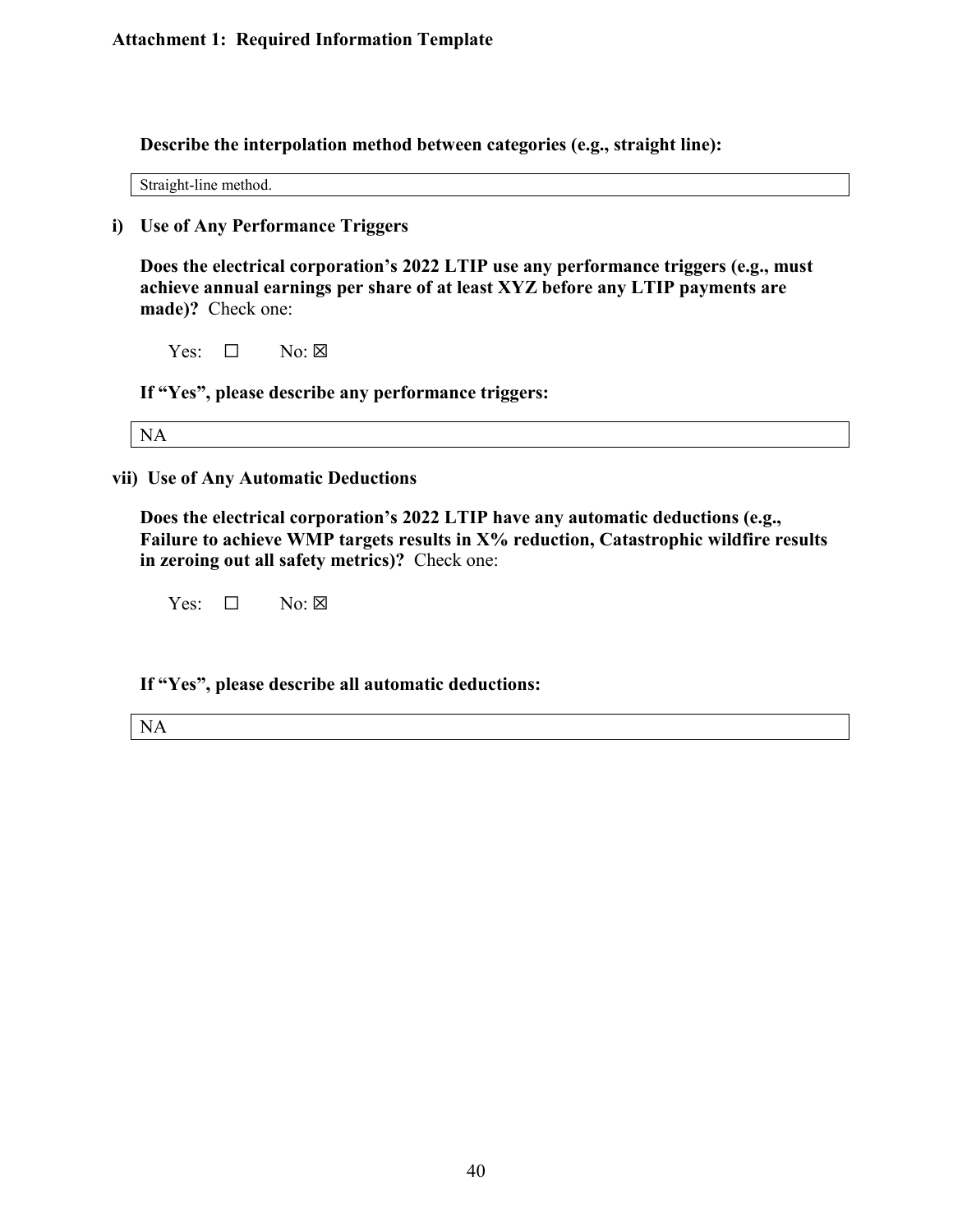### **Section 7c: LTIP Measures, Weighting and Vesting**

**Instructions:** For each LTIP Type, indicate vesting period and type. If basis of award differs amongst position or person, copy Table 7c.1 and Table 7c.2 as necessary and indicate who the table applies to in space provided at the top of the table. Add additional tables if LTIP varies for certain officer classifications.

| <b>Executive Title/ Function and Name: All Executive Officers</b> |                                |  |  |
|-------------------------------------------------------------------|--------------------------------|--|--|
| <b>LTI</b> Type                                                   | <b>Vesting Period and Type</b> |  |  |
| <b>Stock Grant</b>                                                |                                |  |  |
| <b>Stock Option</b>                                               |                                |  |  |
| <b>RSU</b>                                                        |                                |  |  |
| <b>PSU/PRSU</b>                                                   |                                |  |  |
| Cash                                                              | Three years                    |  |  |
|                                                                   | $Y1 - 33\%$                    |  |  |
|                                                                   | $Y2 - 33\%$                    |  |  |
|                                                                   | $Y3 - 34\%$                    |  |  |
| Other                                                             |                                |  |  |
| <b>Weighting Total:</b>                                           |                                |  |  |

#### **Table 7c.[19](#page-57-0) 2021 LTIP Measures Vesting**

<span id="page-57-0"></span><sup>9</sup> BVES does not have any Executive Officers with new or amended contracts. Therefore, BVES is not required to provide this information. Table 7c.1 was completed for information only.